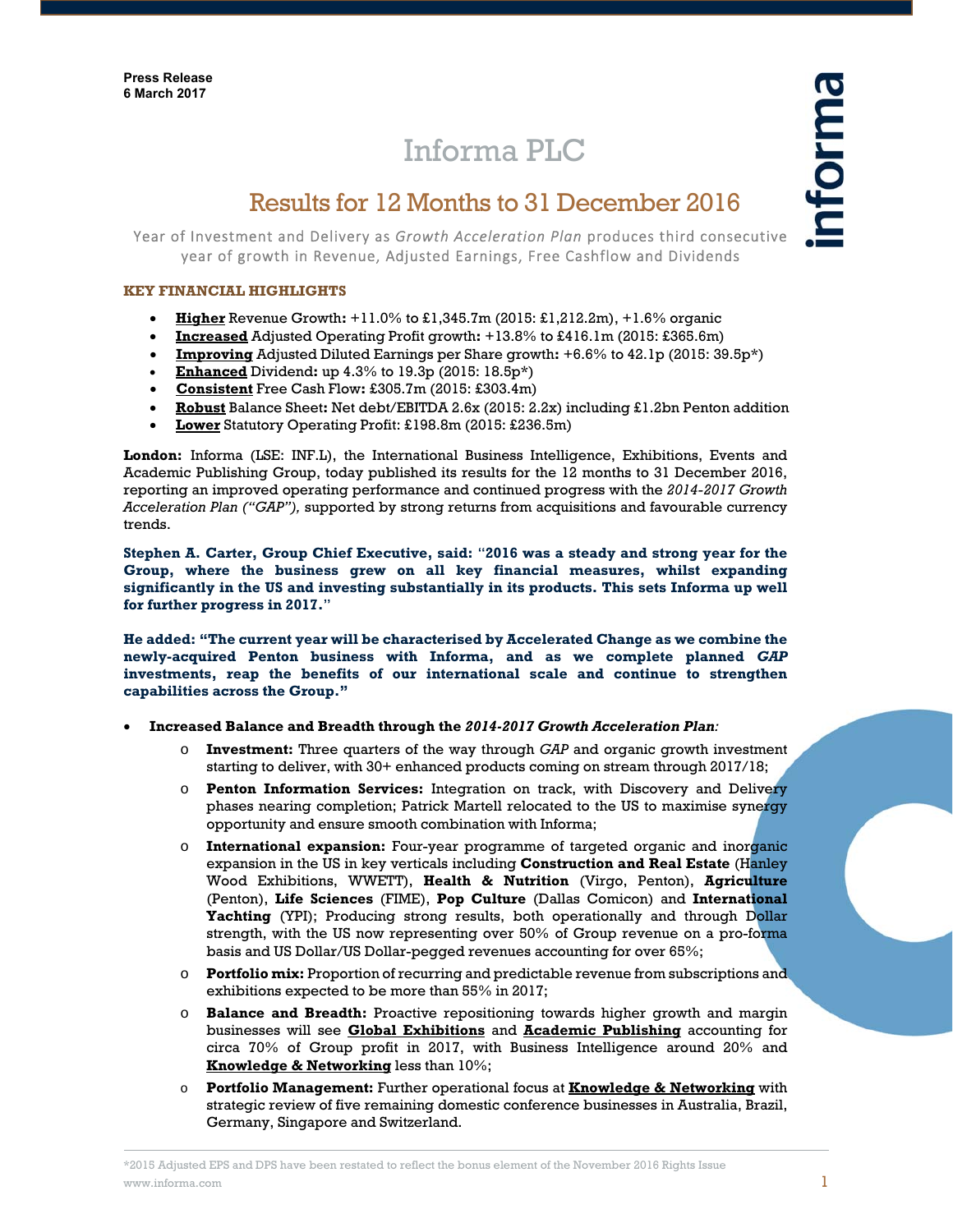- **Continued operational and financial momentum:** 
	- o **Global Exhibitions:** Strong organic revenue growth of +8.7% and reported revenue growth of 16.9%, reflecting increased scale, international breadth and strengthened vertical market positions;
	- o **Business Intelligence:** Positive organic revenue growth of +1.1% and reported revenue growth of 4.8%, with subscription focus, strengthened customer relationships, and investment in products and platforms;
	- o **Academic Publishing:** Organic revenue growth of +0.3% and strong reported growth of +9.6%, despite ongoing softness in the US book market, reflecting Journals strength, Upper Level Academic focus, currency and strong returns from acquisitions.
	- o **Knowledge & Networking:** Progress in Branded Events offset by ongoing volatility in the remaining domestic spot conference businesses to produce a -4.1% organic revenue decline and -0.5% reported revenue decline; following previous portfolio restructuring in other domestic conference businesses in Scandinavia, the Netherlands and Russia, next stage of review now underway.

**Stephen A. Carter, Group Chief Executive, concluded:** "We saw clear and strong growth in **Global Exhibitions** and **Business Intelligence**, alongside a consistent performance in **Academic Publishing**, despite continued softness in US books. In **Knowledge & Networking**, we continue our programme to increase focus on Branded Events within the key verticals of Finance, Life Sciences and TMT, whilst confirming today a strategic review of our five remaining domestic conference businesses."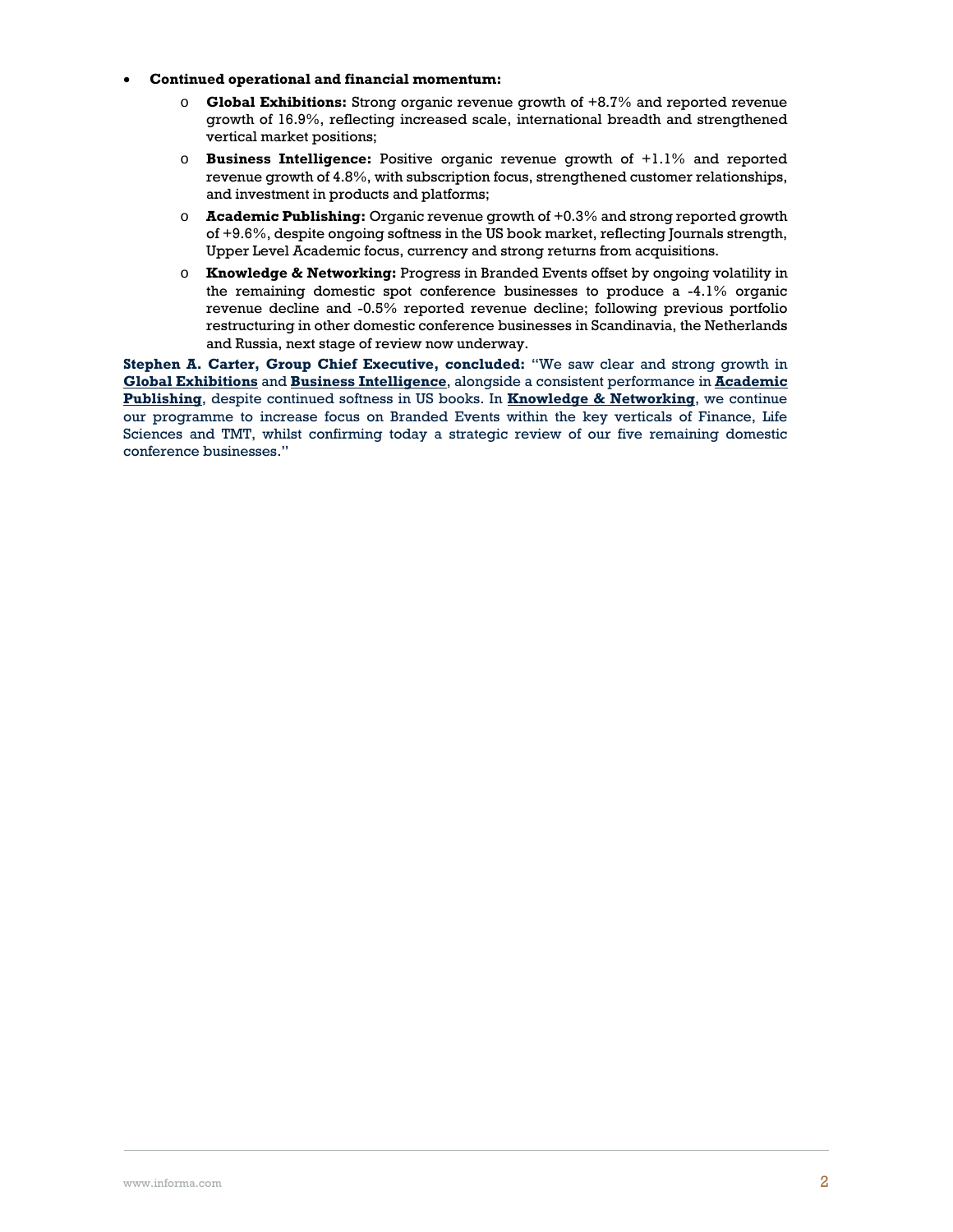## Financial Highlights

|                                             | 2016    | 2015    | <b>Actual</b> | $O$ rqanic $1$ |
|---------------------------------------------|---------|---------|---------------|----------------|
|                                             | £m      | £m      | %             | %              |
| Revenue                                     | 1,345.7 | 1,212.2 | 11.0          | 1.6            |
| Statutory Operating profit                  | 198.8   | 236.5   |               |                |
| Adjusted operating profit <sup>2</sup>      | 416.1   | 365.6   | 13.8          | 0.0            |
| Adjusted operating margin $(\%)^2$          | 30.9    | 30.2    |               |                |
| Operating cash flow <sup>3</sup>            | 393.9   | 377.7   |               |                |
| Statutory Profit before tax                 | 178.3   | 219.7   |               |                |
| Adjusted profit before tax <sup>2</sup>     | 376.5   | 339.7   | 10.8          |                |
| Statutory Profit for the year               | 173.5   | 172.7   |               |                |
| Statutory Diluted earnings per share (p)    | 23.6    | 24.3    |               |                |
| Adjusted diluted earnings per share $(p)^2$ | 42.1    | 39.5    | 6.6           |                |
| Dividend per share (p)                      | 19.3    | 18.5    | 4.3           |                |
| Free cash flow <sup>3</sup>                 | 305.7   | 303.4   |               |                |
| Net debt                                    | 1,485.4 | 895.3   |               |                |

<sup>1</sup>In this document organic refers to results adjusted for material acquisitions, disposals and the effects of changes in foreign currency rates.<br><sup>2</sup>In this document we refer to adjusted and statutory results. Adjusted res the Group's underlying business performance. Adjusted results exclude adjusting items as set out in the Income Statement. 3Operating cash flow, Free cash flow and Net debt are as calculated in the Financial Review.

# Divisional Highlights\*

|                                                     | 2016                 | 2015  | <b>Actual</b>        | $O$ rqanic <sup>1</sup> |
|-----------------------------------------------------|----------------------|-------|----------------------|-------------------------|
|                                                     | £m                   | £m    | $\frac{0}{0}$        | ℅                       |
| <b>Global Exhibitions</b>                           |                      |       |                      |                         |
| Revenue                                             | 306.9                | 262.5 | 16.9                 | 8.7                     |
| <b>Statutory Operating Profit</b>                   | 53.3                 | 67.0  |                      |                         |
| <b>Adjusted Operating Profit</b>                    | 119.0                | 98.0  | 21.4                 | 13.5                    |
| Adjusted Operating Margin (%)                       | 38.8                 | 37.3  |                      |                         |
| <b>Business Intelligence</b>                        |                      |       |                      |                         |
| Revenue                                             | 290.0                | 276.8 | 4.8                  | 1.1                     |
| <b>Statutory Operating Profit</b>                   | 45.8                 | 42.1  |                      |                         |
| <b>Adjusted Operating Profit</b>                    | 65.7                 | 63.2  | 4.0                  | (3.2)                   |
| Adjusted Operating Margin (%)                       | 22.7                 | 22.8  |                      |                         |
| <b>Academic Publishing</b>                          |                      |       |                      |                         |
| Revenue                                             | 490.4                | 447.4 | 9.6                  | 0.3                     |
| <b>Statutory Operating Profit</b>                   | 135.0                | 116.3 |                      |                         |
| <b>Adjusted Operating Profit</b>                    | 187.2                | 164.8 | 13.6                 | (2.1)                   |
| Adjusted Operating Margin (%)                       | 38.2                 | 36.8  |                      |                         |
| Knowledge & Networking                              |                      |       |                      |                         |
| Revenue                                             | 224.4                | 225.5 | (0.5)                | (4.1)                   |
| <b>Statutory Operating Profit</b>                   | (6.7)                | 11.1  |                      |                         |
| <b>Adjusted Operating Profit</b>                    | 37.4                 | 39.6  | (5.6)                | (19.4)                  |
| Adjusted Operating Margin (%)                       | 16.7                 | 17.6  |                      |                         |
|                                                     |                      |       |                      |                         |
| <b>ENOUIRIES</b>                                    |                      |       |                      |                         |
| <b>Informa PLC</b>                                  |                      |       |                      |                         |
| Stephen A. Carter, Group Chief Executive            | +44 (0) 20 7017 5771 |       |                      |                         |
| Gareth Wright, Group Finance Director               |                      |       | +44 (0) 20 7017 7096 |                         |
| Richard Menzies-Gow, Director of Investor Relations | +44 (0) 20 3377 3445 |       |                      |                         |
| <b>Teneo Strategy</b>                               |                      |       |                      |                         |

Tim Burt / Ben Ullmann +44 (0) 20 7240 2486 **ANALYSTS AND INVESTORS** 

## There will be a presentation to analysts at 9.30am on 6 March 2017 at Bank of America Merrill Lynch Financial Centre, 2 King Edward Street, London, EC1A 1HQ. A simultaneous webcast of the analysts' presentation will be available via the Company's website (www.informa.com).

\*Penton is reported as a separate segment in the 2016 results and not included in Divisional financials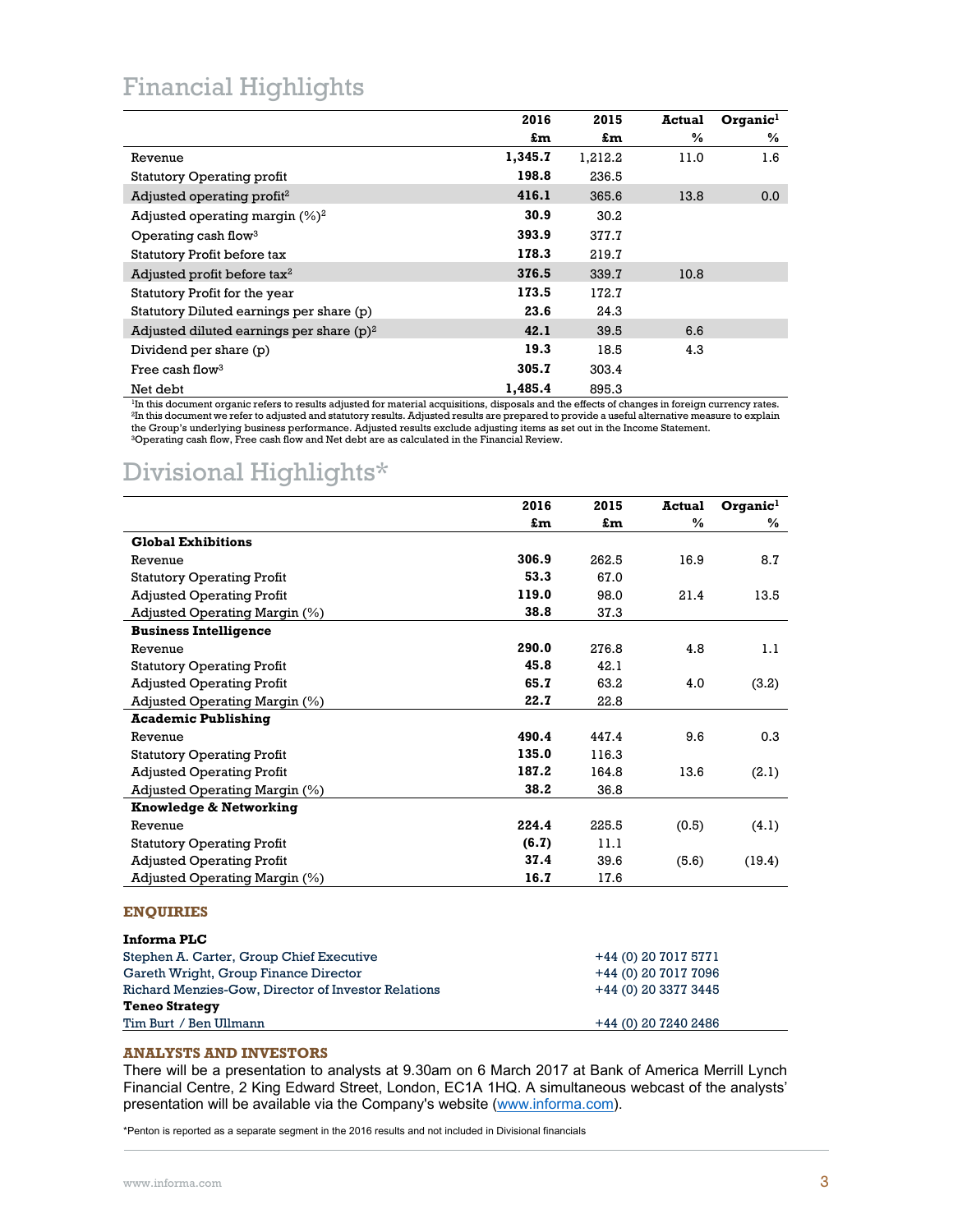## Trading Outlook

The macro and geo-political environment remains uncertain and in 2017 the combination of new leadership in the US, Brexit negotiations in the UK and political elections in mainland Europe suggest the backdrop is likely to remain volatile. Within this context, our strategy to expand internationally, increase our recurring and predictable revenues and build portfolio scale gives us more resilience, with increased Balance and Breadth across the Group.

## 2017 – A Year of Accelerated Change

Our key priority in 2017 is the successful delivery of the *2014-2017 Growth Acceleration Plan ("GAP"),*  whilst we ensure a smooth and effective combination of Penton Information Services with Informa. We are targeting £14m of net annualised synergies in 2018 and expect to realise at least half of this figure in 2017. It will, thus, be a year of Accelerated Change, as we look to reap the benefits of our increased scale and to position ourselves to create further value and opportunities for our customers.

The addition of Penton, our continued focus on improving operational fitness and the progressive delivery of enhanced products and platforms through our *GAP* investments should allow us to deliver a fourth consecutive year of growth in revenue, profit, earnings and cashflow in 2017, which will leave us well placed to fulfil our *GAP* ambitions as we enter 2018.

## **GLOBAL EXHIBITIONS**

The Exhibitions Market remains attractive and growing, reflecting the increasing value attributed to direct, face-to-face customer interaction. Our strategy to expand our portfolio internationally and build a position in the US is helping us to consistently grow at or ahead of this market.

The addition of Penton and, more recently YPI, adds a further 35 strong Brands (taking the total to around 200) and increases our focused scale and international breadth in core verticals. This is most notable in **Health & Nutrition**, **Agriculture** and **International Yachting,** complementing our existing strength in **Construction and Real Estate**, **Life Sciences** and **Beauty**. Our increased scale creates opportunities for cross marketing and geo-cloning, as well as in general contracting and ancillary revenue, and should ensure another year of strong organic growth in 2017.

## **BUSINESS INTELLIGENCE**

Over the past three years, we have restructured and refocused our **Business Intelligence** Division to become more customer and market oriented. This renewed focus and more commercial approach has delivered steady improvement in subscription renewals, and combined with early benefits from *GAP* investment in our intelligent products, this translated into positive organic growth in 2016.

The delivery of additional new products and upgraded platforms should help expand our audience and maintain subscription momentum. This will be complemented by the addition of Penton assets, which strengthen and expand our vertical positions, and enhance our Marketing Solutions capabilities. This takes us into 2017 off a full year of organic growth and with positive momentum, positioning us for further acceleration in the year ahead.

## **ACADEMIC PUBLISHING**

The outlook for our **Academic Publishing** Division remains positive, underpinned by the ongoing strength of our Journals business, which continues to grow consistently, with high renewal rates and strong levels of cash generation. The US book market is expected to remain soft, which will continue to impact growth in our Books business, albeit our focus on the Upper Level Academic segment provides some protection, differentiating us from peers.

These qualities, combined with ongoing investment in content and platforms and a continued focus on operating efficiencies give us confidence we can deliver continuing organic growth in 2017, with robust margins and further strong cash flow.

## **KNOWLEDGE & NETWORKING**

Our long-term programme of simplification and operational improvement within the **Knowledge & Networking** Division will continue in 2017 with the strategic review of our five remaining domestic conference businesses. This reflects our commitment to increase the focus on repeatable, Branded events within our three core markets of Life Sciences, Global Finance and TMT.

A streamlined portfolio should be more predictable and less volatile. When combined with ongoing investment in our digital platforms and specialist content, this positions us as a leading knowledge provider to specialist communities and networks within our core verticals. This should put us in a strong position to return the business to growth by the end of the *GAP* programme.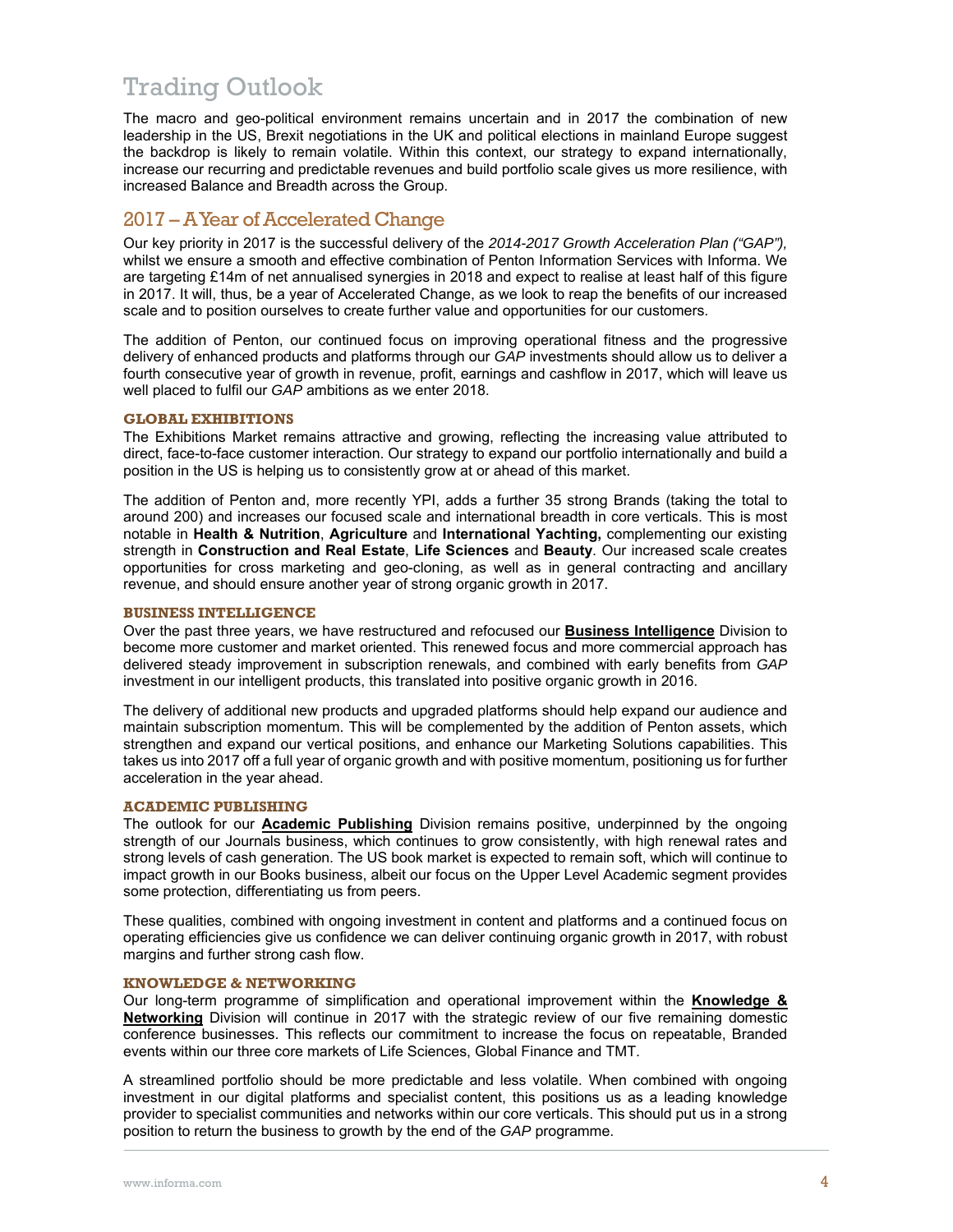## Operational Review

In 2016, the focus was on Investment and Delivery, as we prioritised the Disciplined Delivery of the *2014-2017 Growth Acceleration Plan* (*"GAP*") in its third year. We also increased the level of investment, both internally in the many organic initiatives underway and also externally, as we continued to pursue our programme of international expansion and scale.

## **GAP INVESTMENT PROGRAMME ENTERS THE DELIVERY PHASE**

Our organic investment programme remains a key element of *GAP*, with £70m to £90m being invested across the group over a three-year period. It was the peak year of investment in 2016, with total capital expenditure of around £52m including 30 different *GAP* initiatives. Elements of some projects have now gone live and are starting to reap benefits in terms of expanded audiences and customer renewals. This momentum will build over the next 18 months as the rollout of enhanced customer platforms and new or upgraded products accelerates, underpinning our accelerated growth ambitions.

| <b>Division</b>                 | <b>Project</b>                                  | <b>Objective</b>                                                                                                                                                | <b>Benefits</b>                                                                                                                                                                                                                                                                                                                 |
|---------------------------------|-------------------------------------------------|-----------------------------------------------------------------------------------------------------------------------------------------------------------------|---------------------------------------------------------------------------------------------------------------------------------------------------------------------------------------------------------------------------------------------------------------------------------------------------------------------------------|
| <b>Business</b><br>Intelligence | Pharma Insight                                  | Content expansion,<br>product enhancement<br>and improved user<br>experience for<br>Datamonitor Healthcare                                                      | Expanded team of analysts, epidemiologists and<br>editors, with 44 updated disease indications and 16<br>new indications included in primary research<br>database. New forecasting tool launched.<br>Immediate improvement in renewals and revenue<br>trend.                                                                    |
| <b>Business</b><br>Intelligence | <b>AgriBusiness</b><br>Intelligence<br>Platform | New capability and<br>improved customer<br>experience through<br>development of<br>Intelligence platform                                                        | IEG Vantage already online with progressive<br>rollout of other products. Cloud-based Agri data<br>store, real-time updates, digital delivery, search<br>capability and online tools. Immediate<br>improvement in rolling renewal rates and good<br>adoption of new features.                                                   |
| Knowledge &<br>Networking       | Digital<br>Transformation                       | Improved customer<br>experience through<br>launch of year round,<br>content-rich engagement<br>platform for core TMT,<br>Life Sciences and Finance<br>verticals | CORE platform launched and >150 events now live,<br>process and people changes complete with<br>significant improvement in digital marketing<br>capability. Still early in the rollout but where live,<br>online conversion rates have tripled with 40% more<br>time spent online, higher retention and improved<br>efficiency. |
| Academic<br>Publishing          | Digital Content<br>Management<br>Platform       | Single platform for Upper<br>Level Academic content.<br>improved discoverability<br>and customer insight                                                        | Core technology upgrade implemented and more<br>granular content tagging well underway with full<br>rollout towards end 2017. Cogent OA and Taylor &<br>Francis Online already re-launched as fully<br>responsive, dynamic web-platforms.                                                                                       |
| Global<br>Exhibitions           | Digital platform<br>and delivery                | Establish community-<br>based, year-round<br>customer engagement<br>model through enhanced<br>digital and marketing<br>capabilities                             | Upgraded web platform, enhanced capabilities in<br>marketing automation, data, CMS, analytics and<br>campaign management. Full launch through 2017<br>with events cycle. Events already on the platform<br>seeing increased efficiency and improved<br>customer insights and marketing leads.                                   |

Examples of initiatives that have already gone live include:

As we move out of the *GAP* investment period, each Division is transitioning to business-as-usual investments, using similar principles of governance and reporting. We actively encourage all our teams to consistently reinvest in product development and technology improvements to maintain competitive advantage and differentiate from peers. We expect the level of ongoing annual investment in the business to be in the range of 3-5% of revenue, depending on the future evolution of our portfolio mix.

## **ENTERPRISE RESOURCE PLATFORM FOR GROWTH AND SCALE**

A good example of our ongoing commitment to investment is a project to upgrade our group-wide Enterprise Resource Platform ("ERP"). As we continually strive to improve operational fitness across what is a much broader and bigger Group and prepare for the next phase of acceleration, now is the time to build an ERP foundation that gives us the capabilities to provide efficient and effective shared services at scale.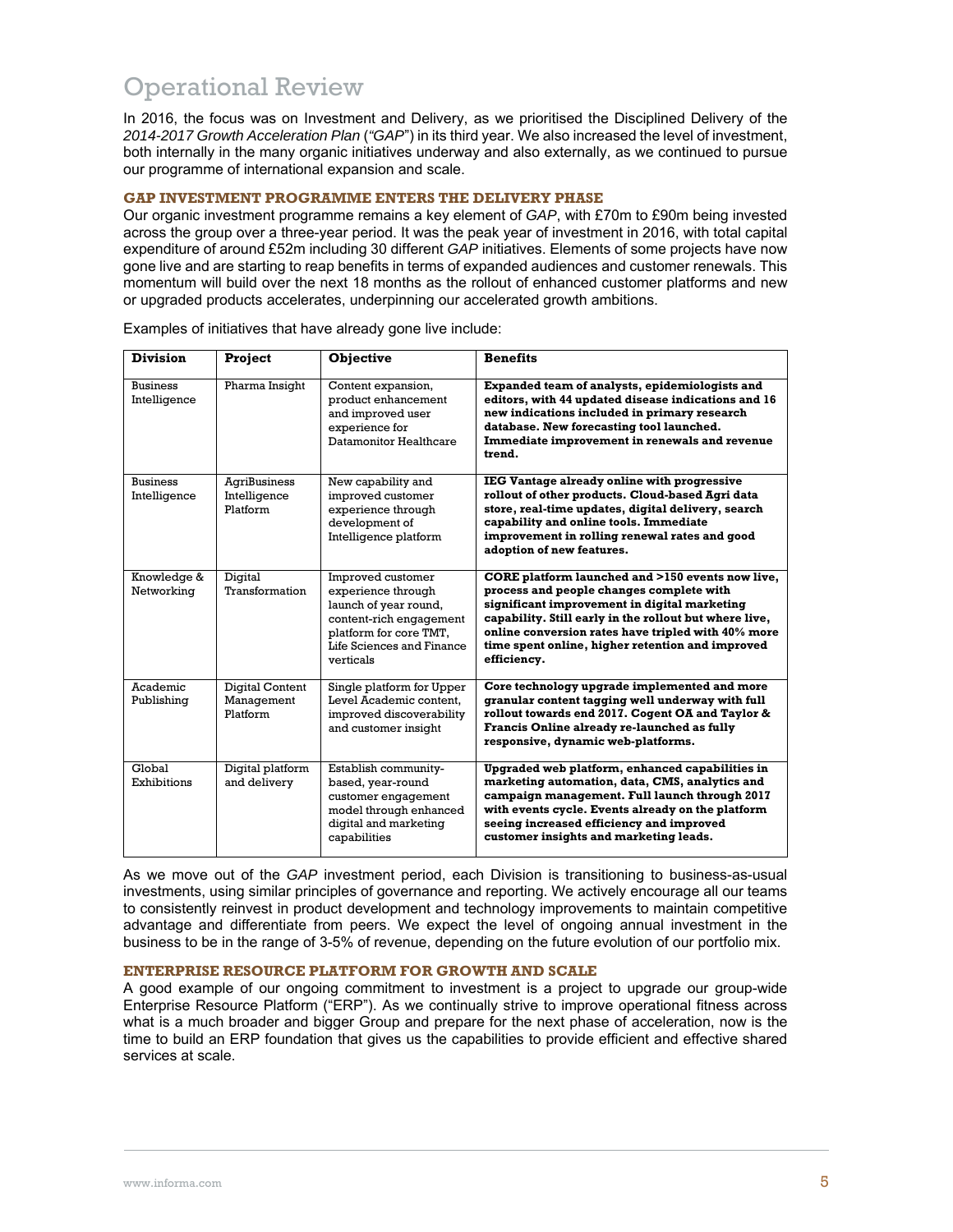## **INCREASED PORTFOLIO FOCUS IN KNOWLEDGE & NETWORKING**

When we launched *GAP*, the **Knowledge & Networking** Division was created to bring together all our disparate conference, confex, other content-driven events and training businesses. This allowed us to simplify its operating model and make changes to its management structure, beginning the process of running it as a single business to better leverage our scale and customer relationships.

As part of this restructuring, we started to shift the business away from its historical roots as a domestic conference business, dependent on identifying topical subject areas for one-off events and growing through volume expansion. At its peak, Informa was running over 12,000 events a year under this format.

The growth of digital content on the internet and access to specialists through social media has undermined the value of this traditional model, lowering barriers to entry, increasing volatility and putting pressure on revenue. As a result, we have been steadily refocusing the business on its Branded events in key market verticals, which are larger, repeatable events with strong Brands within the specialist communities they serve, typically the annual networking forum for that industry.

Over the last few years, the Group has progressively exited from its historical European domestic conference businesses through the sale of operations in Denmark, Italy, the Netherlands, Russia, Spain and Sweden. In 2017, we plan to review our five remaining domestic conference businesses in Australia, Brazil, Germany, Singapore and Switzerland. In aggregate these businesses run over 400 events annually, generating revenue of close to £50m but with an operating margin that is dilutive to the wider Division.

Our Branded events are focused on areas offering long-term growth and returns. Combined with our investment in complementary digital community platforms, they position the business as a critical knowledge partner within our three core end markets of Life Sciences, Global Finance and TMT.

As we further increase the focus of the **Knowledge & Networking** Division and grow the size and scale of **Global Exhibitions** and **Business Intelligence**, we naturally lower our exposure to delegate-driven conferences and further improve the quality of Group earnings.

### **BALANCE AND BREADTH THROUGH INTERNATIONAL EXPANSION AND SCALE**

Our international expansion strategy continued through 2016 with the addition of several businesses in key verticals such as **TMT** (*Light Reading)* and **Sustainability & Waste** (*Water & Wastewater Equipment, Treatment & Transport Show*).

In November we announced the addition of *Penton Information Services* for £1.2bn, a leading US-based Exhibitions and Professional Information Services Group. This significantly strengthens our **Global Exhibitions** and **Business Intelligence** Divisions, consolidating our position in key verticals and further expanding our reach and scale in the important US market. More recently, we also added YPI for £106m, a leading US-based Exhibitions business in the attractive and growing **International Yachting** vertical.

One of the attractions of Penton and YPI is the increased Balance and Breadth they give us across our portfolio, making us more resilient with a broader set of growth drivers:

- At a Divisional level, they leave us more balanced, with our highest growth and highest margin business, **Global Exhibitions,** becoming our largest Division approaching 40% of Group profit on a pro-forma basis, slightly more than **Academic Publishing,** with **Business Intelligence** at around 20% and **Knowledge & Networking** less than 10%;
- At a vertical level, they further strengthen our position in **Health & Nutrition, Agriculture, International Yachting, TMT** and **Infrastructure**, whilst also broadening our exposure through established scale positions in **Design & Manufacturing**, **Aviation** and **Transport**;
- By region, they give us significant scale in the US, with over 50% of revenue now generated here (over 65% if we include countries with currencies pegged to the US dollar), leaving the UAE at around 6%, with the UK & Europe and the Rest of the World both around 20%;
- By revenue type, we now generate more than 55% of revenue from recurring or predictable Subscriptions and Exhibitions revenue.

### **PENTON INTEGRATION ON TRACK**

We are taking a measured approach to the combination of Penton with Informa to ensure we maintain operating momentum throughout. Since completion on 2 November, we have been in a period of **Discovery** and **Delivery.** We have spent time further understanding the opportunities available through a combination with Informa, whilst also ensuring Penton delivered on its 2016 targets and started 2017 positively in what is a key trading period for both businesses. In the short period under our ownership in 2016, Penton contributed revenue of £34.0m and adjusted operating profit of £6.8m, reflecting what is a relatively quiet period for trading in November and December, with no major events taking place.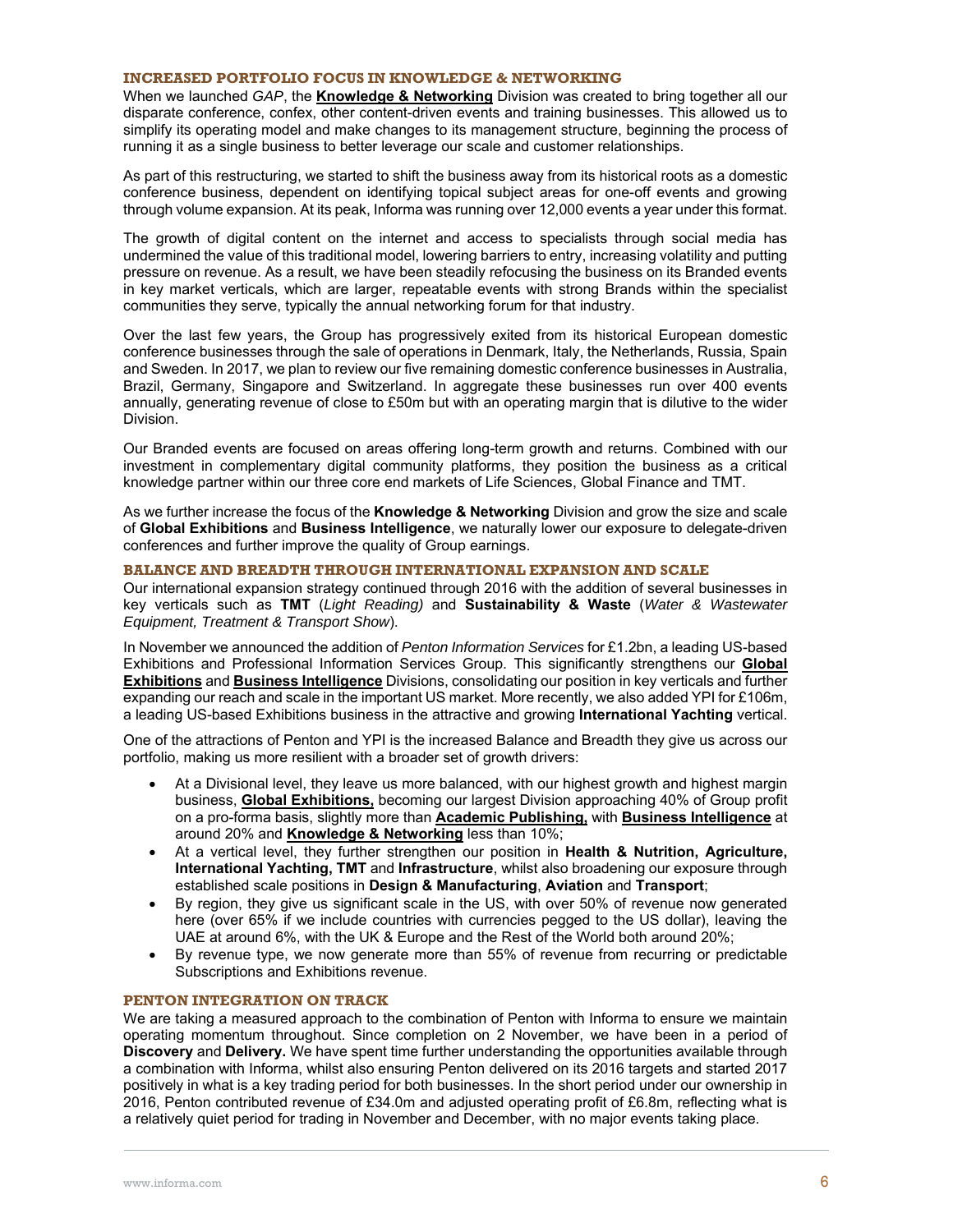Patrick Martell, the Chief Executive of the Business Intelligence Division and CEO of Penton, has relocated to the US to lead the integration team and ensure we maximise the synergies available from combining the two businesses. We are confident of meeting our target of at least £14m annualised net operating synergies by 2018, mainly from the removal of duplicate costs and improved scale efficiencies. To date, we have already realised over £4m of savings on an annual run-rate basis, giving us confidence we can deliver at least half the £14m total in 2017.

We are also starting to identify revenue opportunities and while these generally have a longer lead time, there are some obvious cross marketing initiatives within **Global Exhibitions** that we are starting to pursue, notably within **Health & Nutrition** as we combine the strengths of the *Vitafoods*, *Supplyside* and *New Hope Network* Brands. Similarly, within **Business Intelligence**, we are already working on plans to utilise Penton's marketing services capability and apply it more broadly across the Group.

In order to facilitate a smooth integration into the **Business Intelligence** Division, we recently updated its organisational structure, expanding the **Maritime** vertical to include **Transportation** (including Aviation Week) and adding a sixth vertical, **Industry & Infrastructure**. As part of this change, we have also put greater operational focus, autonomy and accountability into the vertical teams, moving closer to the Penton structure. This ensures we are more market oriented, customer centric and focused on delivering growth as we look to reap the full benefits of recent *GAP* and acquisition investments.

The response of Penton's staff has been very positive to date, with strong enthusiasm to be part of a larger Group committed to long-term investment in the Exhibitions and Information Services sector.

### **STRONG CASH GENERATION, HIGHER DIVIDENDS AND A ROBUST BALANCE SHEET**

The conversion of profits into cash remains a key focus of our *GAP* Funding strategy, ensuring we retain strong liquidity to meet financing commitments and reinvest into the business.

In 2016, we reported another year of strong operating cash conversion at 95% and an increase in free cash flow to £305.7m. This was despite a number of one-off factors, as highlighted at the half year stage:

- An increase in net capital expenditure of c.£20m year-on-year in the peak year of *GAP* investment;
- Timing issues within **Academic Publishing**, primarily a prior year benefit in relation to the subscription agent, SWETS;
- Cash tax payments of £43.3m, up £12.6m year-on-year, reflecting a more normalised cash tax rate after a one-off reduction in 2015 from our US expansion programme;
- Currency movements and the impact of longer term debt financing on cash interest costs.

Free cash flow was £305.7m in 2016, marginally higher than last year due to lower restructuring costs and a small contribution from Penton for the period under ownership. On a pro-forma basis, we expect annual free cash flow to be closer to £400m, reflecting equally strong cash characteristics at Penton due to its similarly high proportion of subscription and forward-booked revenue.

This strong cash performance, aligned with continued progress on *GAP* and positive operating momentum, led the Board to increase the Dividend per Share by 4.3% to 19.3p, slightly above our *GAP* annual dividend growth commitment.

Net debt finished the year at £1,485m, with the step-up from 2015 wholly accounted for by the acquisition of Penton and the impact of currency on our US dollar-denominated debt. This left our net debt to EBITDA ratio at 2.6 times at year end, in line with the guidance provided at the time of the Penton deal. Over the course of 2017, our strong cash generation will bring leverage back down comfortably within our target range of 2.0 to 2.5 times, leaving us ongoing flexibility for further infill acquisitions should attractive opportunities arise.

In December, we took the opportunity to refinance part of the short-term Acquisition Facility arranged as part of the Penton deal, through the issue of \$500m US private placement notes in three tranches. This reduced our market risk and extended our debt maturity at an attractive weighted average coupon of 3.6%. This gives us visibility at a time when the yield curve is steepening, with no material refinancing now required until 2020.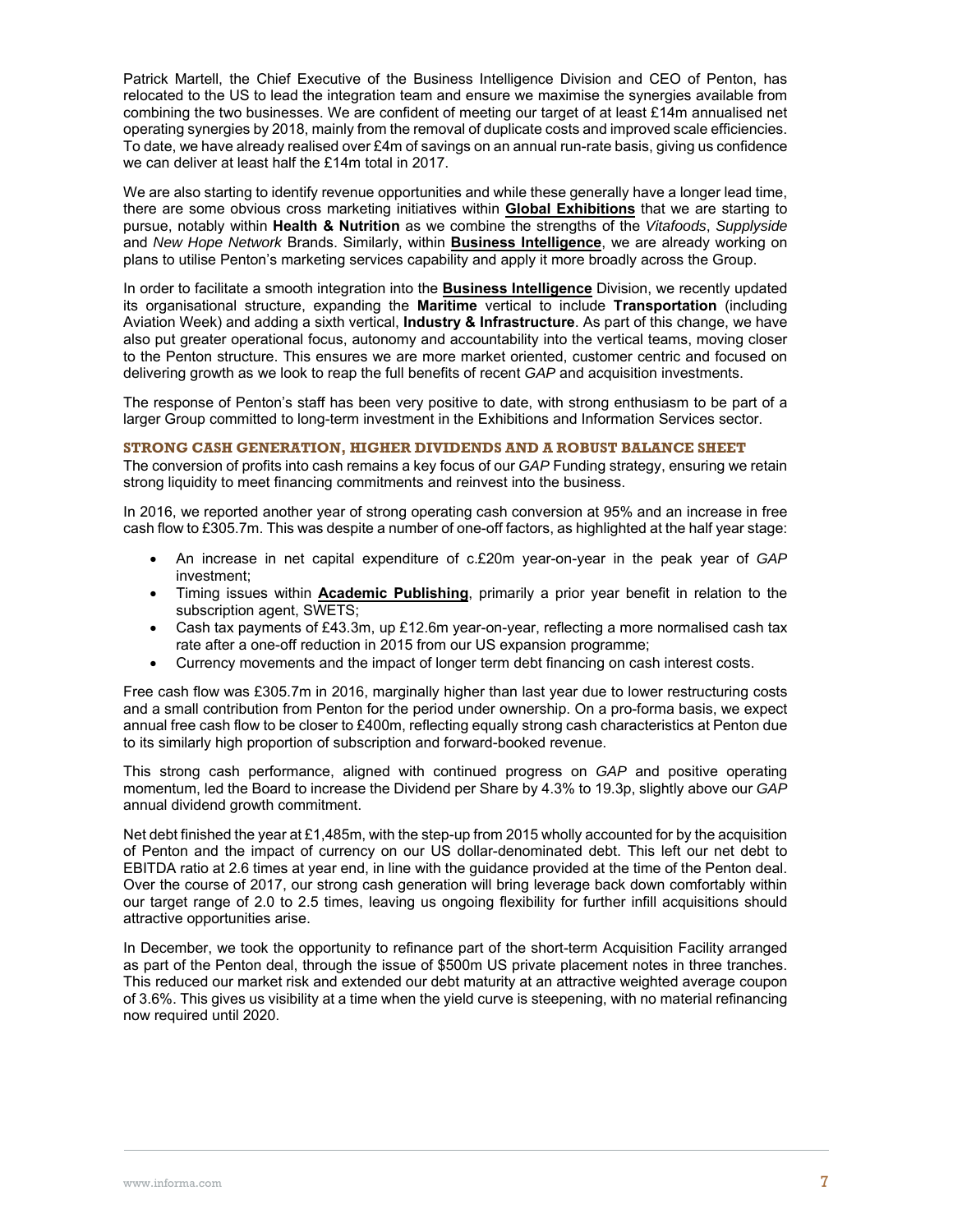## Divisional Trading Review\*

The Group delivered further improvement in its trading performance during 2016, the peak year of *GAP* investment. Reported revenue grew +11.0% to £1,345.7m and adjusted operating profit was +13.8% at £416.1m. Organic revenue growth was +1.6%, an improvement from the +1.0% reported in 2015. Strong returns from acquisitions and the benefit of US Dollar strength on our expanded US revenue base helped boost reported revenue and profit. Organic operating profit was flat, reflecting underlying cost inflation and the impact of *GAP* investments.

Penton Information Services was acquired and consolidated from 2 November 2016. It is not included in financials for the four Operating Divisions in 2016 but will be incorporated from 2017. In the 2016 financial year it contributed £34.0m revenue and £6.8m adjusted operating profit, representing less than 1% of the Group on both measures.

The commentary below includes statutory and adjusted measures. We believe adjusted operating profit is a useful additional measure in monitoring Divisional trading performance.

### **GLOBAL EXHIBITIONS**

|                                   | 2016  | 2015  | <b>Actual</b> | Organic       |
|-----------------------------------|-------|-------|---------------|---------------|
|                                   | £m    | £m    | $\frac{0}{0}$ | $\frac{6}{9}$ |
| Revenue                           | 306.9 | 262.5 | 16.9          | 8.7           |
| <b>Statutory Operating Profit</b> | 53.3  | 67.0  |               |               |
| <b>Adjusted Operating Profit</b>  | 119.0 | 98.0  | 21.4          | 13.5          |
| Adjusted Operating Margin (%)     | 38.8  | 37.3  |               |               |

The **Global Exhibitions** Division organises transaction-oriented Exhibitions and trade shows, providing buyers and sellers across different industries and communities with a powerful platform to meet face to face, build relationships and conduct business. Informa has around 200 Exhibitions, serving a number of core verticals, including **Agriculture**, **Beauty**, **Construction & Real Estate** and **Health & Nutrition**.

In 2016, **Global Exhibitions** represented 22.8% of Group Revenues and 28.6% of Adjusted Profit.

Our strategy to internationalise and scale the **Global Exhibitions** Division continued to pay off in 2016, with another strong year of growth. The Top 20 events in the portfolio continued to perform well across key verticals, with further good growth recorded in **Life Sciences** (*Arab Health*), **Construction & Real Estate** (*World of Concrete*) **Beauty & Aesthetics** (*China Beauty, Anti-Aging World Congress*), **Health & Nutrition** (*Vitafoods, SupplySide West*), and **Pop Culture** (*FanExpo*).

The acquisition of Penton in November added around 30 leading exhibitions Brands to the portfolio, strengthening our position in key verticals including **Agriculture** and **Health & Nutrition**. It also adds further scale and predictability in the key US market and confirmed our position as the challenger operator, the third largest globally.

As we build scale and breadth we continue to invest in our Market Maker strategy. This saw us upgrade our web estate and invest in data capabilities in 2016, laying the foundations for more effective digital marketing and wider opportunities to monetise our customer relationships outside of the exhibition.

## **BUSINESS INTELLIGENCE**

|                                     | 2016  | 2015  | <b>Actual</b> | Organic       |
|-------------------------------------|-------|-------|---------------|---------------|
|                                     | £m    | £m    | $\frac{0}{0}$ | $\frac{0}{0}$ |
| Revenue                             | 290.0 | 276.8 | 4.8           |               |
| Statutory Operating Profit / (loss) | 45.8  | 42.1  |               |               |
| <b>Adjusted Operating Profit</b>    | 65.7  | 63.2  | 4.0           | $-3.2$        |
| Adjusted Operating Margin (%)       | 22.7  | 22.8  |               |               |

The **Business Intelligence** Division provides specialist data, intelligence and insight to businesses, helping them make better decisions, gain competitive advantage and enhance return on investment. It has a portfolio of more than 100 digital subscription products, providing critical intelligence to niche communities within five core industry verticals: **Pharma**, **Finance**, **Maritime**, **TMT**, and **Agribusiness**.

In 2016, **Business Intelligence** represented 21.6% of Group Revenue and 15.8% of Adjusted Profit.

Our programme of operational fitness and simplification in the **Business Intelligence** Division continued to deliver results, with the business recording positive organic revenue growth in 2016 for the first time in five years. This reflects a steady recovery in value renewal rates towards 90% and progressive improvement in annualised contract values as the focus on subscriptions, increased customer engagement and better account management, combined with early benefits from *GAP* investments, started to deliver benefits.

\*Penton is reported as a separate segment in the 2016 results and not included in Divisional financials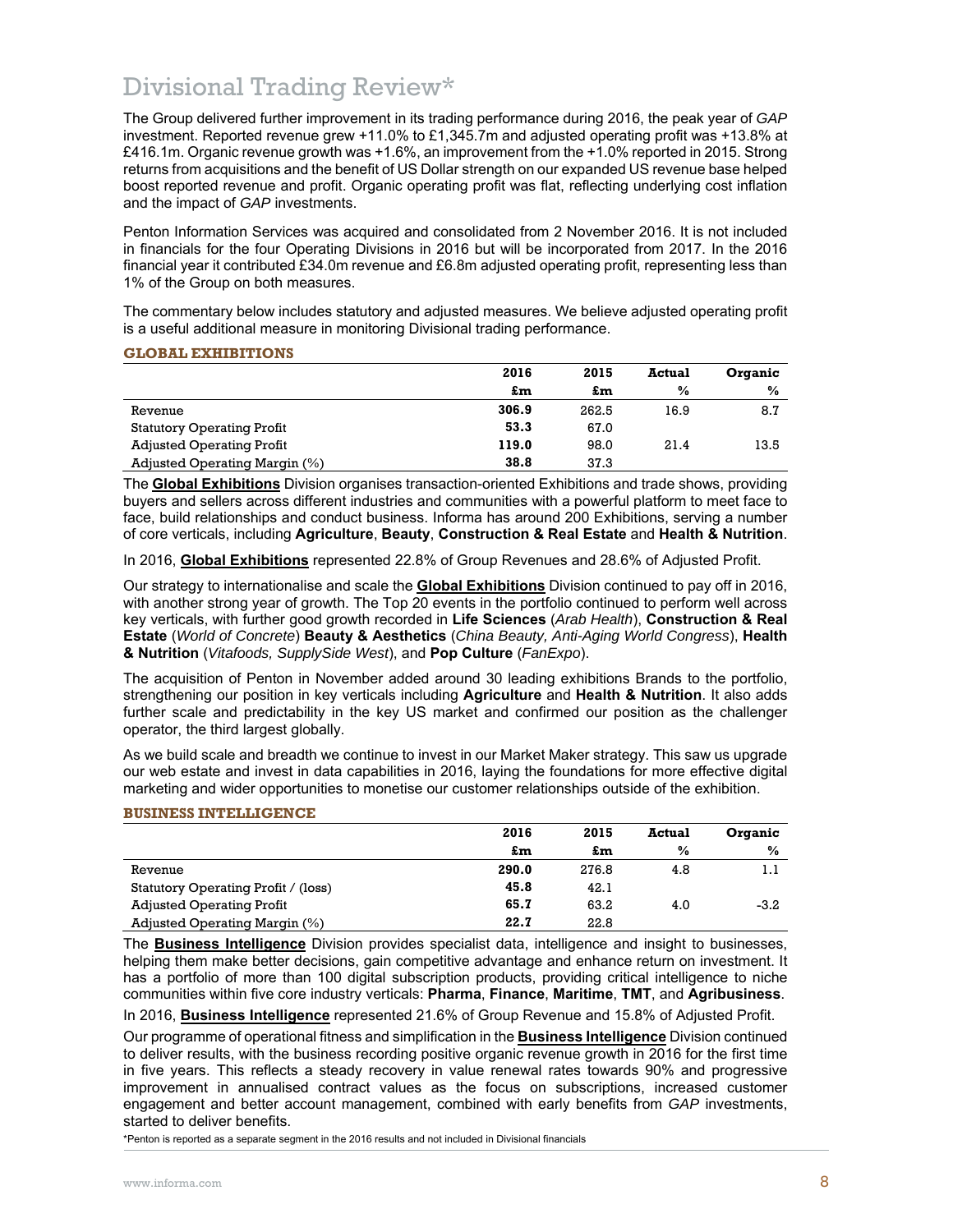Alongside this programme of operational improvement, the team stepped up the pace of its *GAP* investments in a wide array of product and platform initiatives, ranging from expanded content sets, to improved data collection, marketing automation tools and enhanced delivery platforms. The customer outputs from some of these initiatives started to go live towards the end of the year and this progressive rollout will be key to maintaining growth momentum in 2017.

## **ACADEMIC PUBLISHING**

|                                   | 2016  | 2015  | <b>Actual</b> | Organic       |
|-----------------------------------|-------|-------|---------------|---------------|
|                                   | £m    | £m    | $\frac{0}{0}$ | $\frac{0}{0}$ |
| Revenue                           | 490.4 | 447.4 | 9.6           | 0.3           |
| <b>Statutory Operating Profit</b> | 135.0 | 116.3 |               |               |
| <b>Adjusted Operating Profit</b>  | 187.2 | 164.8 | 13.6          | $-2.1$        |
| Adjusted Operating Margin (%)     | 38.2  | 36.8  |               |               |

The **Academic Publishing** Division publishes specialist books and journals. Operating as the Taylor & Francis Group, it is recognised internationally as one of the world's leading Upper Level academic publishers through its five main imprints: *Taylor & Francis*, *Routledge*, *CRC Press*, *Garland Science* and *Cogent OA*. It has a portfolio of around 130,000 book titles and more than 2,500 journals available in both print and digital formats, across subject areas within **Humanities and Social Sciences**, and **Science, Technology and Medicine**.

In 2016, **Academic Publishing** represented 36.4% of Group Revenue and 45.0% of Adjusted Profit.

The **Academic Publishing** Division traded solidly through the year, with consistent good growth in Journals balanced by continued softness in Books, particularly in the US. This underperformance was concentrated in the Lower Level textbook segment, where we only have a limited exposure, representing around 10-15% of Books revenue. It was impacted by a combination of market factors including weak student enrolments, flat budgets, supply chain disruption, cross-border purchasing and book rentals.

Our focus remained on further improving operational fitness whilst continuing to invest in the depth of our specialist content, product innovation and our broader technology capabilities. This saw us consolidate our Books operations into a single business, improving efficiency and increasing our flexibility to meet evolving customer needs. We also made good progress with our divisional *GAP* initiatives, which are largely focused on increasing content discoverability, improving customer analytics and developing our range of author services.

|                                   | 2016  | 2015  | <b>Actual</b> | Organic       |
|-----------------------------------|-------|-------|---------------|---------------|
|                                   | £m    | £m    | %             | $\frac{0}{0}$ |
| Revenue                           | 224.4 | 225.5 | $-0.5$        | $-4.1$        |
| <b>Statutory Operating Profit</b> | (6.7) | 11.1  |               |               |
| <b>Adjusted Operating Profit</b>  | 37.4  | 39.6  | $-5.6$        | $-19.4$       |
| Adjusted Operating Margin (%)     | 16.7  | 17.6  |               |               |

### **KNOWLEDGE AND NETWORKING**

The **Knowledge & Networking** Division is the Group's Community Content, Connectivity and Data business, incorporating its training, learning, conference, advisory and congress businesses. It organises content-driven events and programmes that provide a platform for communities to meet, network and share knowledge. It runs over 1,600 conferences and training events each year globally, covering a range of subject areas, but with a particular focus on **Life Sciences**, **TMT** and **Finance**.

In 2016, **Knowledge & Networking** represented 16.7% of Group Revenue and 9.0% of Adjusted Profit.

Our strategy to simplify, focus and rationalise **Knowledge & Networking** continued in 2016. We ran more than 1,600 events in total during the year, down from around 3,000 three years ago and over 12,000 in 2007. This shift illustrates our increasing focus on larger Branded annual events in the three core verticals of Life Sciences, Finance and TMT, and continued shift away from small, one-off domestic conferences. The next stage of this transition is underway with the review of our five remaining domestic conference businesses in 2017. To put this in context, while divisional organic revenue growth was lower than expected in 2016 at -4.1%, the Top 20 events in the portfolio in aggregate grew around 8%.

To support our focus on Branded events, we continued to invest, through *GAP*, in strengthening our digital presence and expanding our specialist content within our three key verticals of Finance, Life Sciences and TMT. This is improving our digital marketing capability, helping to improve audience reach and deepening our relationship with the sub-communities we are targeting.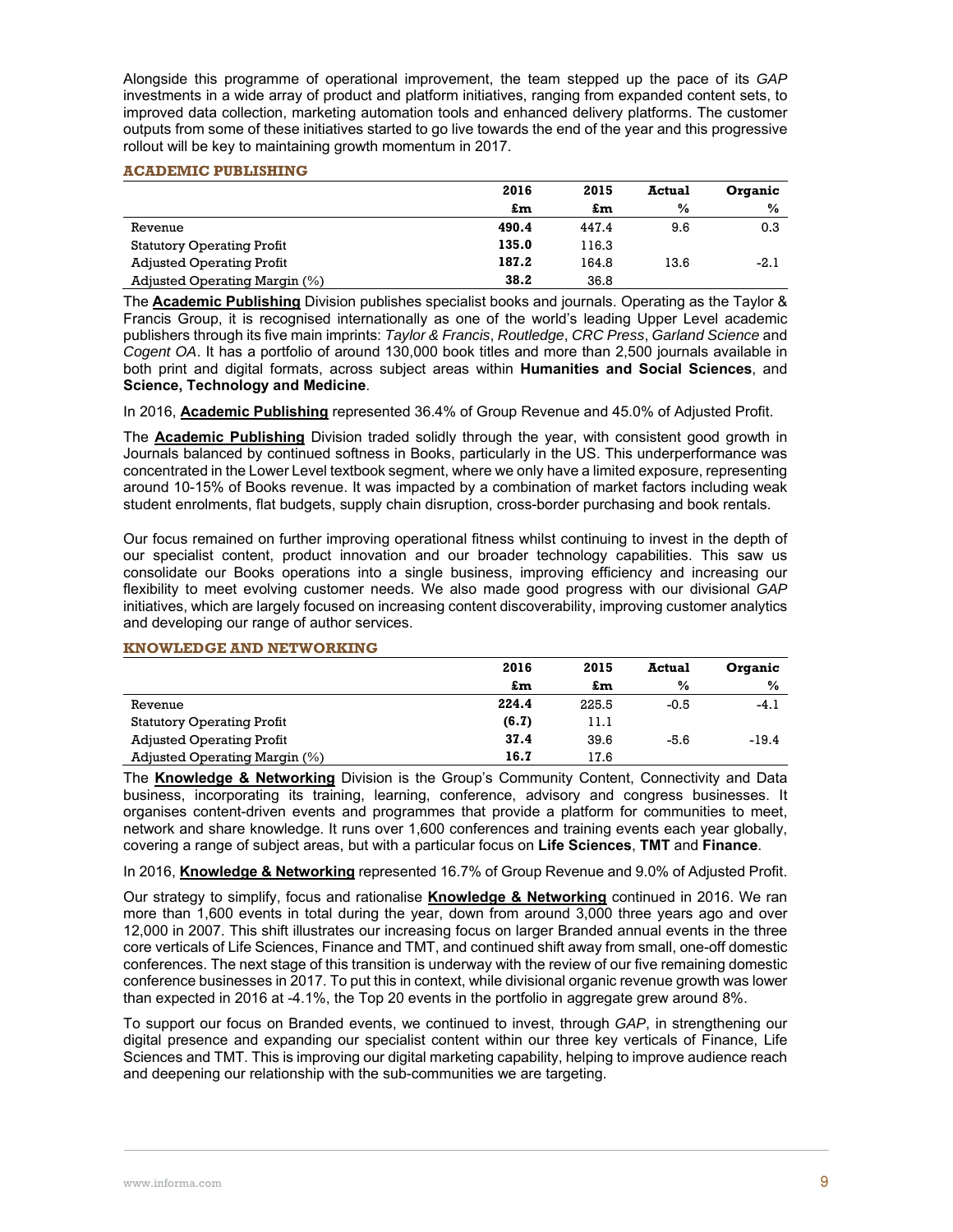## Financial Review

We regard the Knowledge & Information markets as an attractive destination for growth and expansion opportunities, revenue mix, geographic reach, operating margins and cash conversion. Over the last three years, as part of the *Growth Acceleration Plan* we have been focused on making the most of these opportunities. A particular focus has been on financial discipline and maximising our cash generation to give the Group stability and the flexibility to fund ongoing operations, pay a growing dividend and consistently reinvest for growth.

In 2016, Informa reported another consistent financial performance, producing a third consecutive year of growth in Revenue, Adjusted Profit, Earnings, Free Cash Flow and Dividends. This was combined with further progress in implementing the *2014-2017 Growth Acceleration Plan*. As part of this, we continued to expand and scale internationally, most notably through the addition of Penton Information Services in November for £1.2bn.

Reported and organic revenue growth improved to 11.0% and 1.6% respectively, reflecting good underlying operational progress, combined with favourable currency movements and strong returns from acquisitions. This translated into 13.8% growth in adjusted Operating Profit and 6.6% adjusted EPS growth. Reported operating profit and EPS were £198.8m and 23.6p, principally reflecting Adjusted Operating Profit, acquisition-related items, amortisation and impairment.

In 2016, our operating cash conversion remained strong at 95%, ensuring further growth in free cash flow to £305.7m.

We added a number of businesses to the Group in 2016, culminating in the addition of Penton towards the end of the year. In line with our balanced approach to financing through *GAP*, we used a mixture of debt and equity to fund this acquisition, raising £715m through a fully subscribed rights issue.

The combination of our strong cash generation and balanced approach to funding allowed us to end the year with a strong balance sheet, with net debt to EBITDA at 2.6 times, just outside our target range of 2.0 times to 2.5 times. In December, we took the opportunity to refinance the majority of the short-term \$675m Acquisition Facility agreed on the Penton acquisition in the US Private Placement market, raising \$500m at attractive rates and an average term of over nine years. This provides long-term visibility and certainty and locks in an attractive rate before the yield curve potentially steepens.

The Group's approach to tax remains unchanged. We recognise that taxes help provide vital services and infrastructure that companies in turn rely on, and so commit to pay our taxes in full and on time, in compliance with the letter and intent of the laws of countries in which we operate. We actively engage and co-operate with tax authorities and use available legal tax incentives to optimise Shareholder returns.

Informa's financial obligations to its pension schemes remain limited relative to the size of the Group and low compared to many listed peers. We have two UK defined benefit pension schemes, which are closed to future accruals and require no cash contributions during 2017 to reduce scheme deficits. Penton's defined benefit schemes are of a similar scale to Informa's, are also closed to future accrual and have no contributions expected for 2017.

The Group enters 2017, the final year of the Growth Acceleration Plan, as a larger Group with increased Balance and Breadth following the addition of Penton, giving us more stability and resilience and greater visibility and predictability of revenue. This puts us in a good position to deliver on our *GAP* ambition to deliver growth in all four Operating Divisions as we enter 2018 and, combined with our strong balance sheet, to continue to create value for Shareholders.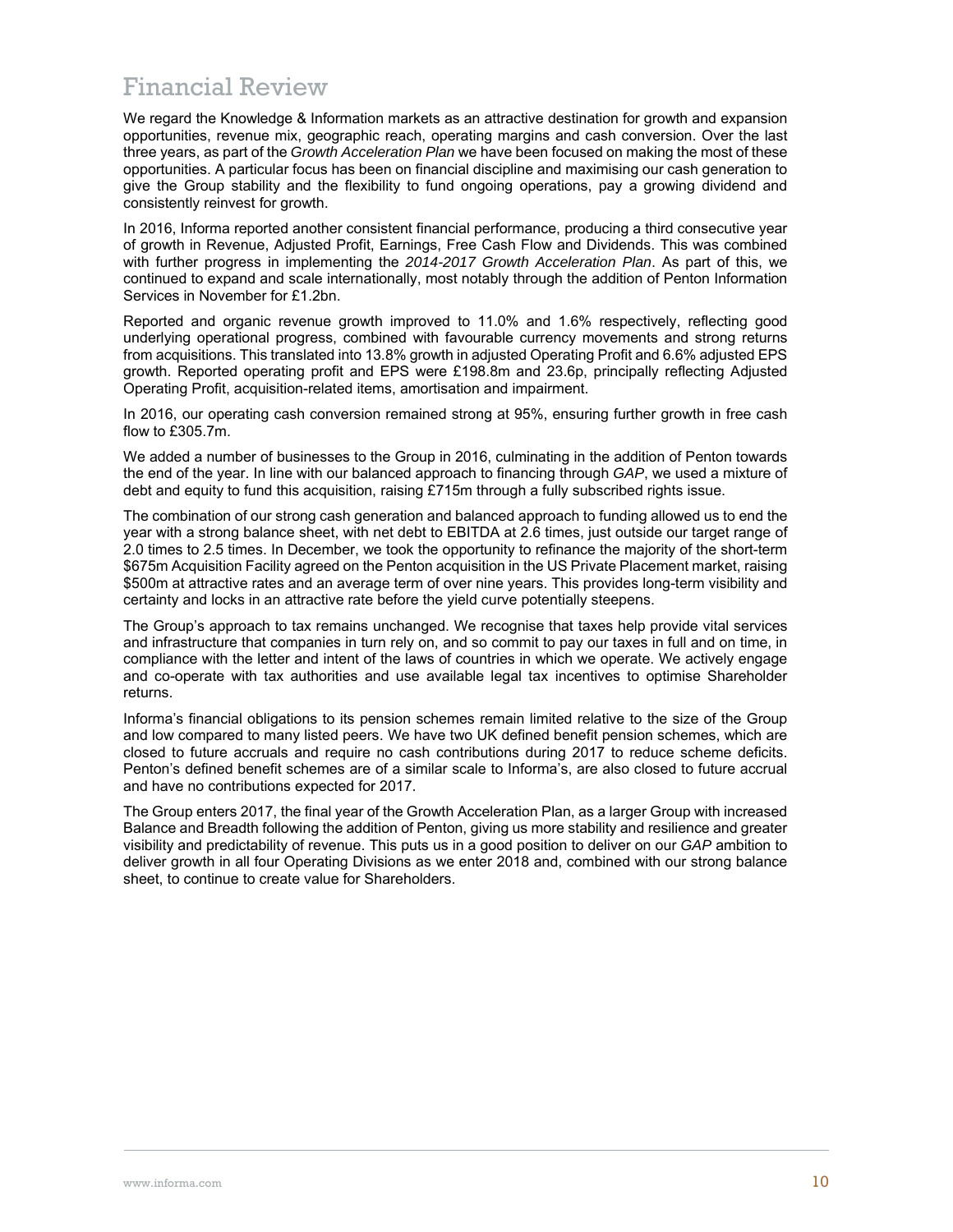## **INCOME STATEMENT**

Our strategy of growth and scale led to a strong increase in Group revenue in 2016, up 11.0% to £1,345.7m, including a 1.6% increase on an organic basis. This converted to Adjusted Operating Profit of £416.1m, some 13.8% higher than the prior year and unchanged on an organic basis. This reflects that it was the peak year of investment for *GAP*, with both higher operating expenditure and increased depreciation from capital expenditure impacting the cost base.

|                                                                                        | <b>Adjusted</b><br><b>Results</b><br>2016<br>£m | <b>Adjusting</b><br><b>Items</b><br>2016<br>£m | <b>Statutory</b><br><b>Results</b><br>2016<br>£m | <b>Adjusted</b><br><b>Results</b><br>2015<br>£m | <b>Adjusting</b><br>Items<br>2015<br>£m | <b>Statutory</b><br><b>Results</b><br>2015<br>£m |
|----------------------------------------------------------------------------------------|-------------------------------------------------|------------------------------------------------|--------------------------------------------------|-------------------------------------------------|-----------------------------------------|--------------------------------------------------|
| Revenue                                                                                | 1,345.7                                         | $\overline{\phantom{a}}$                       | 1,345.7                                          | 1.212.2                                         | $\qquad \qquad \blacksquare$            | 1,212.2                                          |
| Operating Profit/(loss)                                                                | 416.1                                           | (217.3)                                        | 198.8                                            | 365.6                                           | (129.1)                                 | 236.5                                            |
| (Loss)/profit on disposal of<br>subsidiaries and other operations<br>Net finance costs | (39.6)                                          | (39.8)<br>58.9                                 | (39.8)<br>19.3                                   | (25.9)                                          | 9.1                                     | 9.1<br>(25.9)                                    |
| Profit/(loss) before tax                                                               | 376.5                                           | (198.2)                                        | 178.3                                            | 339.7                                           | (120.0)                                 | 219.7                                            |
| Tax (charge)/credit                                                                    | (68.0)                                          | 63.2                                           | (4.8)                                            | (60.2)                                          | 13.2                                    | (47.0)                                           |
| Profit/(loss) for the year                                                             | 308.5                                           | (135.0)                                        | 173.5                                            | 279.5                                           | (106.8)                                 | 172.7                                            |
| Operating Profit Margin                                                                | 30.9%                                           |                                                |                                                  | 30.2%                                           |                                         |                                                  |

### **REVENUE AND ADJUSTED OPERATING PROFIT**

Our programme of investment and growth is steadily delivering improved performance, with reported revenue growth of 11.0% and organic revenue growth at 1.6% in 2016, the latter up from 1.0% in 2015. Our performance was strongest in the **Global Exhibitions** Division, with reported growth of 16.9% and organic growth of 8.7%, reflecting continued strong growth across our Top 20 exhibitions as we reaped the benefits of increased scale and strong vertical market positions. **Business Intelligence** delivered reported growth of 4.8% and organic growth of 1.1%, reversing six years of organic decline, as the benefits of actions taken to increase the focus on subscriptions and customer management started to pay off. Reported growth of 9.6% and organic growth of 0.3% in **Academic Publishing** reflected a combination of robust trading in the Journals business, strong returns from acquisitions, currency benefits and some continued softness in the Books business, particularly in the US market. In **Knowledge & Networking,** trading was mixed with good progress in our Branded Events portfolio offset by continued weakness in our regional conference businesses, leading to a -0.5% decline and -4.1% decline on an organic basis.

|                                   | АP     | BI         | <b>GE</b> | K&N     | <b>Penton</b>            | <b>Total</b> |
|-----------------------------------|--------|------------|-----------|---------|--------------------------|--------------|
| <b>31 December 2016</b>           | £m     | £m         | £m        | £m      | £m                       | £m           |
| Revenue                           | 490.4  | 290.0      | 306.9     | 224.4   | 34.0                     | 1,345.7      |
| Reported growth                   | 9.6%   | 4.8%       | 16.9%     | (0.5)%  | $\blacksquare$           | 11.0%        |
| Organic growth                    | 0.3%   | 1.1%       | 8.7%      | (4.1)%  | $\overline{\phantom{a}}$ | 1.6%         |
| <b>Adjusted Operating Profit</b>  | 187.2  | 65.7       | 119.0     | 37.4    | 6.8                      | 416.1        |
| Reported growth                   | 13.6%  | 4.0%       | 21.4%     | (5.6)%  | ۰                        | 13.8%        |
| Organic growth                    | (2.1)% | (3.2)%     | 13.5%     | (19.4)% | ۰                        | 0.0%         |
| <b>Statutory Operating profit</b> | 135.0  | 45.8       | 53.3      | (6.7)   | (28.6)                   | 198.8        |
|                                   |        |            |           |         |                          |              |
| <b>31 December 2015</b>           |        |            |           |         |                          |              |
| Revenue                           | 447.4  | 276.8      | 262.5     | 225.5   |                          | 1.212.2      |
| <b>Reported Growth</b>            | 9.4%   | (1.7)%     | 31.1%     | (8.4)%  | $\blacksquare$           | 6.6%         |
| Organic Growth                    | 1.6%   | (1.9)%     | 10.5%     | (4.2)%  | ٠                        | 1.0%         |
| <b>Adjusted Operating Profit</b>  | 164.8  | 63.2       | 98.0      | 39.6    | -                        | 365.6        |
| <b>Reported Growth</b>            | 9.9%   | $(16.0)\%$ | 45.6%     | (4.6)%  | $\blacksquare$           | 9.5%         |
| Organic Growth                    | 2.2%   | $(15.6)\%$ | 11.1%     | 3.7%    | ۰                        | 0.1%         |
| <b>Statutory Operating Profit</b> | 116.3  | 42.1       | 67.0      | 11.1    | ۰                        | 236.5        |

Group Operating Profit was 13.8% higher year-on-year on a reported basis, benefiting from currency and acquisitions, and flat on an organic basis, reflecting the impact of *GAP* investment. Within the Divisions, **Global Exhibitions** delivered strong operating profit growth, consistent with its revenue performance, whilst **Academic Publishing**, **Business Intelligence** and **Knowledge & Networking** reported an organic decline in operating profit.

The Adjusted Operating Profit Margin grew by 70 basis points from 30.2% to 30.9%, largely reflecting the higher level of growth of the higher margin **Global Exhibition** Division.

Further commentary on divisional financials is provided in the Divisional Trading Review.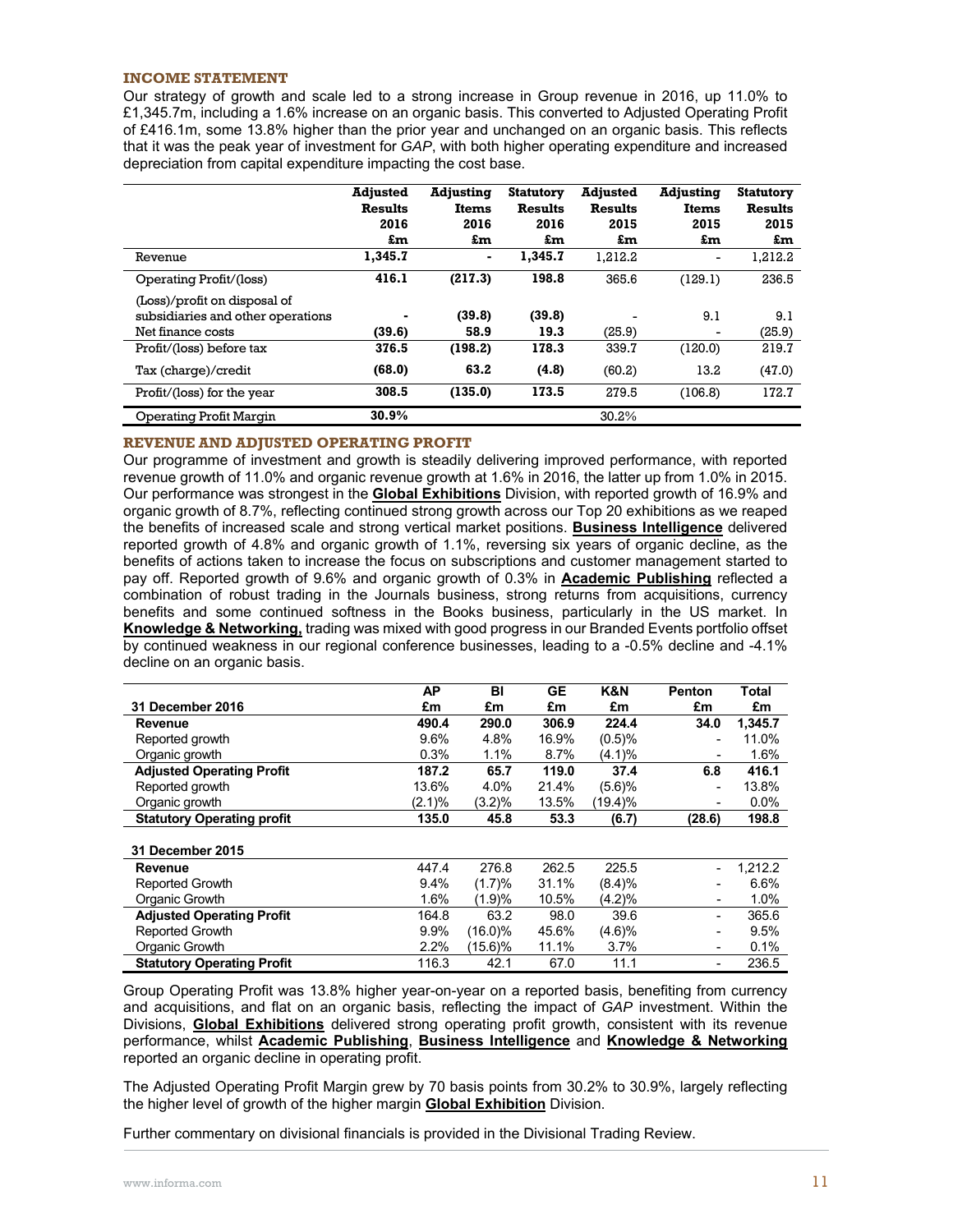### **MEASUREMENTS AND ADJUSTMENTS**

In addition to the statutory results, Adjusted Results are prepared for Adjusted Operating Profit and Adjusted Diluted Earnings Per Share as the Board consider these to be the most appropriate way to measure the Group's underlying performance in a way that is comparable to the prior year. This is in line with similar adjusted measures used by our peer companies and therefore facilitates comparisons. Adjusted Results exclude the Adjusting Items outlined in the next section.

Organic measures of revenue and Adjusted Operating Profit refer to measures of growth where reported amounts are adjusted to remove material acquisitions and disposals and to eliminate the effect of changes in foreign currency exchange rates. However, organic measures are not currently adjusted to exclude the effect of events phasing, such as for biennial or triennial events.

Growth in 2016 can be analysed as follows:

|                                  | 2015<br>£m | Organic<br>arowth | <b>Acquisitions</b><br>and<br>disposals | Currency<br>arowth | Reported<br>arowth | 2016<br>£m |
|----------------------------------|------------|-------------------|-----------------------------------------|--------------------|--------------------|------------|
| Revenue                          | 1.212.2    | $1.6\%$           | $1.2\%$                                 | 8.2%               | 11.0%              | 1.345.7    |
| <b>Adjusted Operating Profit</b> | 365.6      | $0.0\%$           | 3.4%                                    | 10.4%              | 13.8%              | 416.1      |

## **ADJUSTING ITEMS**

The Adjusting Items below have been excluded from Adjusted Results. The total charge against Operating Profit for Adjusting Items was £217.3m in 2016 (2015: £129.1m) with the major element comprising amortisation of acquired intangible assets and impairment of goodwill and intangibles.

|                                                                | 2016   | 2015   |
|----------------------------------------------------------------|--------|--------|
|                                                                | £m     | £m     |
| Intangible asset amortisation <sup>1</sup>                     | 116.7  | 99.5   |
| Impairment of goodwill and intangibles                         | 67.7   | 13.9   |
| Acquisition and integration costs                              | 33.1   | 2.3    |
| Restructuring and reorganisation costs                         | 7.2    | 13.7   |
| Re-measurement of contingent consideration                     | (7.4)  | (0.3)  |
| Adjusting Items in Operating Profit                            | 217.3  | 129.1  |
| Loss/(profit) on disposal of subsidiaries and other operations | 39.8   | (9.1)  |
| Gain on acquisition-related foreign exchange hedge             | (58.9) |        |
| Adjusting Items in profit before tax                           | 198.2  | 120.0  |
| Tax related to Adjusting Items                                 | (63.2) | (13.2) |
| Adjusting Items in profit for the year                         | 135.0  | 106.8  |

<sup>1</sup> Intangible asset amortisation is in respect of acquired intangibles and excludes amortisation of software and product development

The Group's proactive and targeted acquisition programme led to an increase in intangible asset amortisation arising from acquired intangibles to £116.7m. This comprised £49.5m for amortisation of book lists and journal titles, £17.9m for database content and £49.3m related to exhibitions and conferences. Intangible asset amortisation arising from software assets and product development is not treated as an Adjusting Item and so is included within the calculation of Adjusted Operating Profit.

Our strategy to increase operational focus and manage our portfolio more proactively, combined with some trading weakness in individual markets, led to an impairment of goodwill and intangibles of £67.7m. This mainly related to the domestic conference businesses in the **Knowledge & Networking** Division, some of which have since been put under review, including Germany and Australia, as well as an impairment in some historically acquired businesses in Brazil in the **Global Exhibitions** Division.

Acquisition and integration costs are the one-off costs associated with acquiring and integrating individual acquisitions. In 2016, this included £28.6m related to the Penton acquisition.

The implementation of *GAP* led to further Restructuring and Reorganisation costs through 2016, totalling £7.2m. This mainly related to the consolidation of our Books operations into a single global business within **Academic Publishing** and the ongoing rationalisation programme in the **Knowledge & Networking** Division.

At the Half Year stage we wrote down the loan note related to the sale of our Corporate Training businesses in 2013, reflecting the underperformance of the business post-sale and, hence, low likelihood of repayment. This has been reflected in the full year results too, with a full impairment recognised of £39.9m. This is balanced by a £4.0m gain due to the part-recovery of a different loan note relating to Robbins Gioia, which was sold separately to the other training businesses.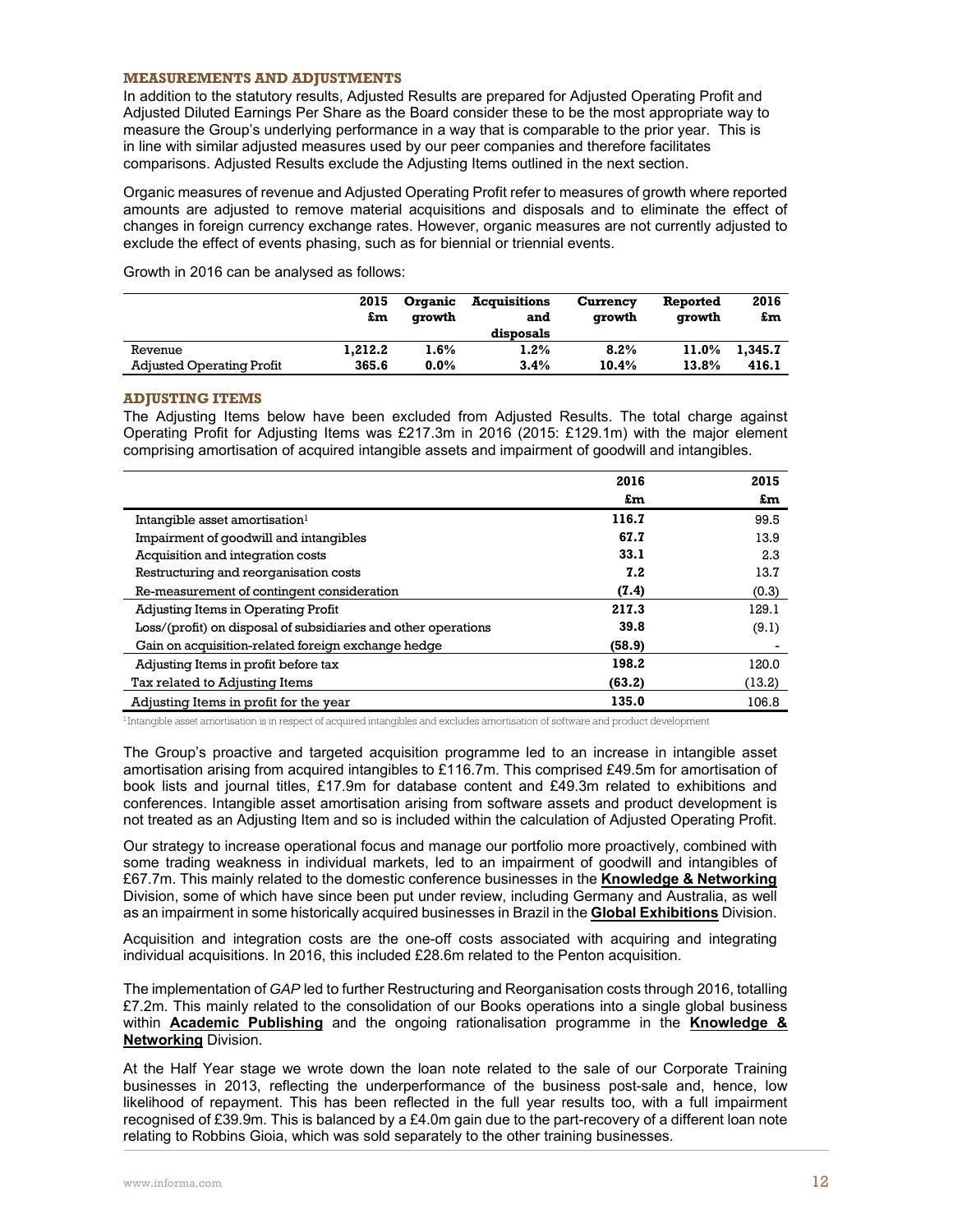Following these results, the Group has no further exposure to either the Performance Improvement or Robbins Gioia businesses. There were also £3.9m of losses in aggregate from a number of other small business disposals.

In line with our *GAP* approach to funding, on announcement of the Penton acquisition, we entered into a forward foreign exchange contract to hedge our exposure to US Dollar and Sterling fluctuations on the £701.5m proceeds of the Rights Issue, which would part-fund the US Dollar denominated consideration. Over the course of the period between announcement and completion of the deal, Sterling weakened significantly and this led to a gain on the hedge of £58.9m.

|                                            | АP<br>£m | BI<br>£m                 | GE<br>£m | K&N<br>£m | <b>Penton</b><br>£m      | Total<br>£m |
|--------------------------------------------|----------|--------------------------|----------|-----------|--------------------------|-------------|
| <b>Statutory Operating Profit</b>          | 135.0    | 45.8                     | 53.3     | (6.7)     | (28.6)                   | 198.8       |
| Add back:                                  |          |                          |          |           |                          |             |
| Intangible asset amortisation <sup>1</sup> | 48.2     | 18.0                     | 33.9     | 9.8       | 6.8                      | 116.7       |
| Impairment of goodwill and intangibles     |          | $\overline{\phantom{a}}$ | 31.1     | 36.6      | $\overline{\phantom{0}}$ | 67.7        |
| Acquisition and integration costs          | 0.4      | 0.1                      | 3.0      | 1.0       | 28.6                     | 33.1        |
| Restructuring and reorganisation costs     | 3.6      | 1.8                      | 0.1      | 1.7       | $\overline{\phantom{0}}$ | 7.2         |
| Re-measurement of contingent consideration |          | $\overline{\phantom{a}}$ | (2.4)    | (5.0)     | -                        | (7.4)       |
| <b>Adjusted Operating Profit</b>           | 187.2    | 65.7                     | 119.0    | 37.4      | 6.8                      | 416.1       |

The following table provides a breakdown of the Adjusted Items by Division:

1 Intangible asset amortisation is in respect of acquired intangibles, and excludes amortisation of software and product development

## **ADJUSTED NET FINANCE COSTS**

Adjusted net finance costs, which consist principally of interest costs on our US Private Placement loan notes and bank borrowings, net of interest receivable, increased by £13.7m to £39.6m in 2016. The increase reflects three factors, in broadly equal measures:

- A higher average cost of financing, following the full year impact from new US Private Placement loan notes issued in the prior year. These provide long-term financial visibility but at a more expensive rate than bank borrowings;
- The strengthening of the US Dollar, which increases the cost of Group borrowings, as the vast majority is US Dollar denominated, providing a natural hedge to our US Dollar earnings;
- Lower interest receivable, reflecting the write-down of loan notes related to the sale of the Performance Improvement businesses in 2013, and the consequent loss of accrued interest receivable.

## **TAXATION**

Informa's effective tax rate is sensitive to the blend of tax rates and profits in the Group's various jurisdictions, some with lower corporate tax rates than the UK. In 2016, our adjusted effective rate of tax was 18.1% (2015: 17.7%).

## **Approach to Tax**

We view the taxes we pay as part of the economic benefit we create for societies in which we operate, and believe that a fair and effective tax system is in the interests of tax-payers and society at large. We support the adoption of international best practices and governance standards, and aim to comply with tax laws and regulations everywhere we do business. As such, we have open and constructive working relationships with tax authorities worldwide. Our approach balances the interests of our stakeholders including shareholders, governments, employees and the communities in which we operate.

## **Tax Contribution**

The Group's Total Tax Contribution ("TTC"), which is made up of all material taxes paid out of profits and other material taxes generated by our businesses, was £183.2m in 2016 (2015: £154.7m). The UK element of our TTC was £77.2m (2015: £79.9m). The increase in worldwide TTC was due to an increase in corporation tax payments, particularly in the US and higher employment taxes, both paid out of profits and by employees. The small decrease in UK TTC reflects higher VAT refunds arising from increased investments in *Growth Acceleration Plan* systems in the UK, partly offset by higher employment taxes.

## **Tax Expense**

The Group tax charge on statutory Profit Before Tax ("PBT") was 2.7% (2015: 21.4%). The statutory rate for 2016 was affected by tax deductions arising from the write-off of loan notes relating to the historical sale of the Performance Improvement business, and crystallisation of tax deductions on prior year write-offs of loan notes relating to the historical sale of Robbins Gioia.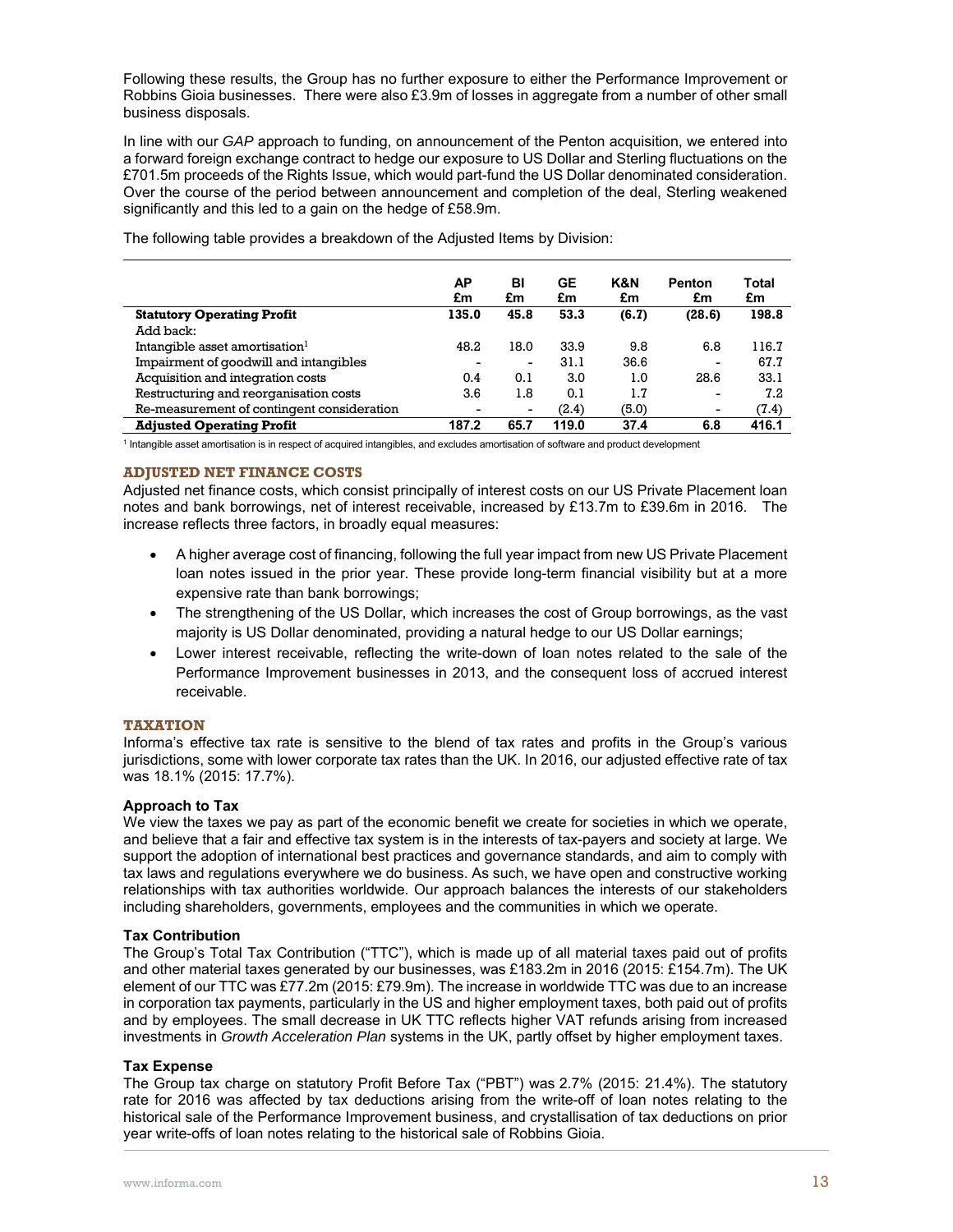The rate has also been affected by a non-cash credit arising from the recognition of a deferred tax asset in respect of certain non-UK intangibles. In 2015, the statutory effective tax rate reported was affected by impairment charges that were not deductible for tax purposes.

The acquisition of Penton towards the end of 2016 has not had a significant impact on either the statutory or adjusted effective tax rate, as the Adjusted Operating Profit generated since acquisition has been largely offset by interest deductions and amortisation of goodwill available for tax purposes.

The Group benefits from tax efficient internal financing structures. Certain structures, with a tax benefit of approximately £8m in 2016, are affected by changes to UK tax legislation, introduced from 1 January 2017, with no further benefit available from that date.

## **Tax Payments**

During 2016, the Group paid £43.3m (2015: £30.7m) of Corporation and similar taxes on profits, including approximately £24.2m (2014: £23.4.m) of UK Corporation Tax. In 2015, Corporation Tax payments benefited from a one-off reduction in US tax payments arising from the treatment of the Hanley Wood Exhibitions acquisition for US tax purposes.

In 2017, tax payments will be affected by a number of one-off items:

- US Tax payments will be substantially reduced by tax deductions available from the write-off of loans in 2016 and prior years, including deductions on elements of these write-offs previously provided for in earlier years. These deductions will also reduce cash tax outflows in the US in 2018.
- $\bullet$  UK Tax payments will increase to include tax of approximately £11.8m due on the foreign exchange gain realised on the deal contingent forward. The net impact of these items is an offset against increasing tax payments on underlying profits.

These one-off items are treated as Adjusting Items in the Financial Statements and have no impact on the tax rate on Adjusted Profits. UK tax payments will also increase due to the change in treatment of certain internal financing structures as previously noted, with the £8m increase in payments phased-in equally over 2017 and 2018.

US cash taxes due for 2017 will also be reduced through US tax losses acquired with Penton. At the end of 2016 the deferred tax asset for US tax losses stood at £90.6m, which is expected to be utilised within five years. The recognition of a deferred tax asset on acquisition mean that the cash savings arising from the losses do not reduce the Adjusted Tax Rate.

|                                                                                 | 2016   | 2015   |
|---------------------------------------------------------------------------------|--------|--------|
|                                                                                 | £m     | £m     |
| Tax charge on Adjusted PBT per Consolidated Income Statement                    | 68.0   | 60.2   |
| Deferred taxes                                                                  | (8.0)  | (13.2) |
| Current tax deductions in respect of Adjusting Items                            | (35.7) | (14.6) |
| Taxes paid in relation to earlier years less 2016 (2015) taxes payable in later |        |        |
| periods                                                                         | 18.6   | (2.0)  |
| Withholding and other tax payments                                              | 0.4    | 0.3    |
| Income taxes paid per Consolidated Cash Flow Statement                          | 43.3   | 30.7   |

The reconciliation of the adjusted tax charge to cash taxes paid is as follows:

The tax charge on Adjusted Profits is stated after the benefit of goodwill amortisation for tax purposes in the US and similar amounts elsewhere. There are £19.5m (2015: £11.5m) of current tax deductions which are taken on the amortisation of intangible assets. These continue to be treated as Adjusting Items and are included in the current tax deductions in respect of Adjusting Items noted above.

### **EARNINGS PER SHARE**

Following the acquisition of Penton Information Services and corresponding £715m Rights Issue, the 2015 Basic and Diluted EPS figures have been restated to reflect the bonus factor (from 26.4p to 24.3p). In 2016, statutory earnings attributable to equity holders were £171.6m, translating into Basic and Diluted EPS of 23.6p.

Similarly, the 2015 Adjusted Diluted EPS of 39.5p has been restated to reflect the bonus element of the 2016 rights issue (from 42.9p to 39.5p).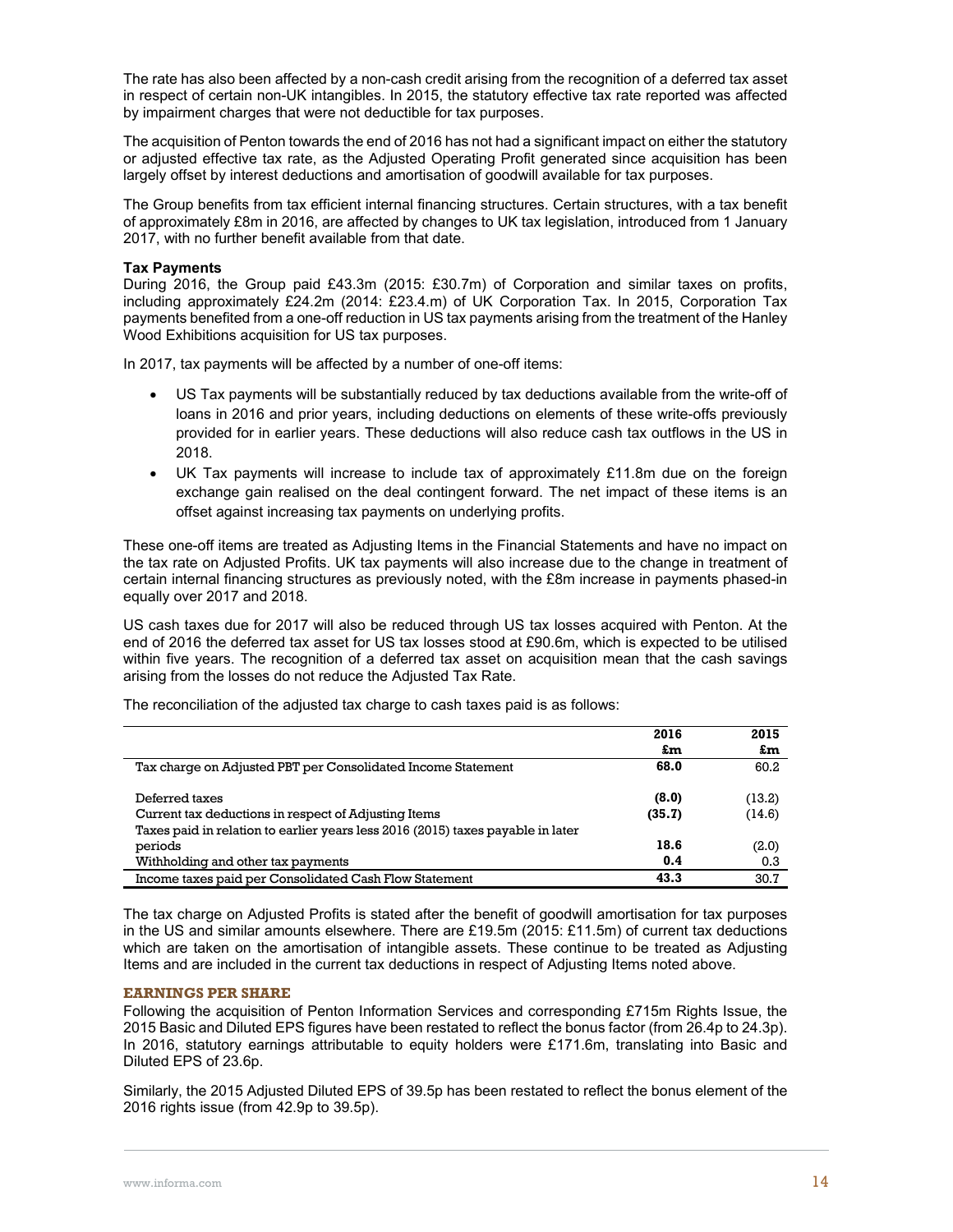In 2016, Adjusted Diluted EPS was 42.1p, 6.6% ahead of 2015 (2015: 39.5p), reflecting the 13.8% increase in Adjusted profit, partly offset by the increased charges for interest and tax and the increase in the average number of shares. The increased average number of shares reflects a combination of the Penton Rights Issue, comprising 162.2m additional shares, and the equity issued to the Penton vendors, comprising 12.8m additional shares. These additional shares are included for the period post completion of the acquisition on 2 November, resulting in an average diluted share count of 727.8m. In the absence of any further equity issues, the full year impact of these additional shares will push the average diluted share count to around 825m in 2017.

|                                                               | 2016              | 2015              |
|---------------------------------------------------------------|-------------------|-------------------|
|                                                               | £m                | £m                |
| Adjusted profit for the year                                  | 308.5             | 279.5             |
| Non-controlling interests                                     | (1.9)             | (1.3)             |
| Adjusted earnings                                             | 306.6             | 278.2             |
| Weighted average number of shares used in diluted EPS $(m)^1$ | 727.8             | 704.6             |
| Adjusted diluted EPS (pence)                                  | 42.1 <sub>p</sub> | 39.5 <sub>p</sub> |

<sup>1</sup> 2015 number of shares restated for bonus element of 2016 rights issue

## **TRANSLATION IMPACT**

Given our stated strategy of international expansion and purposeful shift to add businesses in North America, there has been a conscious increase in exposure to US Dollar revenues and costs. In 2016 the Group received approximately 59% (2015: 55%) of its revenues and incurred approximately 48% (2015: 43%) of its costs in US Dollars or currencies pegged to US Dollar. Each 1 cent movement in the USD to GBP exchange rate had a circa £6.5m (2015: £4.4m) impact on revenue and a circa £2.9m (2015: £2.0m) impact on Adjusted Operating Profit and a circa 0.27p (2015: 0.23p) impact on Adjusted diluted EPS.

The average exchange rate of the US Dollar to Sterling reduced 11.3% in the year.

|     | Average rate |      | Closing rate |      |
|-----|--------------|------|--------------|------|
|     | 2016         | 2015 |              | 2015 |
| USD | 1.36         | 1.53 | 1.23         | 1.48 |

For the purpose of measuring Informa's leverage and assessing debt covenants, both Profit and Net Debt are translated using the average rate of exchange throughout the relevant period.

### **CASH FLOW**

Cash flow generation remains a priority for the Group, providing the funds and flexibility for future investment. The following table shows the Adjusted Operating Profit and Free Cash Flow reconciled to movements in Net Debt. Free Cash Flow is a key financial measure of how much cash the business generates from operations and is stated before cash flows relating to acquisitions and disposals, dividends and any new equity issuance.

Our focus on cash generation across the Group led to another year of strong cash conversion in 2016, with Operating Cash Flow of £393.9m equating to 95% of Adjusted Operating Profit (2015: 103%). This was slightly lower than the previous year's conversion rate, reflecting higher capital expenditure in the peak year for *GAP* investment and reduced working capital inflow.

Net capital expenditure was £52.0m. The working capital inflow of £5.5m compares to an inflow of £23.9 in 2015, with the reduction principally due to the prior year benefit of the receipt of a delayed payment of £15m from a subscription agent to the **Academic Publishing** Division.

Lower restructuring and reorganisation costs in the year helped offset higher interest and tax payments to produce Free Cash Flow of £305.7m, slightly higher than the level recorded in 2015.

Net Interest increased in line with the Income Statement Finance Costs and cash spend on debt arrangement fees. Tax payments increased by £12.6m as the prior year benefitted from the one-off reduction arising from the treatment of the Hanley Wood Exhibitions acquisition for US tax purposes.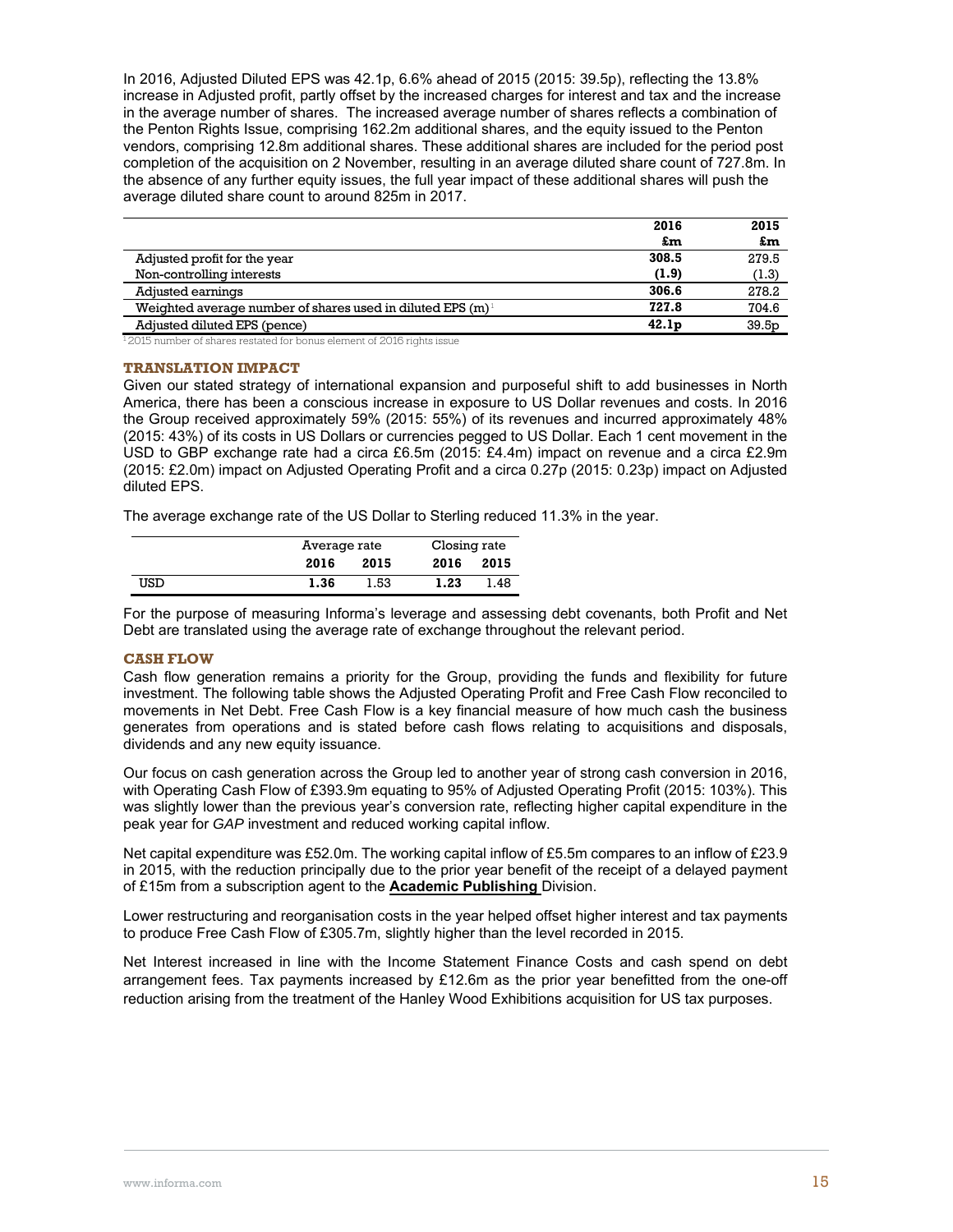|                                                       | 2016       | 2015    |
|-------------------------------------------------------|------------|---------|
|                                                       | £m         | £m      |
| <b>Adjusted Operating Profit</b>                      | 416.1      | 365.6   |
| Depreciation of property and equipment                | 6.5        | 6.1     |
| Software and product development amortisation         | 14.6       | 12.8    |
| Share-based payments                                  | 3.9        | 2.6     |
| Loss on disposal of other assets                      | 0.1        | 0.1     |
| Adjusted share of joint venture and associate results | (0.8)      | 0.1     |
| <b>Adjusted EBITDA</b>                                | 440.4      | 387.3   |
| Net capital expenditure                               | (52.0)     | (33.5)  |
| Working capital movement                              | 5.5        | 23.9    |
| <b>Operating Cash Flow</b>                            | 393.9      | 377.7   |
| Restructuring and reorganisation                      | (9.9)      | (16.9)  |
| Net interest                                          | (35.0)     | (26.7)  |
| Taxation                                              | (43.3)     | (30.7)  |
| Free Cash Flow <sup>1</sup>                           | 305.7      | 303.4   |
| Acquisitions and disposals                            | (1,313.1)  | (151.4) |
| Equity Rights Issue net proceeds                      | 701.5      |         |
| Dividends paid to shareholders                        | (134.5)    | (126.5) |
| Other shares acquired                                 | (1.0)      | (0.4)   |
| <b>Net Funds Flow</b>                                 | (441.4)    | 25.1    |
| Non-cash movements                                    | (2.7)      | (1.2)   |
| Foreign exchange                                      | (146.0)    | (43.0)  |
| Net debt at 1 January                                 | (895.3)    | (876.2) |
| <b>Net Debt at 31 December</b>                        | (1, 485.4) | (895.3) |
|                                                       |            |         |

The following table reconciles Net Cash Inflow from Operating Activities with Free Cash Flow, as shown in the Consolidated Cash Flow Statement:

|                                                | 2016   | 2015   |
|------------------------------------------------|--------|--------|
|                                                | £m     | £m     |
| Net cash inflow from operating activities      | 336.3  | 333.9  |
| Purchase of property and equipment             | (4.6)  | (7.2)  |
| Proceeds on disposal of property and equipment | 0.6    | 0.4    |
| Purchase of intangible software assets         | (36.5) | (23.2) |
| Product development costs additions            | (11.5) | (3.5)  |
| Net capital expenditure                        | (52.0) | (33.5) |
| Interest received                              | 0.6    | 0.7    |
| Acquisition and integration costs paid         | 20.8   | 2.3    |
| Free Cash Flow <sup>1</sup>                    | 305.7  | 303.4  |

<sup>1</sup> Free Cash Flow ("FCF") excludes amounts paid in respect of acquisitions and integration costs. 2015 FCF as reported included £2.3m of amounts paid which have been reclassified to Acquisitions and Disposals above.

## **CORPORATE DEVELOPMENT**

The Group continued to pursue its disciplined and targeted acquisition strategy during 2016, adding several businesses to the portfolio, including Penton Information Services. Total net spend on additions and disposals was £1,313.1m (2015: £151.4m), which included acquisition expenditure of £1,348.7m (2015: £162.0m), acquisition and integration costs of £20.8m, disposal outflow of £2.5m (2015: inflow of £12.9m) and a £58.9m interest gain relating to the Penton consideration hedge. Acquisitions included £54.5m (2015: £93.2m) of expenditure on other intangible assets and £1,294.2m (2015: £68.8m) on the addition of subsidiaries net of cash acquired.

As part of our disciplined approach, potential acquisition opportunities are assessed on a case-by-case basis against a broad set of financial and strategic criteria. This includes delivering returns in excess of the Group's weighted average cost of capital and being accretive to earnings in the first full year of ownership. For some selective acquisitions, the Group will take a longer-term view on these metrics, to allow time for full integration of the acquired business, coupled with additional investment to maximise long-term returns.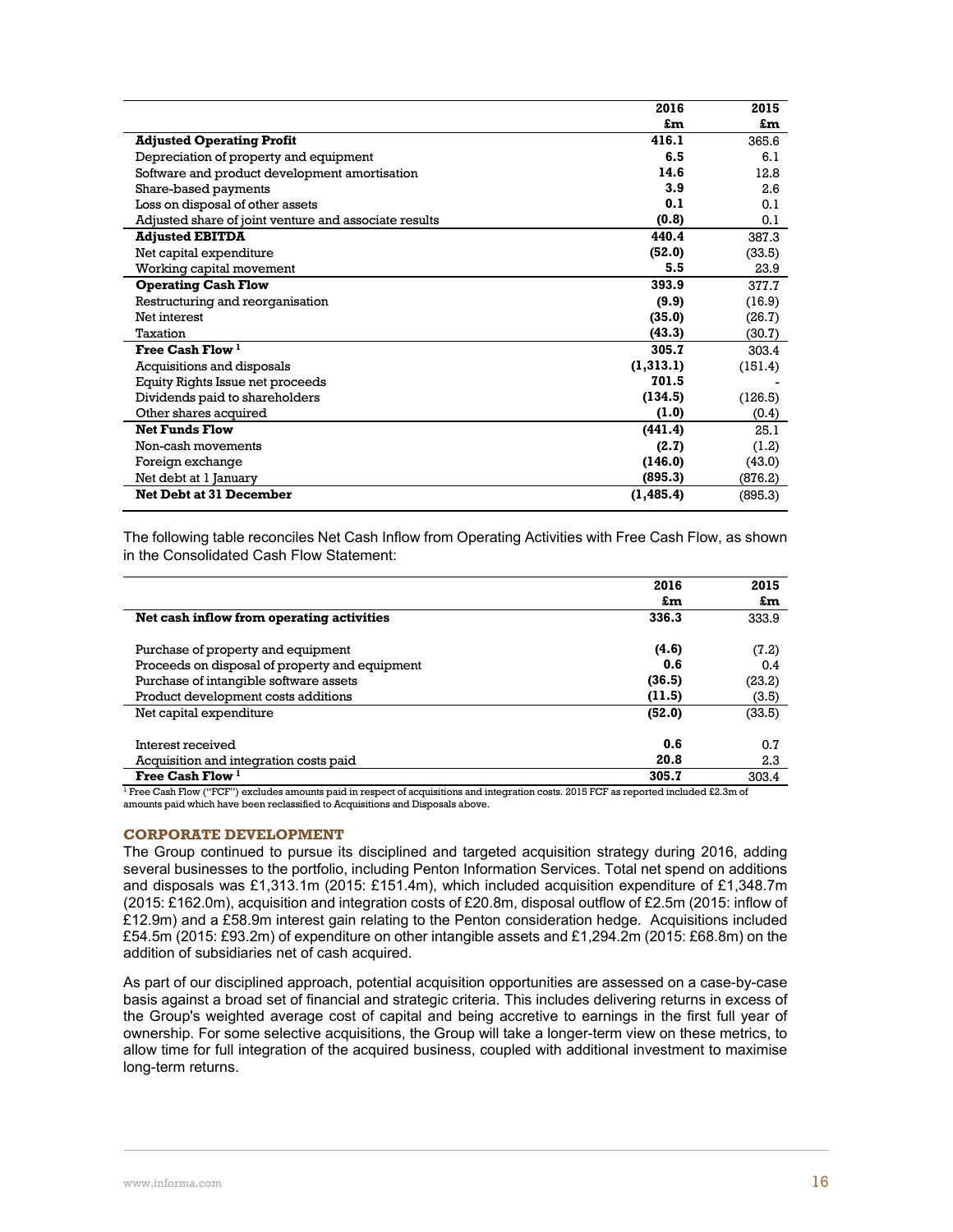The principal acquisitions made during 2016 are detailed below:

| <b>Acquired businesses / other</b><br>intangible asset acquisitions | <b>Division</b>        | 2016<br>Net cash paid<br>£m | 2015<br>Net cash paid<br>£m |
|---------------------------------------------------------------------|------------------------|-----------------------------|-----------------------------|
| Acquisition of subsidiaries net of cash acquired:                   |                        |                             |                             |
| <b>Penton Information Services</b>                                  | Penton                 | 1,218.8                     |                             |
| Light Reading                                                       | Knowledge & Networking | 44.3                        |                             |
| WS Maney & Son Limited                                              | Academic Publishing    |                             | 21.3                        |
| Ashqate Publishing                                                  | Academic Publishing    |                             | 19.1                        |
| Other                                                               |                        | 31.1                        | 28.4                        |
|                                                                     |                        | 1.294.2                     | 68.8                        |
| Other intangible asset acquisitions:                                |                        | 54.5                        | 93.2                        |
| Total net cash paid on acquisition of subsidiaries and other        |                        |                             |                             |
| intangible asset acquisitions                                       |                        | 1.348.7                     | 162.0                       |

### **Addition of Penton Information Services**

The net cash consideration for Penton Information Services at closing, using an exchange rate of 1.22, was £1,218.8m (\$1,482.5m), comprising £1,240.2m (\$1,508.6m) of cash consideration paid to the vendors at closing date, less cash acquired of £21.4m (\$26.1m). Total consideration at closing, using an exchange rate of 1.22, was £1,334.0m (\$1,622.7m), consisting of £1,240.2m (\$1,508.6m) of consideration settled in cash, a deferred closing price refund of £6.6m (\$8.0m), £82.2m (\$100.0m) of share consideration and deferred consideration with a fair value of £18.2m (\$22.1m), payable in October 2018 for anticipated future tax benefits.

The provisional value of identifiable net assets of £500.2m included cash of £21.4m, intangible assets of £648.2m and deferred tax liabilities of £114.7m, with a goodwill balance of £833.8m. Acquisition costs charged to Operating Profit (included in Adjusting Items in the Consolidated Income Statement) for the year ended 31 December 2016 amounted to £26.2m for advisor and related external fees.

### **EQUITY RIGHTS ISSUE AND CONSIDERATION SHARES**

In order to retain a stable and flexible balance sheet, we funded the addition of Penton Information Services through a mixture of debt and equity. The 1-for-4 Rights Issue raised net cash of £701.5m, and led to the issue of 162,234,656 ordinary shares of 0.1p each on 11 October 2016. The shares were issued at £4.41 each and raised gross proceeds of £715.5m (£701.5m net proceeds after expenses of £14.0m). Trading in the new shares commenced on 26 October 2016.

As part of the Penton consideration, the Group also issued 12,829,146 ordinary shares ("Consideration Shares") to the vendors on 2 November 2016, comprising MidOcean Partners, Wasserstein & Co and certain Penton senior management.

### **DIVIDENDS**

In 2016, Dividends paid were £134.5m (2015: £126.5m) consisting of dividends paid to external shareholders of £131.9m and dividends paid to non-controlling interests of £2.6m.

The Group's dividend policy aims to achieve a balance between sufficiently rewarding shareholders and retaining the financial strength and flexibility to allow the Group to consistently invest and pursue growth. The Group have made a specific commitment through the period of *GAP* to increase the dividend consistently each year, initially set at a minimum of 2% per annum and raised in February 2016 to a minimum of 4% per annum.

As outlined in the Operational Review, the Board has proposed a 4.3% increase in the Dividend Per Share for 2016. The proposed final dividend is 13.04p per share (2015: 12.47p per share restated for the bonus factor) representing a 4.6% increase. Subject to shareholder approval at the AGM, the final dividend will be paid on 2 June 2017 to ordinary shareholders registered as at the close of business on 28 April 2017. This will result in total dividends for the year of 19.3p per share (2015: 18.5p per share restated for the bonus factor). The growth in earnings in 2016 means dividend cover against adjusted earnings was 2.0 times (2015: 2.1 times).

## **NET DEBT**

A key element of *GAP* is the focus on maintaining a strong balance sheet and flexible funding mix, providing long-term visibility and liquidity. During 2016 we took a number of steps to further strengthen our cash management and financing structure.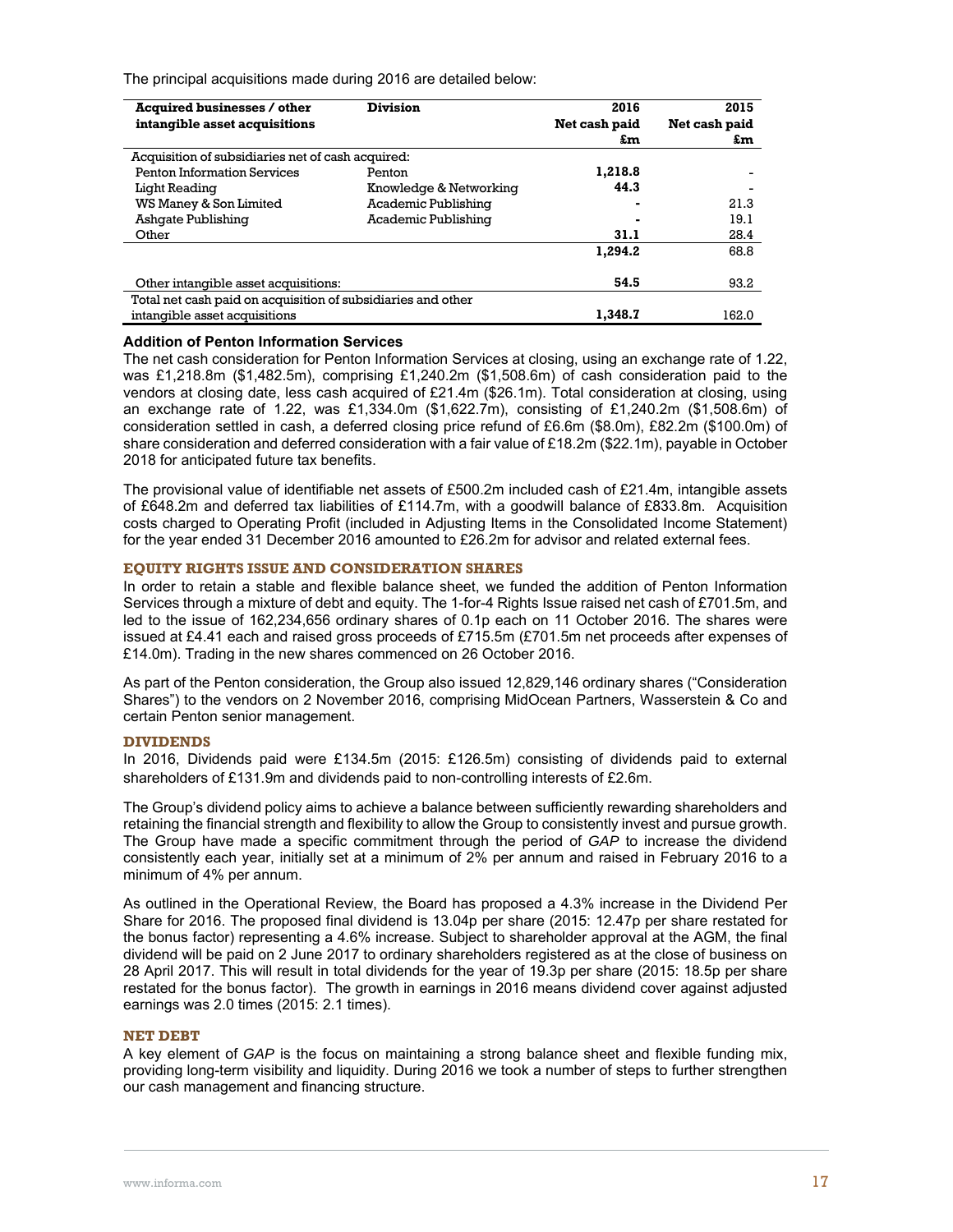The group used a mixture of debt and equity to fund the Penton acquisition in November. An equity Rights Issue raised net funds of £701.5m, while the Group also entered into a new Acquisition Facility providing £548.6m (USD 675.0m) for up to 30 months' duration and a £150.0m 2-year term facility agreement, with availability to December 2017.

Shortly after completion of the acquisition, we decided to take advantage of liquidity and attractive rates in the market to pay down the majority of this Acquisition Facility by issuing USD 500m of new US Private Placement loan notes on 25 January 2017, with a maturity of six years (USD 55m), eight years (USD 80m) and ten years (USD 365m).

| <b>Net Debt</b>                             | 31 December 2016       | 31 December | 31 December |
|---------------------------------------------|------------------------|-------------|-------------|
|                                             | Pro-forma <sup>1</sup> | 2016        | 2015        |
|                                             | £m                     | £m          | £m          |
| Cash at bank and in hand                    | (49.6)                 | (49.6)      | (34.3)      |
| Bank overdraft                              | 9.4                    | 9.4         | 2.0         |
| Loans receivable                            | (0.2)                  | (0.2)       | (0.3)       |
| Private placement loan notes                | 1,088.6                | 682.2       | 574.6       |
| Private placement fees                      | (1.5)                  | (1.5)       | (1.6)       |
| Bank borrowings - revolving credit facility | 300.2                  | 300.2       | 359.1       |
| Bank borrowings – acquisition facility      | 142.2                  | 548.6       |             |
| Bank loan fees                              | (3.7)                  | (3.7)       | (4.2)       |
| Net debt                                    | 1,485.4                | 1.485.4     | 895.3       |

<sup>1</sup> Pro-forma 2016 represents the net debt adjustment of £406.4m for the private placement loan notes issued on 25 January 2017 applied to part repay the acquisition facility.

Net debt increased by £590.1m in 2016, driven primarily by the additional debt to fund the Penton acquisition, together with a £146.0m (2015: £43.0m) foreign exchange impact from US Dollar strengthening.

| <b>Committed funding</b>                     | <b>31 December 2016</b>                         | 31 December | 31 December              |
|----------------------------------------------|-------------------------------------------------|-------------|--------------------------|
|                                              | $\mathbf{Pro}\text{-}\mathbf{form}\mathbf{a}^1$ | 2016        | 2015                     |
|                                              | £m                                              | £m          | £m                       |
| Private Placements                           | 1.088.6                                         | 682.2       | 574.6                    |
| Bank borrowings - revolving credit facility  | 900.0                                           | 900.0       | 900.0                    |
| Bank borrowings - acquisition facility       | 142.2                                           | 548.6       |                          |
| Banks borrowings – term facilities agreement | 150.0                                           | 150.0       | $\overline{\phantom{a}}$ |
| Committed funding                            | 2.280.8                                         | 2.280.8     | 1.474.6                  |

1 Pro-forma 2016 represents the net debt adjustment of £406.4m for the private placement loan notes issued on 25 January 2017 applied to part repay the acquisition facility.

As at 31 December 2016, our US Private Placement loan notes were valued at £682.2m (31 December 2015: £574.6m) and range in maturity from December 2017 to October 2025. The average maturity length is 4.2 years (2015: 5.5 years).

As at 31 December 2016 the Revolving Credit Facility was £300.2m drawn down, the acquisition facility was fully drawn down (£548.6m) and the term facilities agreement was not drawn at all.

The principal financial covenant ratios under the US Private Placement and Revolving Credit Facility are for a maximum net debt to EBITDA ratio of 3.5 times and a minimum EBITDA interest cover ratio of 4.0 times, tested semi-annually. At 31 December 2016 both financial covenants were achieved. The ratio of net debt to EBITDA was 2.6 times (at 31 December 2015: 2.2 times) calculated as per our facility agreements (using average exchange rates and adjusted for a full year's trading for 2016 acquisitions). The ratio of EBITDA to net interest payable was 11.0 times (at 31 December 2015: 14.9 times).

## **PORTFOLIO MANAGEMENT**

As part of *GAP*, we continually reassess the mix and focus of the Group. This ensures we allocate capital efficiently to areas where potential returns are greatest. In 2016, this led to the disposal of certain small non-core businesses in **Knowledge and Networking** and **Academic Publishing**. It has also led to the strategic review of our five remaining domestic conference businesses.

The combination of this proactive Portfolio Management strategy and the overall drive to improve operational fitness through *GAP*, enabled us to maintain a consistent Return on Capital Employed (ROCE) in 2016, at 9.2% (2015: 9.2%), despite this being the peak year of *GAP* investment.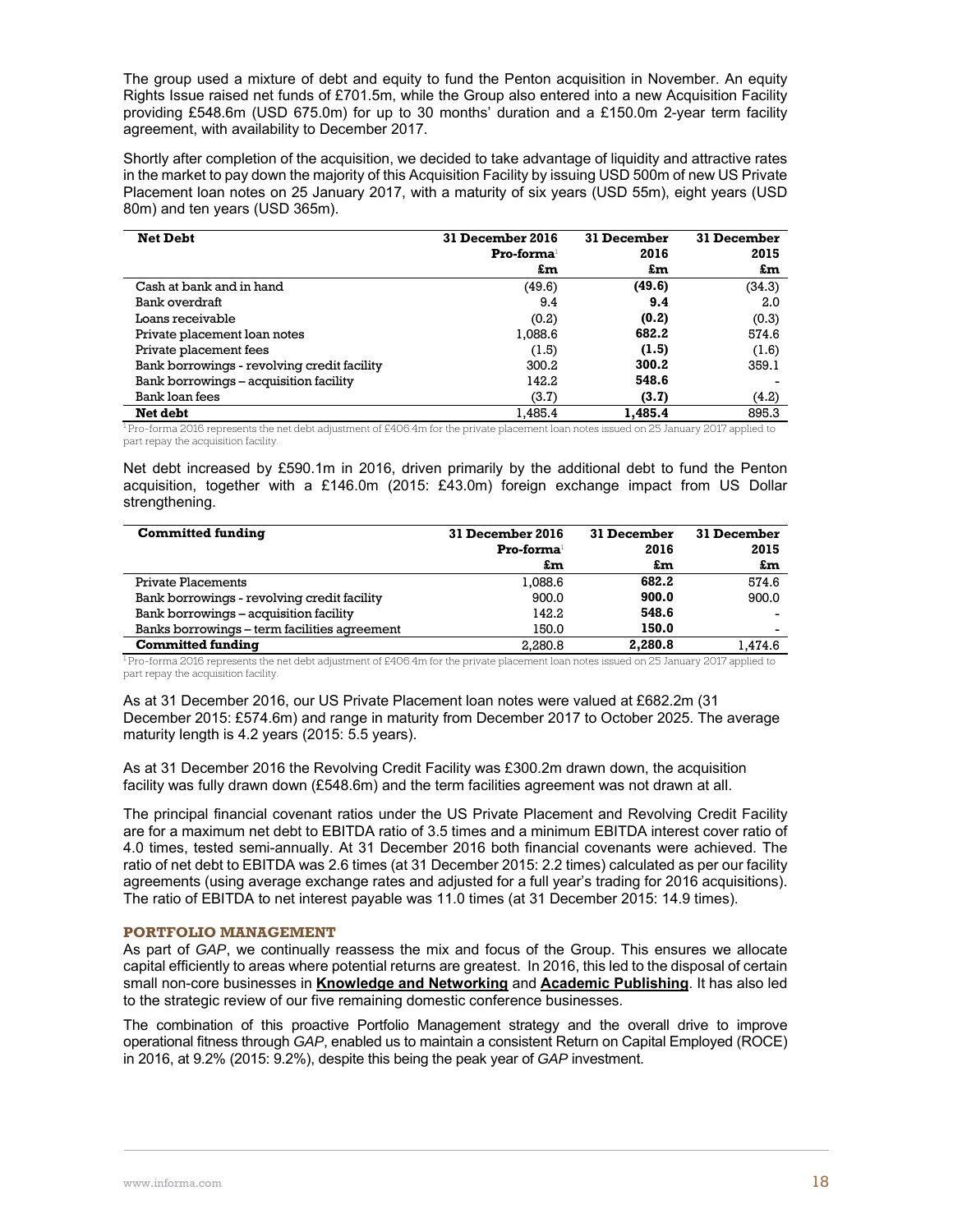## **PENSIONS**

When considering the Group's cash flows and financial position, it should be noted that the Group's financial obligations to its pension schemes remain relatively small compared with the size of the Group. Net pension liabilities at 31 December 2016 were £38.0m (2015: £4.0m), with the increase reflecting two factors:

- Lower corporate bond yields reduced the discount rate on our UK schemes from 3.8% in 2015 to 2.6% in 2016, increasing the pension deficit by £30.7m.
- The addition of Penton's defined benefit pension liabilities post acquisition, which totalled £16.0m as at 31 December 2016

There were no cash contributions required towards reducing scheme deficits in 2016. All schemes are closed to future accrual and there are no contributions expected for 2017 although the UK schemes are subject to triennial actuarial valuations this year. The Penton schemes are actuarially re-valued each year and the most recent valuation at December 2016 did not show any contribution requirements.

## **NEW ACCOUNTING STANDARDS AND AUDIT TENDER**

The critical accounting judgements made in preparing the financial statements relate to judgements over the impairment of assets, identification of intangible assets acquired in business combinations, recoverability of long term receivables, taxation provisions and the presentation of Adjusted Results.

The two key new standards are IFRS 15 Revenue from customer contracts and IFRS 16 leases. IFRS 15 Revenue from customer contracts is effective for the 2018 financial year and our initial assessment is that the Group does not expect there to be any material change to the Income Statement or Balance Sheet of the Group. Full disclosure of the final assessment of the impact will be provided in the Annual Report for the year ending 31 December 2017. IFRS 16 Leases is effective for the 2019 financial year and the Group is in the process of assessing the impact of this new standard.

In the first half of 2016 the Audit Committee undertook a competitive tender process for the role of external auditor. Following recommendation by the Audit Committee, the Board approved the appointment of Deloitte LLP on 10 June 2016. The reappointment of Deloitte LLP for the 2017 financial year will be subject to shareholder approval at the AGM in May 2017. An audit tender for the external audit will next be required for the year ended 31 December 2024.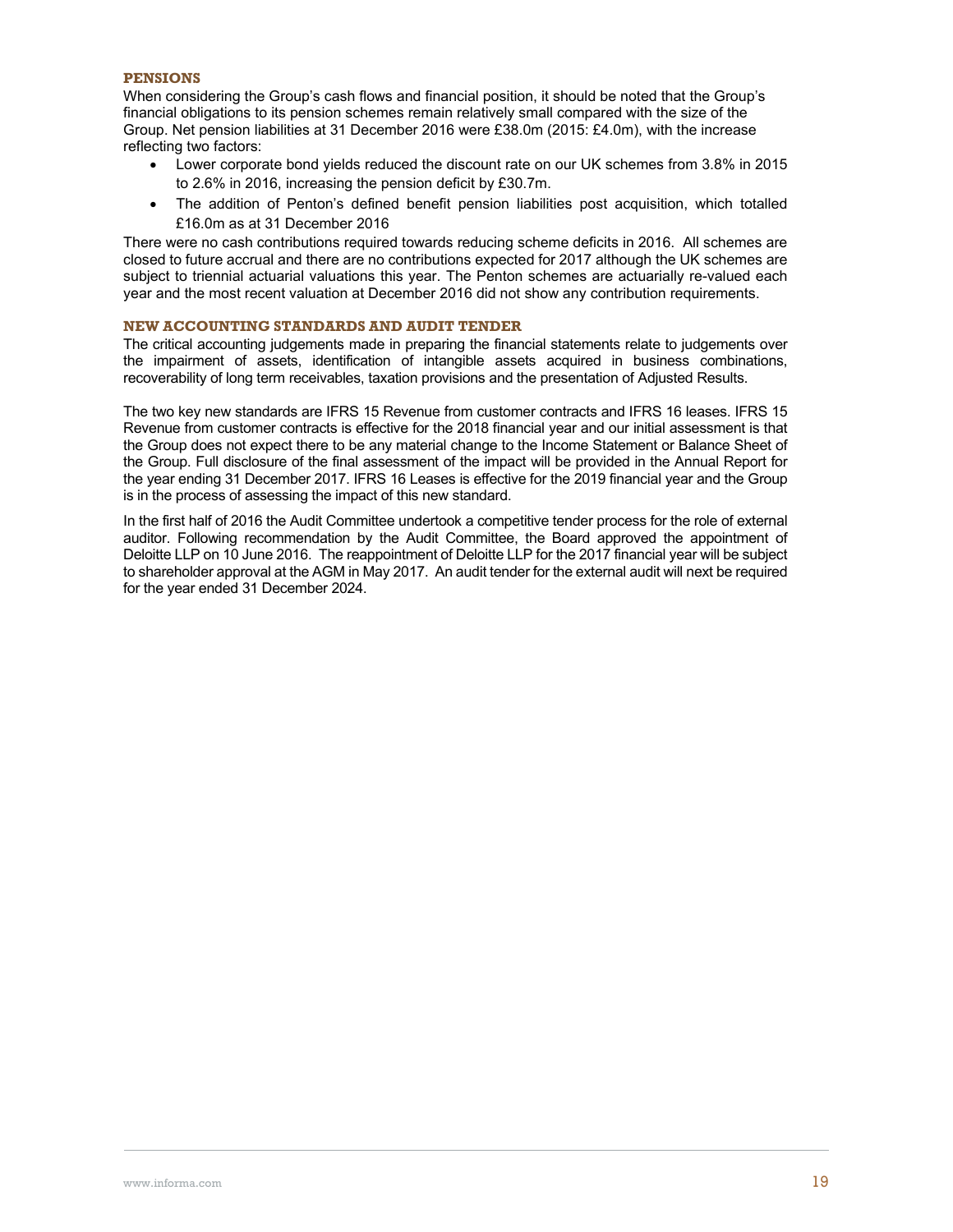## CONSOLIDATED INCOME STATEMENT

## For the year ended 31 December 2016

|                                                                                       | <b>Notes</b> | <b>Adjusted</b><br>results<br>2016<br>£m | Adjusting<br>items<br>2016<br>£m | <b>Statutory</b><br>results<br>2016<br>£m | <b>Adjusted</b><br>results<br>2015<br>£m | <b>Adjusting</b><br>items<br>2015<br>£m | <b>Statutory</b><br>results<br>2015<br>£m |
|---------------------------------------------------------------------------------------|--------------|------------------------------------------|----------------------------------|-------------------------------------------|------------------------------------------|-----------------------------------------|-------------------------------------------|
|                                                                                       |              |                                          |                                  |                                           |                                          |                                         |                                           |
| <b>Continuing operations</b><br>Revenue                                               |              | 1,345.7                                  |                                  | 1,345.7                                   | 1,212.2                                  |                                         | 1,212.2                                   |
| Net operating expenses                                                                | 5            | (930.4)                                  | (217.3)                          | (1, 147.7)                                | (846.5)                                  | (129.1)                                 | (975.6)                                   |
| <b>Operating profit/(loss)</b>                                                        |              |                                          |                                  |                                           |                                          |                                         |                                           |
| before joint ventures and                                                             |              |                                          |                                  |                                           |                                          |                                         |                                           |
| associate                                                                             |              | 415.3                                    | (217.3)                          | 198.0                                     | 365.7                                    | (129.1)                                 | 236.6                                     |
| Share of results of joint                                                             |              |                                          |                                  |                                           |                                          |                                         |                                           |
| ventures and associate                                                                |              | 0.8                                      |                                  | 0.8                                       | (0.1)                                    |                                         | (0.1)                                     |
| <b>Operating profit/(loss)</b>                                                        |              | 416.1                                    | (217.3)                          | 198.8                                     | 365.6                                    | (129.1)                                 | 236.5                                     |
| (Loss)/profit on disposal of<br>subsidiaries and operations                           | 16           |                                          | (39.8)                           | (39.8)                                    |                                          | 9.1                                     | 9.1                                       |
| Investment income                                                                     |              |                                          | 58.9                             | 59.5                                      |                                          |                                         |                                           |
|                                                                                       | 7            | 0.6                                      |                                  |                                           | 4.7                                      |                                         | 4.7                                       |
| Finance costs                                                                         | 8            | (40.2)                                   |                                  | (40.2)                                    | (30.6)                                   | -                                       | (30.6)                                    |
| Profit/(loss) before tax                                                              |              | 376.5                                    | (198.2)                          | 178.3                                     | 339.7                                    | (120.0)                                 | 219.7                                     |
| Tax (charge)/credit                                                                   | 9            | (68.0)                                   | 63.2                             | (4.8)                                     | (60.2)                                   | 13.2                                    | (47.0)                                    |
| Profit/(loss) for the year                                                            |              | 308.5                                    | (135.0)                          | 173.5                                     | 279.5                                    | (106.8)                                 | 172.7                                     |
| Attributable to:<br>- Equity holders of the<br>Company<br>- Non-controlling interests |              | 306.6<br>1.9                             | (135.0)                          | 171.6<br>1.9                              | 278.2<br>1.3                             | (106.8)                                 | 171.4<br>1.3                              |
|                                                                                       |              |                                          |                                  |                                           |                                          |                                         |                                           |
| <b>Earnings per share</b>                                                             |              |                                          |                                  |                                           |                                          |                                         |                                           |
| $-$ Basic (p) $\cdot$                                                                 | 11           | 42.2                                     |                                  | 23.6                                      | 39.5                                     |                                         | 24.3                                      |
| $-$ Diluted (p) $\cdot$                                                               | 11           | 42.1                                     |                                  | 23.6                                      | 39.5                                     |                                         | 24.3                                      |

<sup>1</sup> 2015 earnings per share amounts restated to reflect adjustments associated with the rights issue (see Note 11).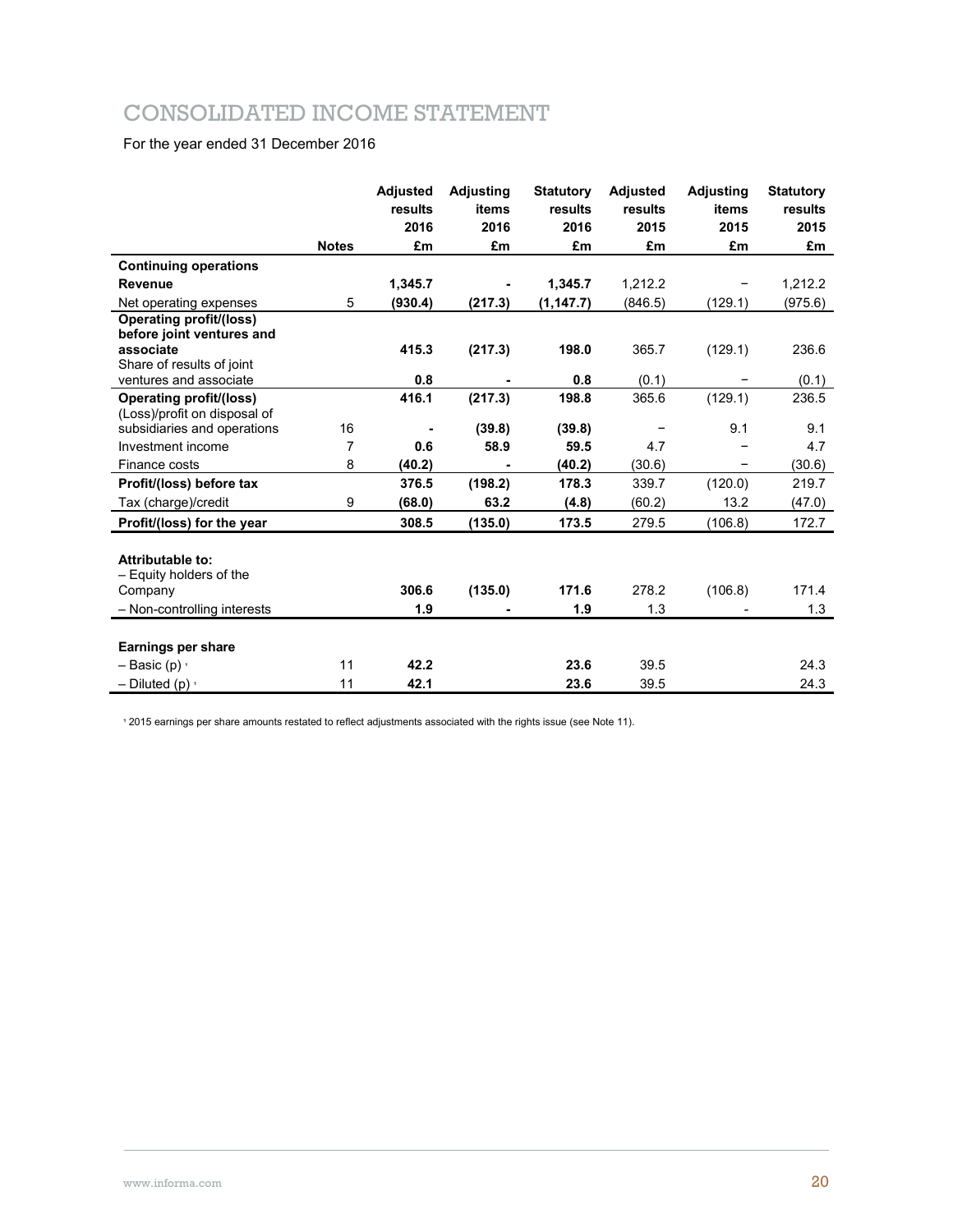For the year ended 31 December 2016

|                                                                       | 2016    | 2015   |
|-----------------------------------------------------------------------|---------|--------|
|                                                                       | £m      | £m     |
| Profit for the year                                                   | 173.5   | 172.7  |
| Items that will not be reclassified subsequently to profit or loss:   |         |        |
| Actuarial (loss)/gain on Defined Benefit Pension Schemes              | (14.3)  | 6.0    |
| Tax relating to items that will not be reclassified to profit or loss | 2.0     | (1.2)  |
| Total items that will not be reclassified subsequently to profit or   |         |        |
| loss                                                                  | (12.3)  | 4.8    |
| Items that may be reclassified subsequently to profit or loss:        |         |        |
| Exchange gain on translation of foreign operations                    | 270.3   | 30.1   |
| Exchange loss on net investment hedge debt                            | (162.2) | (44.7) |
| Total items that may be reclassified subsequently to profit or loss   | 108.1   | (14.6) |
| Other comprehensive income/(expense) for the year                     | 95.8    | (9.8)  |
| Total comprehensive income for the year                               | 269.3   | 162.9  |
|                                                                       |         |        |
| Total comprehensive income attributable to:                           |         |        |
| - Equity holders of the Company                                       | 267.6   | 161.6  |
| - Non-controlling interests                                           | 1.7     | 1.3    |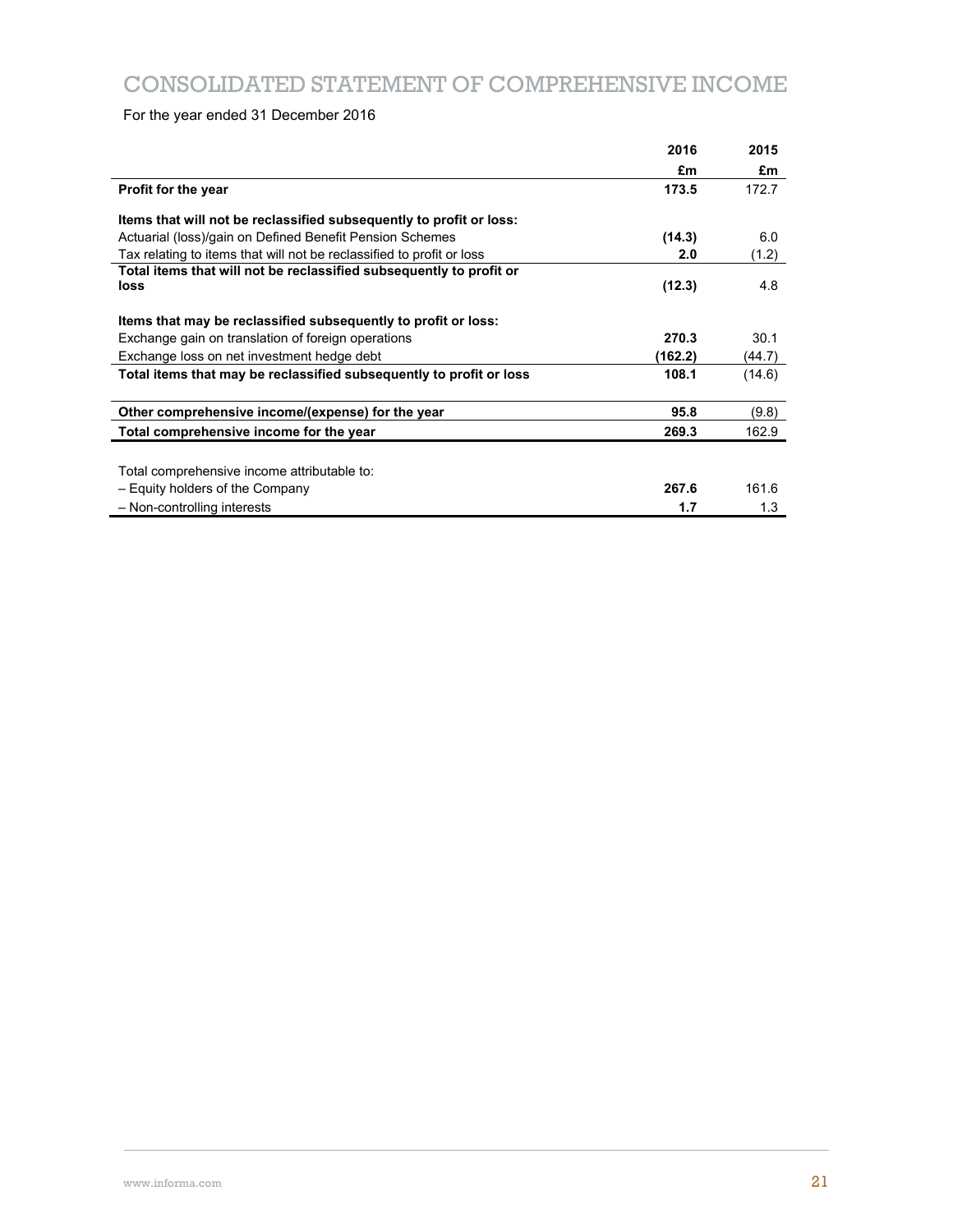## CONSOLIDATED STATEMENT OF CHANGES IN EQUITY

## For the year ended 31 December 2016

|                                                   | Share<br>capital | <b>Share</b><br>premium<br>account | <b>Translation</b><br>reserve | Other<br>reserves | Retained<br>earnings | Total <sup>1</sup> | Non-<br>controlling<br>interest | Total<br>equity |
|---------------------------------------------------|------------------|------------------------------------|-------------------------------|-------------------|----------------------|--------------------|---------------------------------|-----------------|
|                                                   | £m               | £m                                 | £m                            | £m                | £m                   | £m                 | £m                              | £m              |
| At 1 January 2015                                 | 0.6              | 204.0                              | (19.6)                        | (1,653.5)         | 2,698.7              | 1,230.2            | 1.5                             | 1,231.7         |
| Profit for the year                               |                  |                                    |                               |                   | 171.4                | 171.4              | 1.3                             | 172.7           |
| Exchange loss on net                              |                  |                                    |                               |                   |                      |                    |                                 |                 |
| investment hedge debt                             |                  |                                    | (44.7)                        |                   | -                    | (44.7)             | -                               | (44.7)          |
| Exchange gain on                                  |                  |                                    |                               |                   |                      |                    |                                 |                 |
| translation of foreign                            |                  |                                    |                               |                   |                      |                    |                                 |                 |
| operations<br>Actuarial gain on defined           |                  |                                    | 30.1                          |                   |                      | 30.1               | -                               | 30.1            |
| benefit pension schemes                           |                  |                                    |                               |                   | 6.0                  | 6.0                |                                 | 6.0             |
| Tax relating to                                   |                  |                                    |                               |                   |                      |                    |                                 |                 |
| components of other                               |                  |                                    |                               |                   |                      |                    |                                 |                 |
| comprehensive income                              |                  |                                    |                               |                   | (1.2)                | (1.2)              |                                 | (1.2)           |
| <b>Total comprehensive</b>                        |                  |                                    |                               |                   |                      |                    |                                 |                 |
| expense/(income) for the                          |                  |                                    |                               |                   |                      |                    |                                 |                 |
| year<br>Dividends to shareholders                 |                  |                                    | (14.6)                        |                   | 176.2                | 161.6              | 1.3                             | 162.9           |
| (Note 10)                                         |                  |                                    |                               |                   | (126.1)              | (126.1)            |                                 | (126.1)         |
| Dividends to Non-                                 |                  |                                    |                               |                   |                      |                    |                                 |                 |
| controlling interests                             |                  |                                    |                               |                   |                      |                    | (0.5)                           | (0.5)           |
| Share award expense                               |                  |                                    |                               | 2.6               |                      | 2.6                |                                 | 2.6             |
| Purchase of subsidiary                            |                  |                                    |                               |                   |                      |                    |                                 |                 |
| from non-controlling                              |                  |                                    |                               |                   |                      |                    |                                 |                 |
| interests                                         |                  |                                    |                               |                   | (1.9)                | (1.9)              | (0.2)                           | (2.1)           |
| Own shares purchased                              |                  |                                    |                               | (0.4)             |                      | (0.4)              | -                               | (0.4)           |
| Transfer of vested LTIPs                          |                  |                                    |                               | (1.5)             | 1.5                  |                    | $\overline{\phantom{a}}$        |                 |
| At 1 January 2016                                 | 0.6              | 204.0                              | (34.2)                        | (1,652.8)         | 2,748.4              | 1,266.0            | 2.1                             | 1,268.1         |
| Profit for the year                               |                  |                                    |                               |                   | 171.6                | 171.6              | 1.9                             | 173.5           |
| Exchange gain on                                  |                  |                                    |                               |                   |                      |                    |                                 |                 |
| translation of foreign<br>operations              |                  |                                    | 270.5                         |                   |                      | 270.5              | (0.2)                           | 270.3           |
| Exchange loss on net                              |                  |                                    |                               |                   |                      |                    |                                 |                 |
| investment hedge debt                             |                  |                                    | (162.2)                       |                   |                      | (162.2)            |                                 | (162.2)         |
| Actuarial loss on defined                         |                  |                                    |                               |                   |                      |                    |                                 |                 |
| benefit pension schemes                           |                  |                                    |                               |                   | (14.3)               | (14.3)             |                                 | (14.3)          |
| Tax relating to                                   |                  |                                    |                               |                   |                      |                    |                                 |                 |
| components of other                               |                  |                                    |                               |                   |                      |                    |                                 |                 |
| comprehensive income                              |                  |                                    |                               |                   | 2.0                  | 2.0                |                                 | 2.0             |
| <b>Total comprehensive</b><br>income for the year |                  |                                    | 108.3                         |                   | 159.3                | 267.6              | 1.7                             | 269.3           |
| Dividends to shareholders                         |                  |                                    |                               |                   |                      |                    |                                 |                 |
| (Note 10)                                         |                  |                                    |                               |                   | (131.9)              | (131.9)            |                                 | (131.9)         |
| Dividends to Non-                                 |                  |                                    |                               |                   |                      |                    |                                 |                 |
| controlling interests                             |                  |                                    |                               |                   |                      |                    | (2.6)                           | (2.6)           |
| Shares issued                                     | 0.2              | 701.3                              |                               | 82.2              |                      | 783.7              |                                 | 783.7           |
| Share award expense                               |                  |                                    |                               | 3.9               |                      | 3.9                |                                 | 3.9             |
| Own shares purchased                              |                  |                                    |                               | (1.0)             |                      | (1.0)              |                                 | (1.0)           |
| Transfer of vested LTIPs                          |                  |                                    |                               | (1.6)             | 1.6                  |                    |                                 |                 |
| Put Option on acquisition                         |                  |                                    |                               |                   |                      |                    |                                 |                 |
| of Non-controlling interests                      |                  |                                    |                               | (1.5)             |                      | (1.5)              |                                 | (1.5)           |
| At 31 December 2016                               | 0.8              | 905.3                              | 74.1                          | (1,570.8)         | 2,777.4              | 2,186.8            | $1.2$                           | 2,188.0         |

<sup>1</sup> Total attributable to equity holders of the parent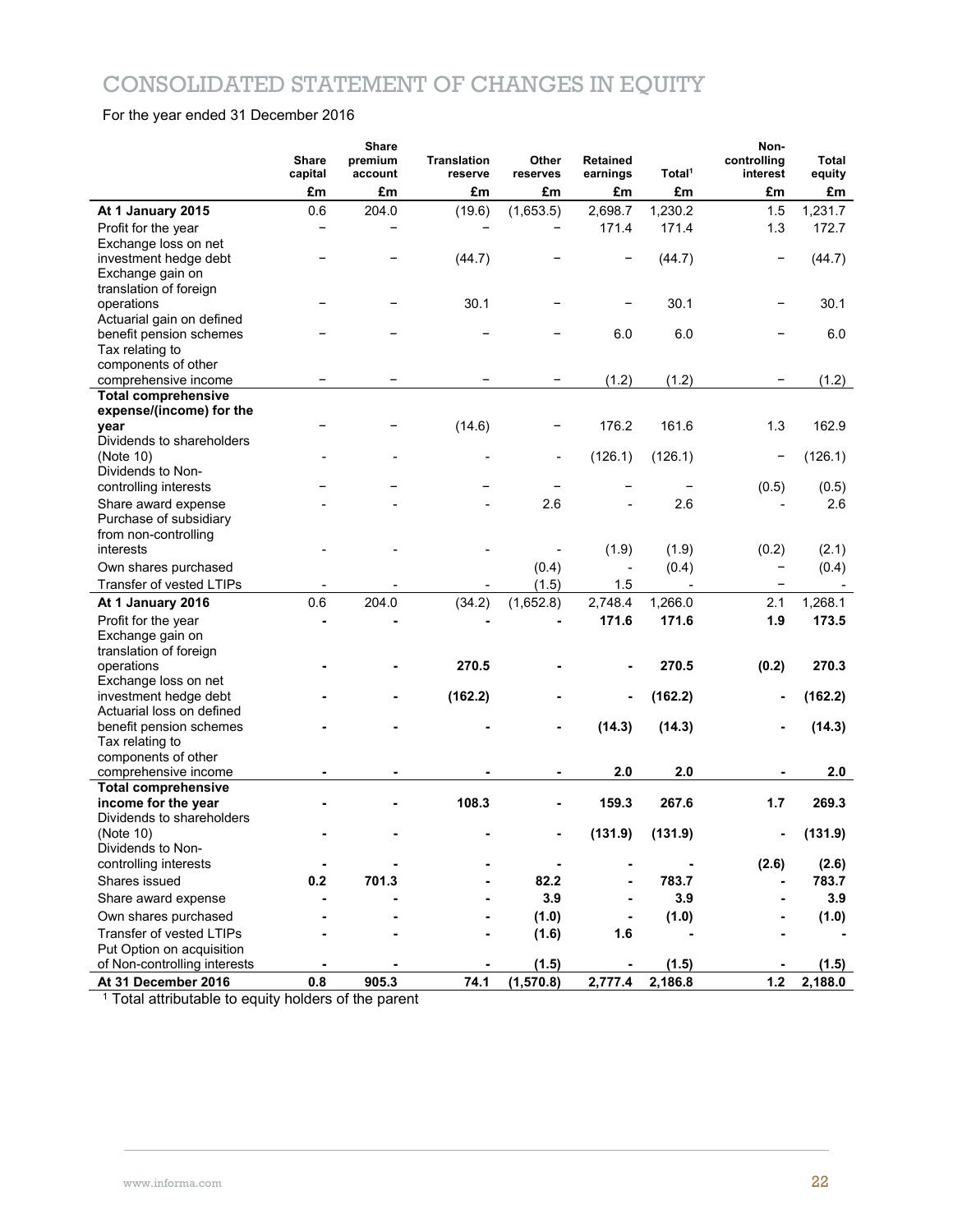## CONSOLIDATED BALANCE SHEET

## As at 31 December 2016

|                                                     |              | 2016       | $2015^{\circ}$ |
|-----------------------------------------------------|--------------|------------|----------------|
|                                                     | <b>Notes</b> | £m         | £m             |
| <b>Non-current assets</b>                           |              |            |                |
| Goodwill                                            |              | 2,724.4    | 1,708.1        |
| Other intangible assets                             |              | 1,755.0    | 968.2          |
| Property and equipment                              |              | 24.1       | 17.3           |
| Investments in joint ventures and associate         |              | 1.5        | 0.1            |
| Investments                                         |              | 1.8        | 1.4            |
| Deferred tax assets                                 |              | 13.0       | 0.6            |
| Other receivables                                   |              | 0.5        | 36.2           |
|                                                     |              | 4,520.3    | 2,731.9        |
| <b>Current assets</b>                               |              |            |                |
| Inventory                                           |              | 52.4       | 46.0           |
| Trade and other receivables                         |              | 358.1      | 243.4          |
| Current tax asset                                   |              | 31.1       | 4.2            |
| Cash at bank and in hand                            |              | 49.6       | 34.3           |
|                                                     |              | 491.2      | 327.9          |
| <b>Total assets</b>                                 |              | 5,011.5    | 3,059.8        |
| <b>Current liabilities</b>                          |              |            |                |
| <b>Borrowings</b>                                   | 12           | (174.9)    | (2.0)          |
| <b>Current tax liabilities</b>                      |              | (30.3)     | (30.4)         |
| Provisions                                          |              | (34.4)     | (24.0)         |
| Trade and other payables                            |              | (246.5)    | (207.9)        |
| Deferred income                                     |              | (561.5)    | (385.7)        |
|                                                     |              | (1,047.6)  | (650.0)        |
| <b>Non-current liabilities</b>                      |              |            |                |
| <b>Borrowings</b>                                   | 12           | (1, 360.3) | (927.9)        |
| Deferred tax liabilities                            |              | (329.9)    | (183.3)        |
| Retirement benefit obligation                       |              | (38.0)     | (4.0)          |
| Provisions                                          |              | (11.8)     | (21.0)         |
| Non-current tax liabilities                         |              | (8.3)      |                |
| Trade and other payables                            |              | (27.6)     | (5.5)          |
|                                                     |              | (1,775.9)  | (1, 141.7)     |
| <b>Total liabilities</b>                            |              | (2,823.5)  | (1,791.7)      |
| <b>Net assets</b>                                   |              | 2,188.0    | 1,268.1        |
| <b>Equity</b>                                       |              |            |                |
| Share capital                                       | 13           | 0.8        | 0.6            |
| Share premium account                               |              | 905.3      | 204.0          |
| <b>Translation reserve</b>                          |              | 74.1       | (34.2)         |
| Other reserves                                      |              | (1,570.8)  | (1,652.8)      |
| Retained earnings                                   |              | 2,777.4    | 2,748.4        |
| Equity attributable to equity holders of the parent |              | 2,186.8    | 1,266.0        |
| Non-controlling interest                            |              | 1.2        | 2.1            |
| <b>Total equity</b>                                 |              | 2,188.0    | 1,268.1        |

<sup>1</sup> Restated for re-measurement of prior year valuation (see note 13)

These financial statements were approved by the Board of Directors on 5 March 2017.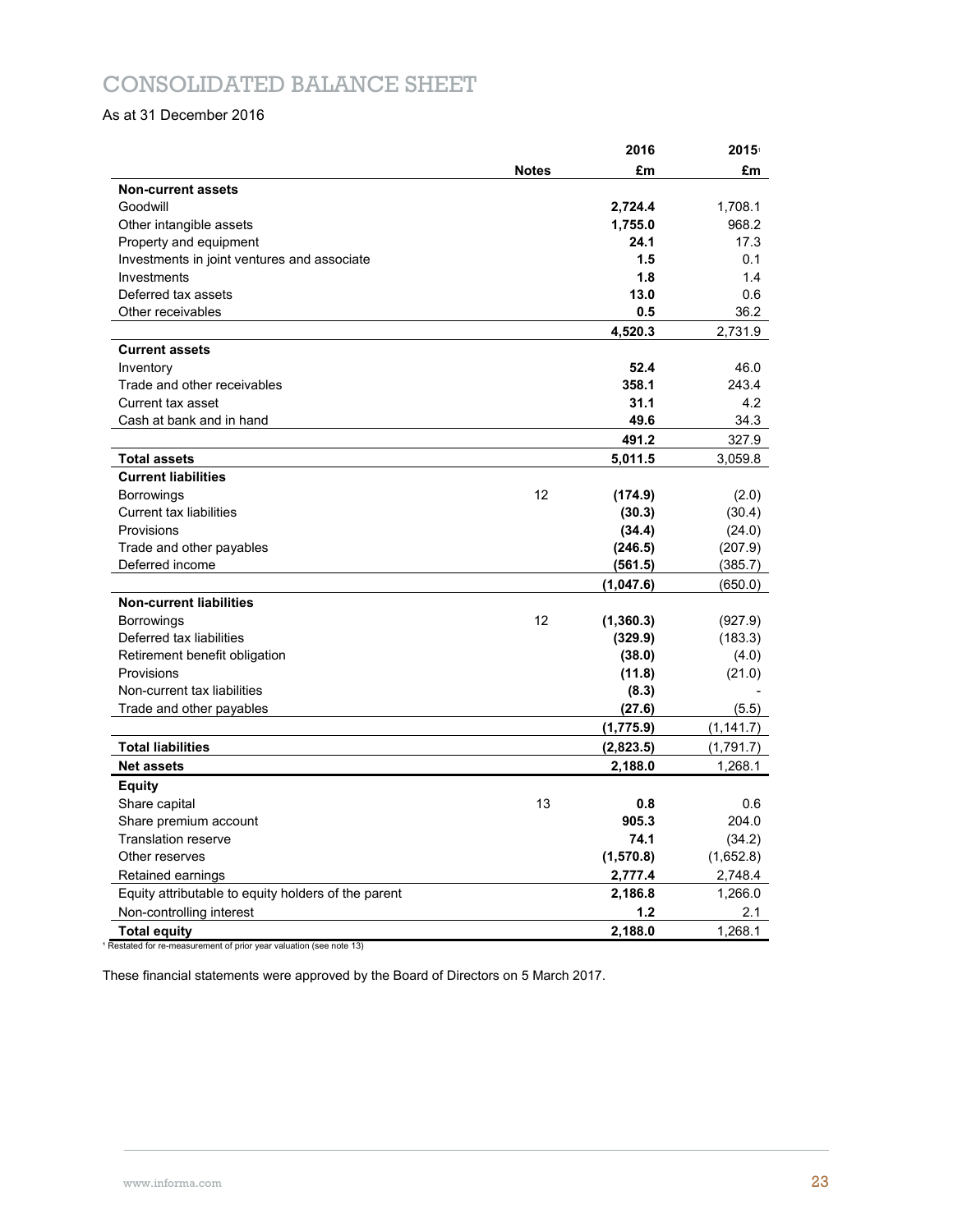## CONSOLIDATED CASH FLOW STATEMENT

For the year ended 31 December 2016

|                                                                    | 2016       | 2015    |
|--------------------------------------------------------------------|------------|---------|
|                                                                    | £m         | £m      |
| <b>Operating activities</b>                                        |            |         |
| Cash generated by operations                                       | 415.2      | 392.0   |
| Income taxes paid                                                  | (43.3)     | (30.7)  |
| Interest paid                                                      | (35.6)     | (27.4)  |
| Net cash inflow from operating activities                          | 336.3      | 333.9   |
| <b>Investing activities</b>                                        |            |         |
| Interest received                                                  | 0.6        | 0.7     |
| Purchase of property and equipment                                 | (4.6)      | (7.2)   |
| Proceeds on disposal of property and equipment                     | 0.6        | 0.4     |
| Purchase of intangible software assets                             | (36.5)     | (23.2)  |
| Product development costs additions                                | (11.5)     | (3.5)   |
| Purchase of intangibles related to titles, Brands and customer     |            |         |
| relationships                                                      | (54.5)     | (92.5)  |
| Proceeds on disposal of other intangible assets                    |            | 0.1     |
| Acquisition of subsidiaries and operations, net of cash acquired   | (1, 294.2) | (68.8)  |
| Cash (outflow)/inflow on disposal of subsidiaries and operations   | (4.1)      | 12.8    |
| Disposal of other intangible assets                                | 1.6        |         |
| Purchase of investment                                             |            | (0.7)   |
| Net cash outflow from investing activities                         | (1,402.6)  | (181.9) |
| <b>Financing activities</b>                                        |            |         |
| Dividends paid to shareholders                                     | (131.9)    | (126.0) |
| Dividends paid to non-controlling interests                        | (2.6)      | (0.5)   |
| Proceeds from settlement of acquisition-related derivative forward |            |         |
| contract                                                           | 58.9       |         |
| Repayment of loans                                                 | (1,455.9)  | (928.9) |
| New loan advances                                                  | 1,888.9    | 812.0   |
| Repayment of private placement borrowings                          |            | (73.3)  |
| New private placement borrowings                                   |            | 166.5   |
| Borrowing fees paid                                                | (2.1)      | (1.1)   |
| Cash inflow/(outflow) on issue of other loans                      | 0.2        | (0.3)   |
| Rights Issue net proceeds                                          | 701.5      |         |
| Cash outflow from the purchase of share capital                    | (1.0)      | (0.4)   |
| Net cash inflow/(outflow) from financing activities                | 1,056.0    | (152.0) |
| Net decrease in cash and cash equivalents                          | (10.3)     |         |
| Effect of foreign exchange rate changes                            | 18.2       | (3.0)   |
| Cash and cash equivalents at beginning of the year                 | 32.3       | 35.3    |
| Cash and cash equivalents at end of the year                       | 40.2       | 32.3    |

## RECONCILIATION OF MOVEMENT IN NET DEBT

For the year ended 31 December 2016

|                                                     | 2016       | 2015    |
|-----------------------------------------------------|------------|---------|
|                                                     | £m         | £m      |
| Decrease in cash and cash equivalents in the year   | (10.3)     | 0.0     |
| Cash flows from (draw-down)/repayment of borrowings | (431.1)    | 25.1    |
| Change in net debt resulting from cash flows        | (441.4)    | 25.1    |
| Other non-cash movements including foreign exchange | (148.7)    | (44.2)  |
| Movement in net debt in the year                    | (590.1)    | (19.1)  |
| Net debt at beginning of the year                   | (895.3)    | (876.2) |
| Net debt at end of the year                         | (1, 485.4) | (895.3) |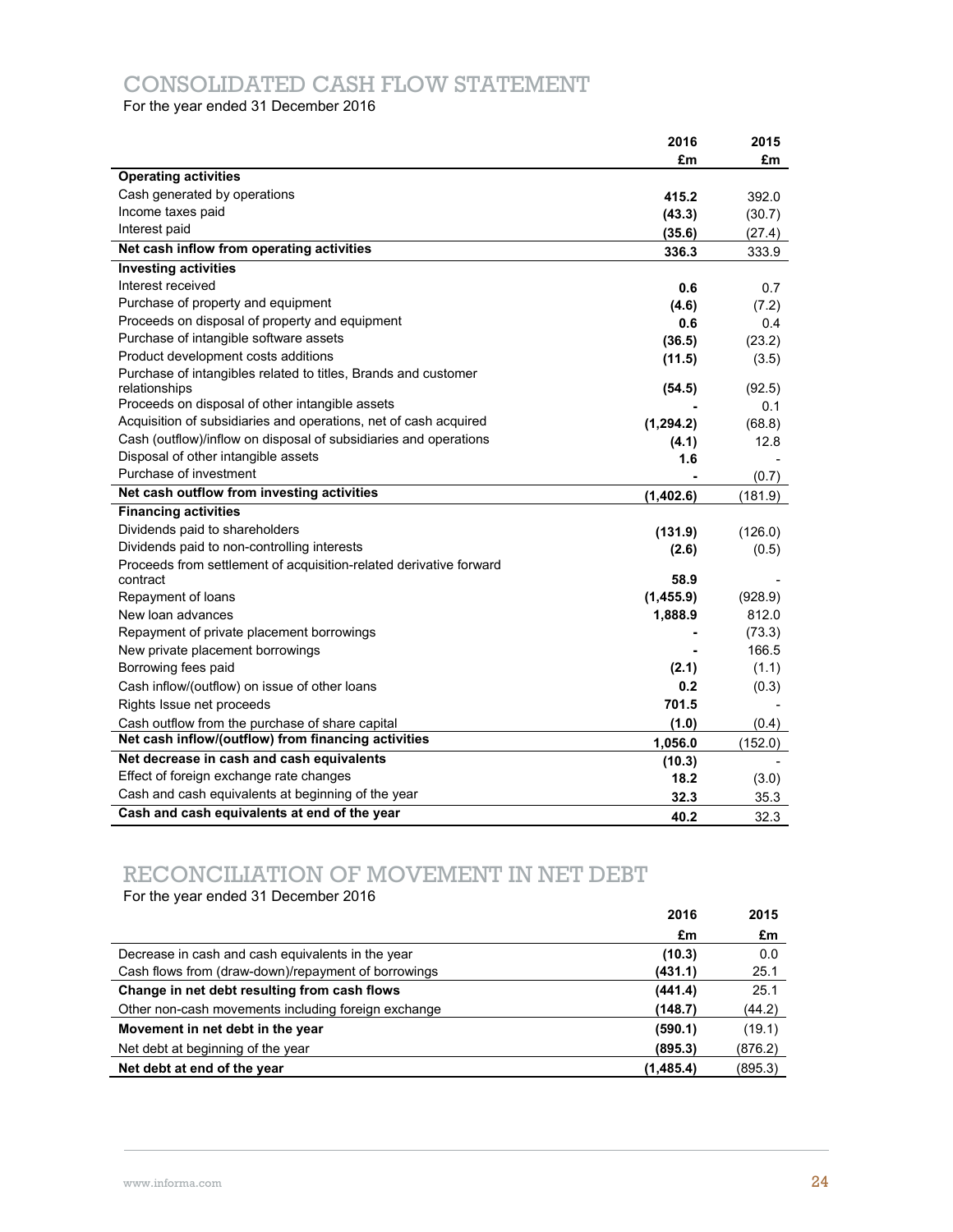## NOTES TO THE FULL YEAR RESULTS

For the year ended 31 December 2016

### **1 GENERAL INFORMATION**

Informa PLC (the Company) is a company incorporated in the United Kingdom under the Companies Act 2006 and is listed on the London Stock Exchange. The Company is a public company limited by shares and is registered in England and Wales with registration number 08860726. The address of the registered office is 5 Howick Place, London, SW1P 1WG. The Consolidated Financial Statements as at 31 December 2016 and for year then ended comprise those of the Company and its subsidiaries and its interests in joint ventures and associate (together referred to as the Group).

These financial statements are presented in pounds sterling ("GBP"), the functional currency of the parent company, Informa PLC.

### **2 BASIS OF PREPARATION**

The financial information for the year ended 31 December 2016 does not constitute the statutory financial statements for that year, but is derived from those financial statements. While the financial information in these Full Year Results has been prepared in accordance with International Financial Reporting Standards (IFRS), these results do not in isolation contain sufficient information to comply with IFRS. Those financial statements have not yet been delivered to the Registrar of Companies, but include the auditor's report which was unqualified and did not contain a statement under Section 498 (2) or (3) of the Companies Act 2006.

The Directors have, at the time of approving the Consolidated Financial Statements, a reasonable expectation that the Company and the Group have adequate resources to continue in operational existence for the foreseeable future. Thus they continue to adopt the going concern basis of accounting in preparing the Consolidated Financial Statements.

### **3 RESTATEMENT**

The results for the year ended 31 December 2015 have been restated for the finalisation of the valuation of the separately identifiable tangible and intangible assets and liabilities of the Ashgate Publishing Limited acquisition that completed on 16 July 2015. This resulted in the Consolidated Balance Sheet at 31 December 2015 being adjusted for the recognition of additional receivables of £0.5m, inventory of £1.0m and a reduction to goodwill of £1.5m. The Consolidated Income Statement for the year ended 31 December 2015 was not impacted by this restatement.

The impact of the prior year restatements on the previously reported Consolidated Balance Sheet is summarised as follows:

|                             | As at 31 December 2015              |                          |                       |  |
|-----------------------------|-------------------------------------|--------------------------|-----------------------|--|
|                             | <b>Previously</b><br>reported<br>£m | <b>Adjustments</b><br>£m | <b>Restated</b><br>£m |  |
| Goodwill                    | 1,709.6                             | (1.5)                    | 1,708.1               |  |
| Non-current assets          | 2,733.4                             | (1.5)                    | 2,731.9               |  |
| Inventory                   | 45.0                                | 1.0                      | 46.0                  |  |
| Trade and other receivables | 242.9                               | 0.5                      | 243.4                 |  |
| <b>Current assets</b>       | 326.4                               | 1.5                      | 327.9                 |  |
| <b>Total assets</b>         | 3,059.8                             | ۰                        | 3,059.8               |  |
| <b>Net assets</b>           | 1,268.1                             |                          | 1,268.1               |  |

In addition to the above, Earnings per share for the year ended 31 December 2015 has been restated to reflect the adjustment required for the bonus element of the 2016 rights issue associated with the Penton acquisition. This resulted in Reported Basic and Diluted Earnings per Share being restated from 26.4p to 24.3p and Adjusted Basic and Diluted Earnings per Share from 42.9p to 39.5p per share.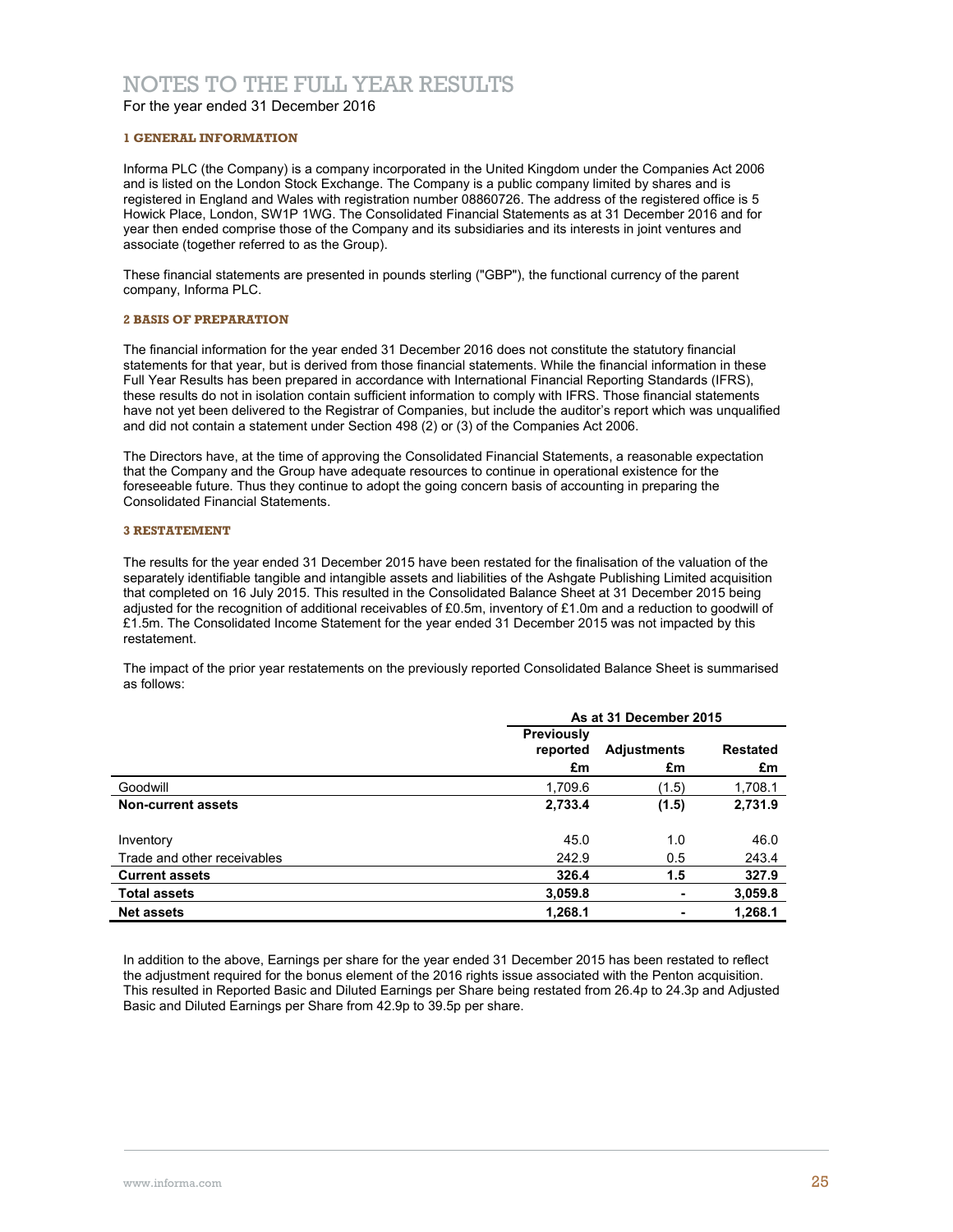#### **4 BUSINESS SEGMENTS**

The Group has identified reportable segments based on financial information used by the Executive Directors in allocating resources and making strategic decisions. We consider the Chief Operating Decision Maker to be the Executive Directors.

The Group's five (2015: four) identified reporting segments under IFRS 8 *Operating Segments* are as follows:

#### **Academic Publishing**

The Academic Publishing Division provides books and journals, both in print and electronic formats, primarily for academic and research users, in the subject areas of Humanities & Social Sciences, and Science, Technology & Medicine. It operates as Taylor & Francis with other imprints including Routledge, CRC Press, Garland Science and Cogent OA.

### **Business Intelligence**

The Business Intelligence Division provides specialist data-driven intelligence and insight to professionals in niche communities. The digital subscription products consist of rich datasets and valuable insight, across the Agricultural, Financial, Maritime, Pharmaceutical, and Technology, Media and Telecoms sectors.

### **Global Exhibitions**

The Global Exhibitions Division is an international exhibitions organiser. It operates business to business exhibitions and trade shows, as well as a number of consumer events, enabling specialist communities to meet face-to-face, and conduct business.

### **Knowledge & Networking**

The Knowledge & Networking Division provides conferences and training courses globally. It creates and connects communities based on the sharing of insights and learning, providing attendees with the opportunity to meet, network and share knowledge.

### **Penton Information Services**

Penton is the US-based Exhibitions and Professional Information Services business that was acquired on 2 November 2016. The Penton business lines will be incorporated into the business segments of Business Intelligence, Global Exhibitions and Knowledge & Networking in 2017 and for 2016 in the post-acquisition period it has been operated and reported as a separate Division.

### **Segment Revenue and Results**

The Group's primary internal Income Statement performance measure for Business Segments is Revenue and Adjusted Operating Profit. A reconciliation of Adjusted Operating Profit to Statutory Operating and Profit Before Tax is provided below: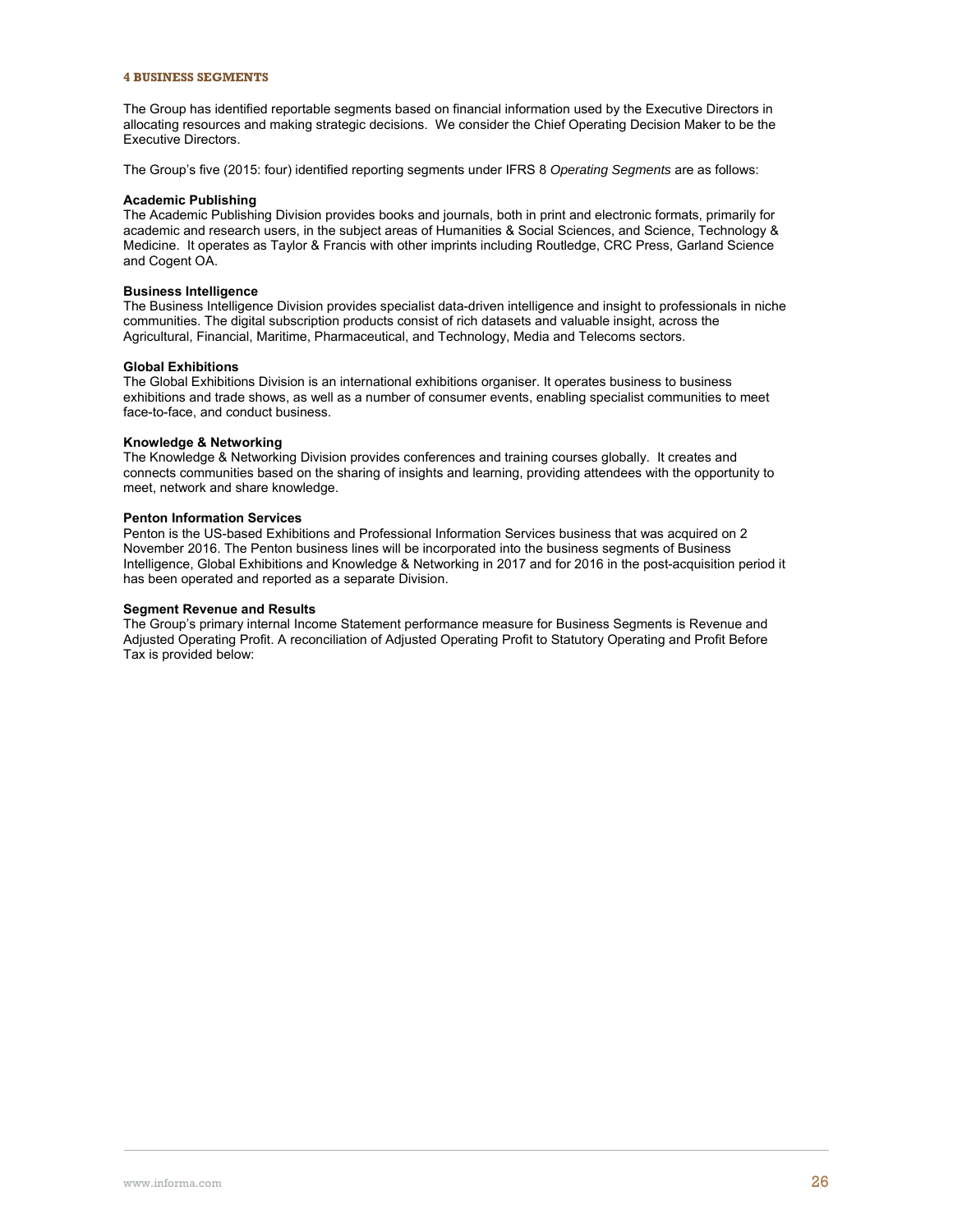### **Segment revenue and results Period ending 31 December 2016**

|                                      |                   |                 |                    | Knowledge         | Penton             |         |
|--------------------------------------|-------------------|-----------------|--------------------|-------------------|--------------------|---------|
|                                      | Academic          | <b>Business</b> | Global             | &                 | <b>Information</b> |         |
|                                      | <b>Publishing</b> | Intelligence    | <b>Exhibitions</b> | <b>Networking</b> | <b>Services</b>    | Total   |
|                                      | £m                | £m              | £m                 | £m                | £m                 | £m      |
| Revenue                              | 490.4             | 290.0           | 306.9              | 224.4             | 34.0               | 1,345.7 |
| Adjusted operating profit            |                   |                 |                    |                   |                    |         |
| before Joint ventures and            |                   |                 |                    |                   |                    |         |
| associate                            | 187.2             | 65.7            | 118.2              | 37.4              | 6.8                | 415.3   |
| Share of Adjusted results            |                   |                 |                    |                   |                    |         |
| of joint ventures and                |                   |                 |                    |                   |                    |         |
| associate                            |                   |                 | 0.8                |                   |                    | 0.8     |
| Adjusted operating profit            | 187.2             | 65.7            | 119.0              | 37.4              | 6.8                | 416.1   |
| Intangible asset                     |                   |                 |                    |                   |                    |         |
| amortisation <sup>1</sup>            | (48.2)            | (18.0)          | (33.9)             | (9.8)             | (6.8)              | (116.7) |
| Impairment (Note 6)                  |                   |                 | (31.1)             | (36.6)            |                    | (67.7)  |
| Acquisition and integration          |                   |                 |                    |                   |                    |         |
| costs (Note 6)                       | (0.4)             | (0.1)           | (3.0)              | (1.0)             | (28.6)             | (33.1)  |
| Restructuring and                    |                   |                 |                    |                   |                    |         |
| reorganisation costs (Note           |                   |                 |                    |                   |                    |         |
| 6)                                   | (3.6)             | (1.8)           | (0.1)              | (1.7)             |                    | (7.2)   |
| Subsequent re-                       |                   |                 |                    |                   |                    |         |
| measurement of                       |                   |                 |                    |                   |                    |         |
|                                      |                   |                 |                    |                   |                    |         |
| contingent consideration<br>(Note 6) |                   |                 | 2.4                | 5.0               |                    | 7.4     |
|                                      |                   |                 |                    |                   |                    |         |
| Operating profit/(loss)              | 135.0             | 45.8            | 53.3               | (6.7)             | (28.6)             | 198.8   |
| Loss on disposal of                  |                   |                 |                    |                   |                    |         |
| businesses (Note 16)                 |                   |                 |                    |                   |                    | (39.8)  |
| Investment income (Note              |                   |                 |                    |                   |                    |         |
| 7)                                   |                   |                 |                    |                   |                    | 59.5    |
| Finance costs (Note 8)               |                   |                 |                    |                   |                    | (40.2)  |
| Profit before tax                    |                   |                 |                    |                   |                    | 178.3   |

<sup>1</sup> Excludes acquired intangible product development and software amortisation.

## **Period ending 31 December 2015**

|                                                                                           | Academic          | <b>Business</b> | Global             | Knowledge<br>&    |         |
|-------------------------------------------------------------------------------------------|-------------------|-----------------|--------------------|-------------------|---------|
|                                                                                           | <b>Publishing</b> | Intelligence    | <b>Exhibitions</b> | <b>Networking</b> | Total   |
|                                                                                           | £m                | £m              | £m                 | £m                | £m      |
| Revenue                                                                                   | 447.4             | 276.8           | 262.5              | 225.5             | 1,212.2 |
| Adjusted operating profit<br>before Joint ventures<br>Share of Adjusted results of        | 164.8             | 63.2            | 98.1               | 39.6              | 365.7   |
| joint ventures                                                                            |                   |                 | (0.1)              |                   | (0.1)   |
| Adjusted operating profit                                                                 | 164.8             | 63.2            | 98.0               | 39.6              | 365.6   |
| Intangible asset amortisation <sup>1</sup>                                                | (44.4)            | (16.1)          | (28.7)             | (10.3)            | (99.5)  |
| Impairment (Note 6)<br>Acquisition and integration                                        |                   | (1.1)           |                    | (12.8)            | (13.9)  |
| costs (Note 6)<br>Restructuring and                                                       | (0.8)             |                 | (1.4)              | (0.1)             | (2.3)   |
| reorganisation costs (Note 6)<br>Subsequent re-measurement<br>of contingent consideration | (3.3)             | (3.7)           | (1.4)              | (5.3)             | (13.7)  |
| (Note 6)                                                                                  |                   | (0.2)           | 0.5                |                   | 0.3     |
| Operating profit                                                                          | 116.3             | 42.1            | 67.0               | 11.1              | 236.5   |
| Profit on disposal of<br>businesses (Note 16)                                             |                   |                 |                    |                   | 9.1     |
| Investment income (Note 7)                                                                |                   |                 |                    |                   | 4.7     |
| Finance costs (Note 8)                                                                    |                   |                 |                    |                   | (30.6)  |
| Profit before tax                                                                         |                   |                 |                    |                   | 219.7   |

<sup>1</sup> Excludes acquired intangible product development and software amortisation.

Adjusted operating result by operating segment is the measure reported to the Executive Directors for the purpose of resource allocation and assessment of segment performance. Finance costs and investment income are not allocated to segments, as this type of activity is driven by the central treasury function, which manages the cash positions of the Group.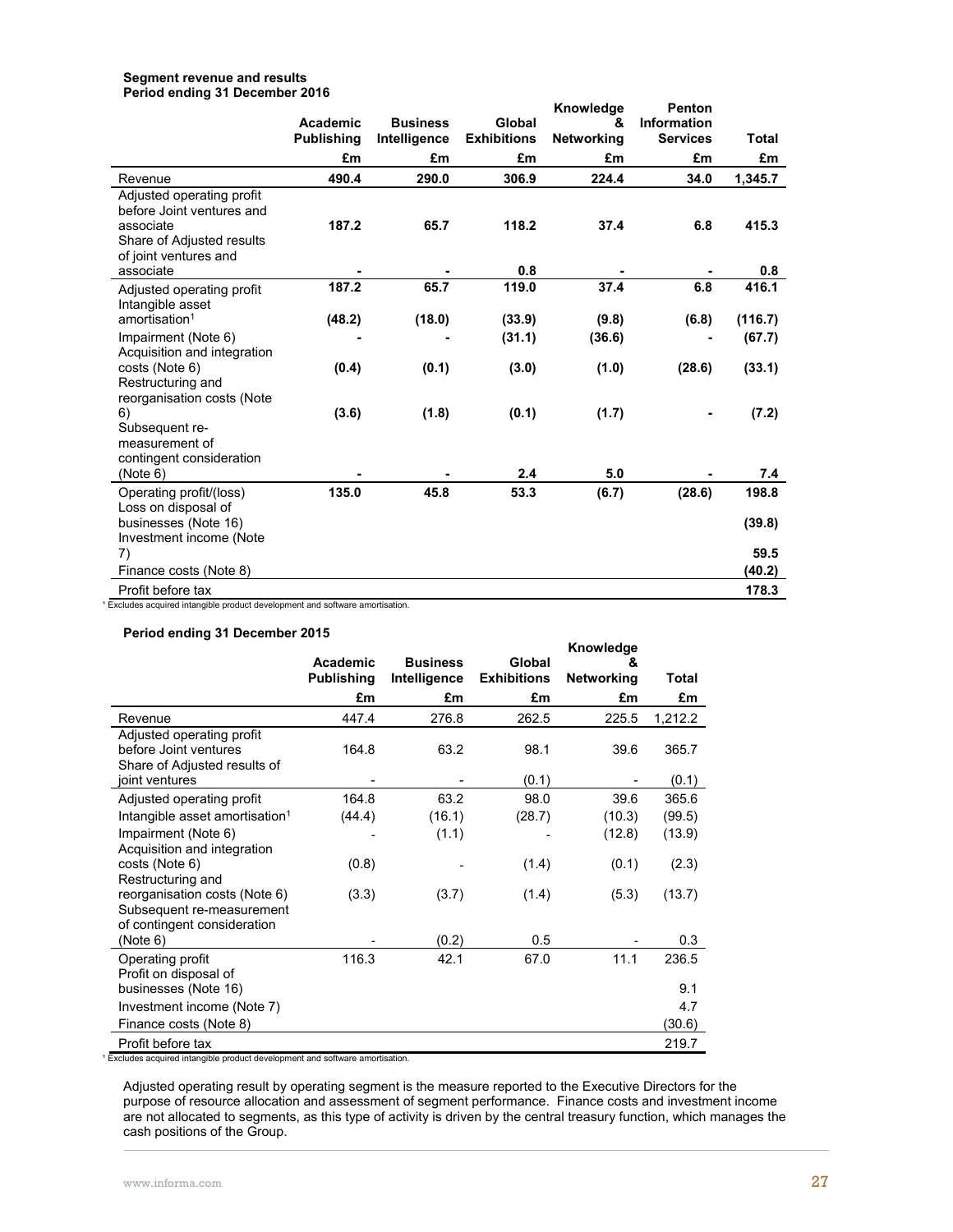### **Segment assets**

|                                    | 2016    | 2015    |
|------------------------------------|---------|---------|
|                                    | £m      | £m      |
| Academic Publishing                | 1,201.2 | 1,114.4 |
| <b>Business Intelligence</b>       | 835.1   | 761.7   |
| <b>Global Exhibitions</b>          | 872.8   | 718.6   |
| Knowledge & Networking             | 458.1   | 374.3   |
| <b>Penton Information Services</b> | 1,509.7 |         |
| Total segment assets               | 4,876.9 | 2,969.0 |
| Unallocated assets                 | 134.6   | 90.8    |
| Total assets                       | 5,011.5 | 3.059.8 |

For the purpose of monitoring segment performance and allocating resources between segments, the Group monitors the tangible, intangible and financial assets attributable to each segment. All assets are allocated to reportable segments except for certain centrally held balances, including some intangible software assets relating to group infrastructure, balances receivable from businesses sold and taxation (current and deferred). Assets used jointly by reportable segments are allocated on the basis of the revenues earned by individual reportable segment.

The Group's revenues from its major products and services were as follows:

|                                             | 2016    | 2015    |
|---------------------------------------------|---------|---------|
|                                             | £m      | £m      |
| <b>Academic Publishing</b>                  |         |         |
| Subscriptions                               | 243.1   | 216.4   |
| Unit sales                                  | 247.3   | 231.0   |
| <b>Total Academic Publishing</b>            | 490.4   | 447.4   |
| <b>Business Intelligence</b>                |         |         |
| Subscriptions                               | 258.4   | 244.9   |
| Unit sales                                  | 22.6    | 23.0    |
| Advertising                                 | 9.0     | 8.9     |
| <b>Total Business Intelligence</b>          | 290.0   | 276.8   |
| <b>Global Exhibitions</b>                   |         |         |
| Exhibitor                                   | 233.7   | 199.2   |
| Attendee                                    | 37.5    | 33.1    |
| Sponsorship                                 | 28.6    | 23.3    |
| Advertising                                 | 7.1     | 6.9     |
| <b>Total Global Exhibitions</b>             | 306.9   | 262.5   |
| Knowledge & Networking                      |         |         |
| Exhibitor                                   | 41.4    | 42.5    |
| Attendee                                    | 113.8   | 123.5   |
| Sponsorship                                 | 62.7    | 53.7    |
| Advertising                                 | 6.5     | 5.8     |
| Total Knowledge & Networking                | 224.4   | 225.5   |
| <b>Penton Information Services</b>          |         |         |
| Subscription                                | 5.9     |         |
| Exhibitor                                   | 1.2     |         |
| Attendee                                    | 0.6     |         |
| Sponsorship                                 | 1.3     |         |
| <b>Advertising &amp; Marketing Services</b> | 25.0    |         |
| <b>Total Penton Information Services</b>    | 34.0    |         |
| <b>Total Revenue</b>                        | 1,345.7 | 1,212.2 |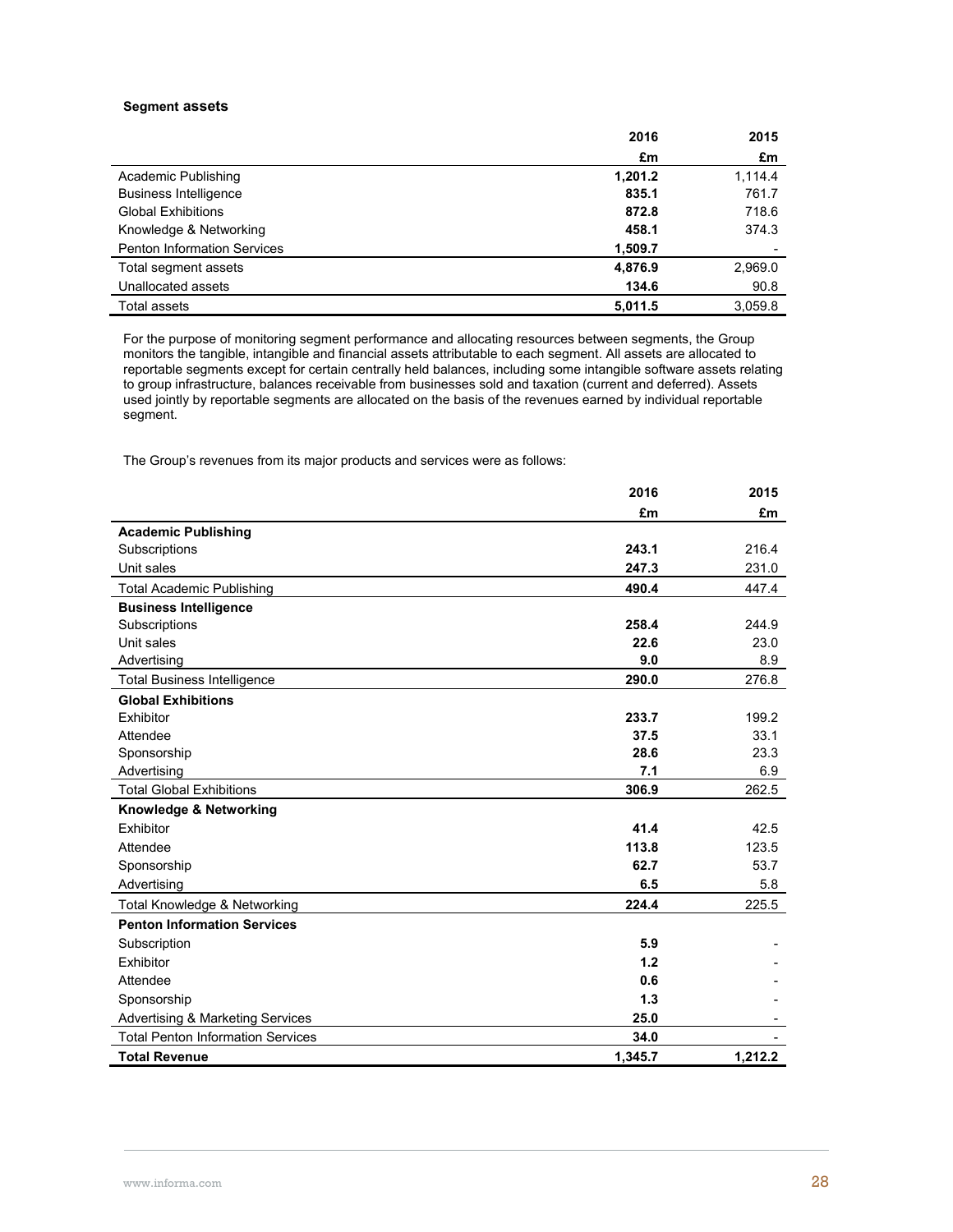## **Geographical information**

The Group's revenue by location of customer and information about its segment assets by geographical location are detailed below:

|                           | Revenue |         | <b>Segment assets</b> |         |
|---------------------------|---------|---------|-----------------------|---------|
|                           | 2016    | 2015    | 2016                  | 2015    |
|                           | £m      | £m      | £m                    | £m      |
| UK                        | 145.8   | 143.1   | 1.296.9               | 1,229.7 |
| North America             | 624.7   | 511.5   | 3,340.0               | 1,495.9 |
| <b>Continental Europe</b> | 213.5   | 215.5   | 79.0                  | 54.7    |
| Rest of World             | 361.7   | 342.1   | 295.6                 | 279.5   |
|                           | 1.345.7 | 1.212.2 | 5.011.5               | 3.059.8 |

No individual customer amounts to more than 10% of the Group's revenue in either 2016 or 2015.

## **5 OPERATING PROFIT**

Operating profit has been arrived at after charging/(crediting):

|                              |              | <b>Adjusted</b> | <b>Adjusting</b> | <b>Statutory</b> | <b>Adjusted</b> | <b>Adjusting</b> | <b>Statutory</b> |
|------------------------------|--------------|-----------------|------------------|------------------|-----------------|------------------|------------------|
|                              |              | <b>Results</b>  | items            | results          | results         | items            | results          |
|                              |              | 2016            | 2016             | 2016             | 2015            | 2015             | 2015             |
|                              | <b>Notes</b> | £m              | £m               | £m               | £m              | £m               | £m               |
| Cost of sales <sup>1</sup>   |              | 415.3           |                  | 415.3            | 377.6           |                  | 377.6            |
| Staff costs (excluding       |              |                 |                  |                  |                 |                  |                  |
| redundancy costs)            |              | 372.5           |                  | 372.5            | 333.6           |                  | 333.6            |
| Amortisation of other        |              |                 |                  |                  |                 |                  |                  |
| intangible assets            | 6            | 14.6            | 116.7            | 131.3            | 12.8            | 99.5             | 112.3            |
| Impairment - Goodwill        | 6            |                 | 65.8             | 65.8             |                 | 13.9             | 13.9             |
| Impairment - Intangibles     | 6            |                 | 1.9              | 1.9              |                 |                  |                  |
| Depreciation                 |              | 6.5             |                  | 6.5              | 6.1             |                  | 6.1              |
| Acquisition and integration  |              |                 |                  |                  |                 |                  |                  |
| related costs                | 6            | ۰               | 33.1             | 33.1             |                 | 2.3              | 2.3              |
| Restructuring and            |              |                 |                  |                  |                 |                  |                  |
| reorganisation costs         | 6            | $\blacksquare$  | 7.2              | 7.2              |                 | 13.7             | 13.7             |
| Subsequent re-measurement    |              |                 |                  |                  |                 |                  |                  |
| of contingent consideration  | 6            |                 | (7.4)            | (7.4)            |                 | (0.3)            | (0.3)            |
| Operating lease expense      |              |                 |                  |                  |                 |                  |                  |
| - Land and buildings         |              | 22.9            |                  | 22.9             | 18.1            |                  | 18.1             |
| $-$ Other                    |              | 1.0             |                  | 1.0              | 1.3             |                  | 1.3              |
| Net foreign exchange loss    |              | 1.3             |                  | 1.3              | 1.9             |                  | 1.9              |
| Auditor's remuneration for   |              |                 |                  |                  |                 |                  |                  |
| audit services (see below)   |              | 1.8             |                  | 1.8              | 1.3             |                  | 1.3              |
| Other operating expenses     |              | 94.5            |                  | 94.5             | 93.8            |                  | 93.8             |
| Total net operating expenses |              |                 |                  |                  |                 |                  |                  |
| before joint ventures and    |              |                 |                  |                  |                 |                  |                  |
| associate                    |              | 930.4           | 217.3            | 1,147.7          | 846.5           | 129.1            | 975.6            |

<sup>1</sup> Cost of sales includes £47.6m (2015: £45.9m) for inventory recognised as an expense including pre-publication amortisation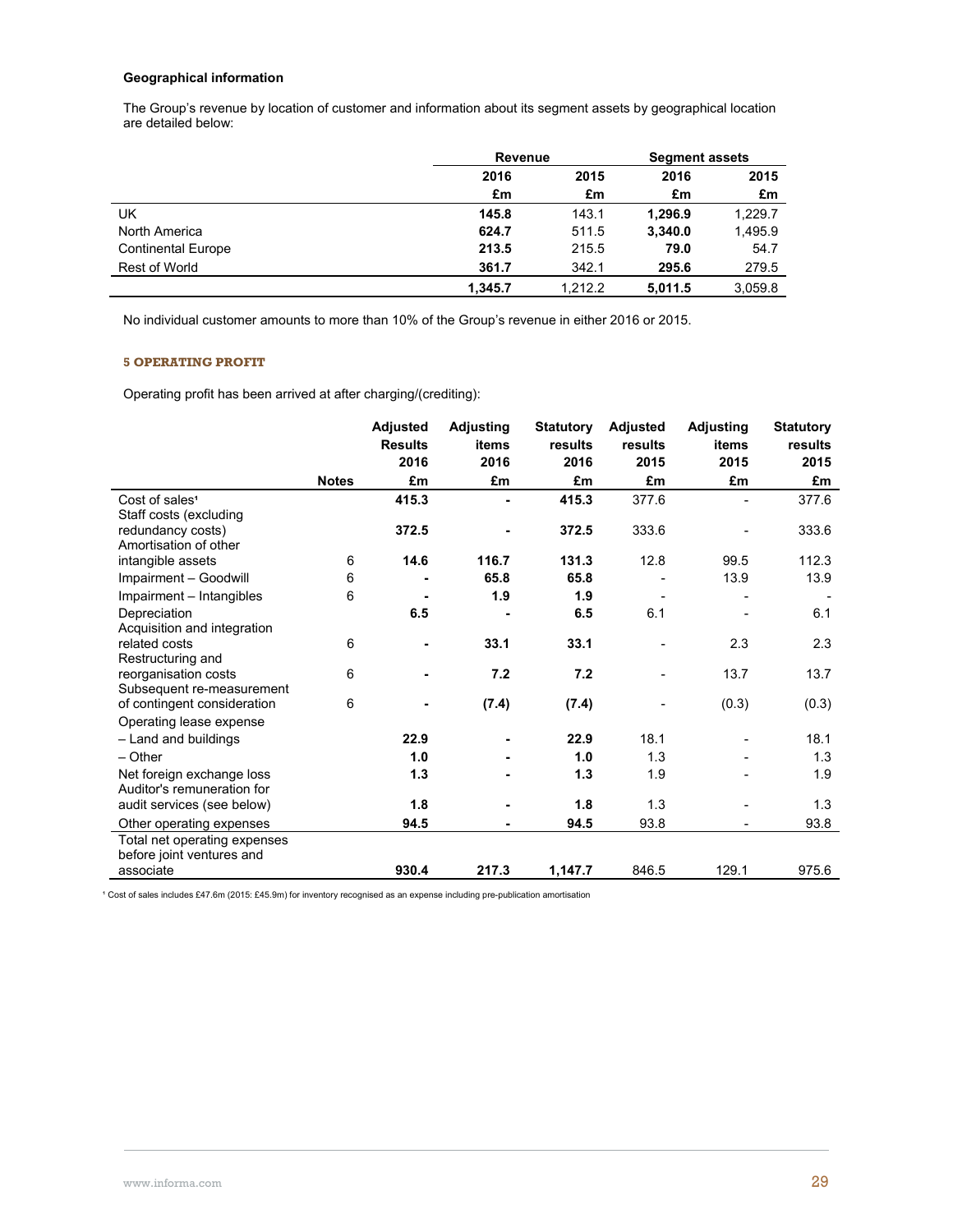### **6 ADJUSTING ITEMS**

The following charges/(credits) are presented as adjusting items:

|                                                          | 2016   | 2015   |
|----------------------------------------------------------|--------|--------|
|                                                          | £m     | £m     |
| Intangible amortisation and impairment                   |        |        |
| Intangible asset amortisation                            | 116.7  | 99.5   |
| Impairment - Goodwill                                    | 65.8   | 13.9   |
| Impairment – Other intangible assets                     | 1.9    |        |
| Acquisition and integration costs                        | 33.1   | 2.3    |
| Restructuring and reorganisation costs                   |        |        |
| Redundancy costs                                         | 6.0    | 11.4   |
| Reorganisation costs                                     | (0.4)  | 0.4    |
| Vacant property costs                                    | 1.6    | 1.9    |
| Subsequent re-measurement of contingent consideration    | (7.4)  | (0.3)  |
| Adjusting items in operating profit                      | 217.3  | 129.1  |
| Loss/(profit) on disposal of subsidiaries and operations | 39.8   | (9.1)  |
| Investment income                                        | (58.9) |        |
| Adjusting items in profit before tax                     | 198.2  | 120.0  |
| Tax related to adjusting items                           | (63.2) | (13.2) |
| Adjusting items in profit for the year                   | 135.0  | 106.8  |

The principal adjustments made are in respect of:

- Intangible asset amortisation the amortisation charge in respect of intangible assets acquired through business combinations or the acquisition of trade and assets is excluded from adjusted results as they do not relate to underlying trading;
- Impairment the Group tests for impairment on an annual basis or more frequently when an indicator exists. Impairment charges are individually disclosed and are excluded from adjusted results as they do not relate to underlying trading;
- Acquisition and integration costs the costs incurred by the Group in acquiring and integrating share and asset acquisitions. Acquisition costs totalled £30.0m, with £26.2m relating to the Penton acquisition; and integration costs totalled £3.1m;
- Redundancy, reorganisation and vacant property costs these are mainly related to the consolidation of our Books operations into a single global business within Academic Publishing and the ongoing rationalisation programme in the Knowledge & Networking Division, changing the operating model to align with the Group's revised strategy, the "Growth Acceleration Plan";
- Subsequent re-measurement of contingent consideration is recognised in the period as a charge or credit to the Consolidated Income Statement unless these qualify as measurement period adjustments arising within one year from the acquisition date. They are excluded from adjusted results as they do not relate to underlying trading;
- Loss/(profit) on disposal of subsidiaries and operations this relates to a £3.9m loss on disposal for the fair value of consideration less the net assets/(liabilities) disposed, and costs directly attributable with disposals, together with a £35.9m net charge from the impairment (£39.9m) and a recovery (£4.0m) of loan notes receivable arising from business disposals completed in prior years;
- Investment income of £58.9m relates to the gain on a deal contingent forward financial derivative contract associated with the Penton acquisition has been disclosed as an adjusting item as it is nonrecurring in nature, further details are provided in Note 7; and
- The tax related to adjusting items is the tax effect of the items above.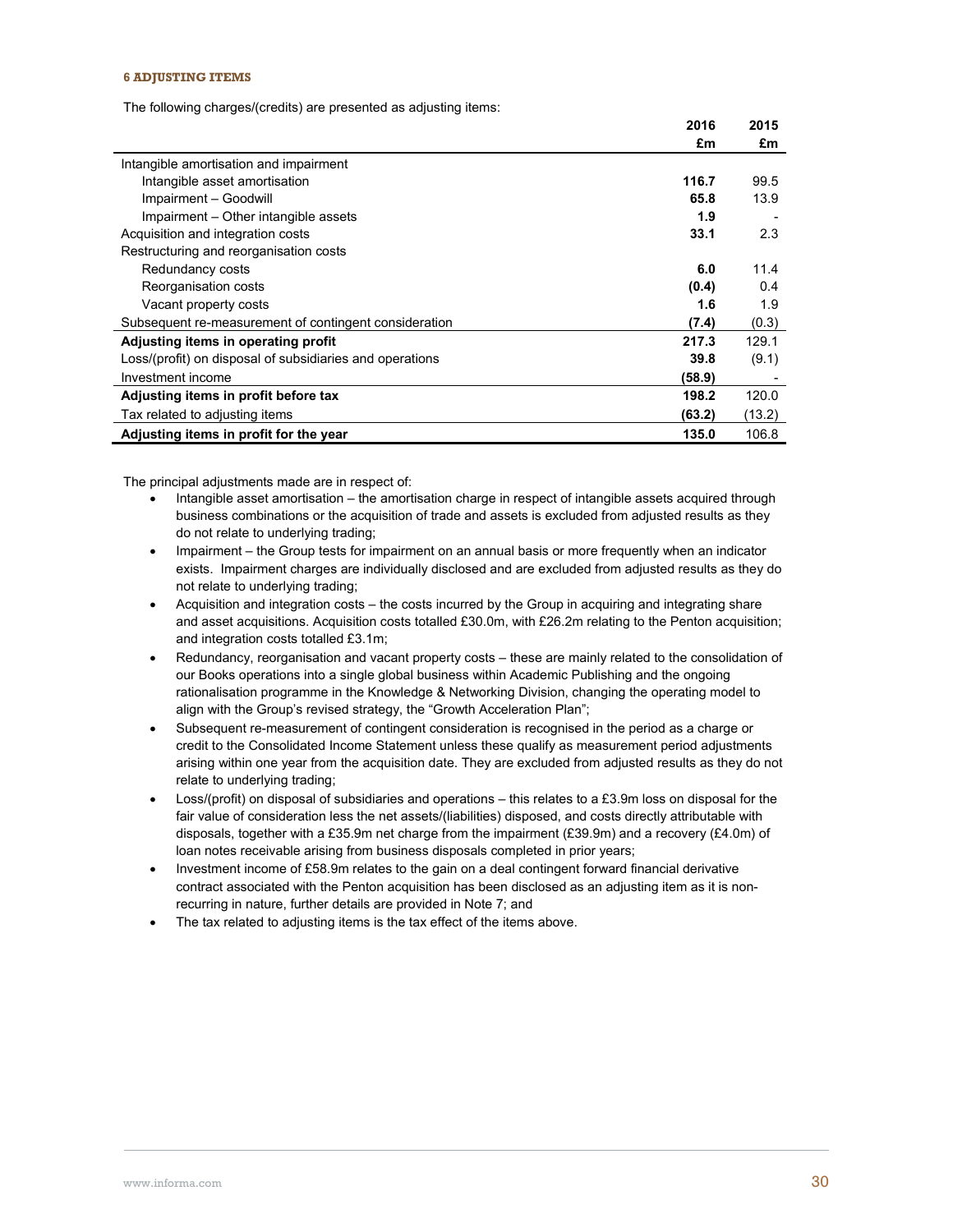|                                                      | 2016 | 2015 |
|------------------------------------------------------|------|------|
|                                                      | £m   | £m   |
| Loans and receivables:                               |      |      |
| Interest income on bank deposits                     | 0.6  | 0.7  |
| Interest income on non-current receivables           | -    | 4.0  |
| Fair value gain on financial instruments through the |      |      |
| income statement                                     | 58.9 |      |
|                                                      | 59.5 |      |

The fair value gain on financial instruments in 2016 of £58.9m represents the gain on maturity from the deal contingent forward contract related to the acquisition of the Penton business. The contract was taken out at the acquisition announcement date of 14 September 2016 and gave the Group the right to swap the expected sterling net proceeds from the equity rights issue of £701.5m into US dollars with a maturity date set at the acquisition closing date. This one-off gain has been shown as an adjusting item in the Consolidated Income Statement.

## **8 FINANCE COSTS**

|                                                                       | 2016 | 2015 |
|-----------------------------------------------------------------------|------|------|
|                                                                       | £m   | £m   |
| Interest expense on financial liabilities measured at amortised cost  | 39.5 | 30.1 |
| Interest cost on pension scheme liabilities                           | 0.2  | 0.3  |
| Total interest expense                                                | 39.7 | 30.4 |
| Fair value loss on financial instruments through the income statement | 0.5  | 0.2  |
|                                                                       | 40.2 | 30.6 |

## **9 TAXATION**

The tax charge comprises:

|                                                    | 2016   | 2015 |
|----------------------------------------------------|--------|------|
|                                                    | £m     | £m   |
| Current tax:                                       |        |      |
| UK.                                                | 34.1   | 19.3 |
| <b>USA</b>                                         | (20.0) | 6.3  |
| UAE & Monaco                                       |        | 1.0  |
| Rest of world                                      | 10.2   | 6.0  |
| Current year                                       | 24.3   | 32.6 |
|                                                    |        |      |
| Deferred tax:                                      |        |      |
| Current year                                       | (15.3) | 14.4 |
| Credit arising from UK corporation tax rate change | (4.2)  |      |
| Total tax charge on profit on ordinary activities  | 4.8    | 47.0 |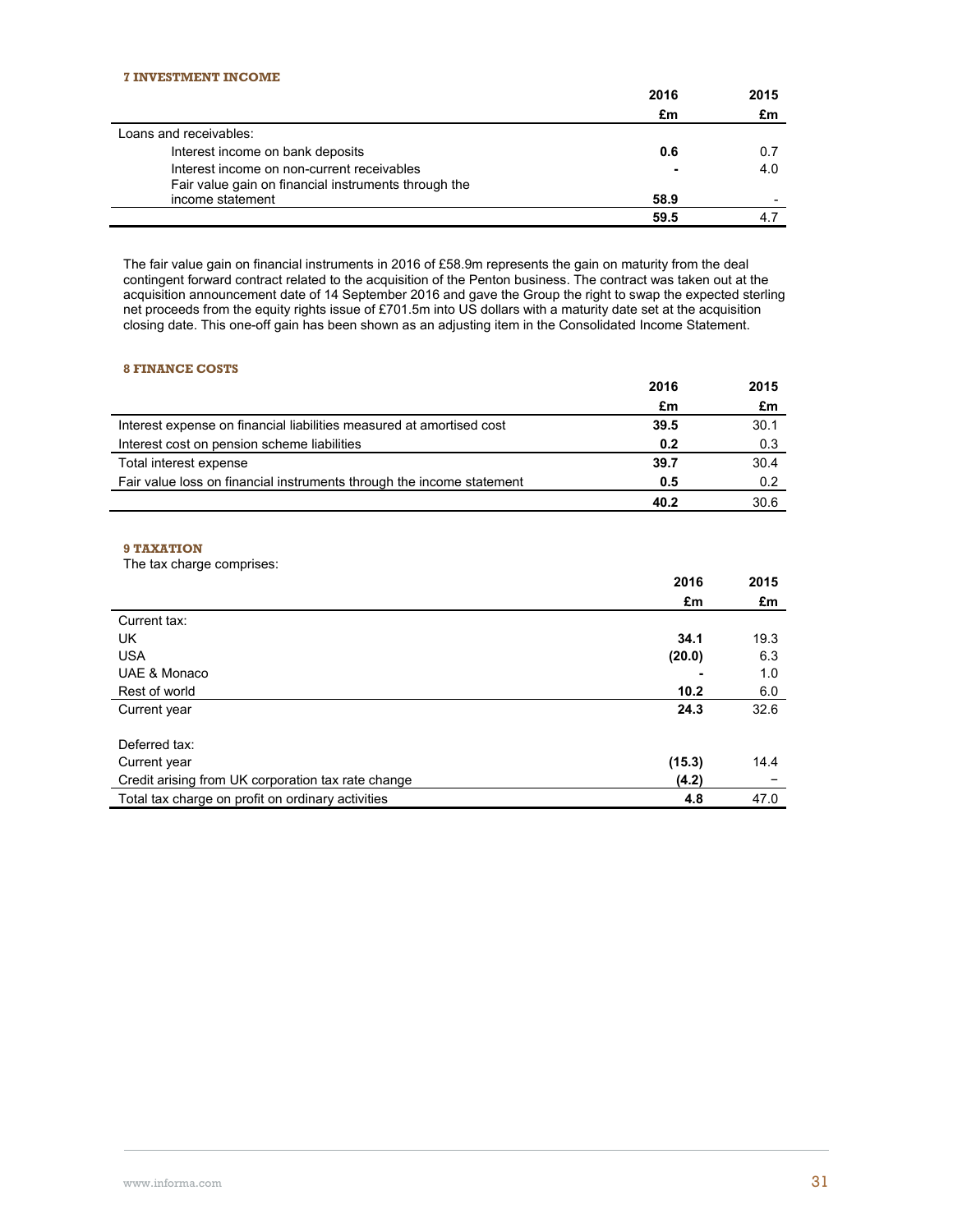The tax on adjusting items within the Consolidated Income Statement relates to the following:

|                                                                    | Gross<br>2016 | Tax<br>2016 | Gross<br>2015 | Tax<br>2015 |
|--------------------------------------------------------------------|---------------|-------------|---------------|-------------|
|                                                                    | £m            | £m          | £m            | £m          |
| Amortisation of other intangible assets                            | (116.7)       | 41.3        | (99.5)        | 17.7        |
| Deferred tax credit arising from revised treatment of certain non- |               |             |               |             |
| UK intangible assets                                               |               | 12.1        |               |             |
| Benefit of US goodwill amortisation for tax purposes only          | ۰             | (10.0)      | ٠             | (7.4)       |
| Impairment                                                         | (67.7)        |             | (13.9)        |             |
| Redundancy and restructuring costs                                 | (7.2)         | 1.9         | (13.7)        | 2.6         |
| Acquisition and integration costs                                  | (33.1)        | 4.5         | (2.3)         | 0.5         |
| Subsequent re-measurement of contingent consideration              | 7.4           | (0.6)       | 0.3           | (0.2)       |
| (Loss)/profit on disposal of businesses                            | (39.8)        | 21.5        | 9.1           |             |
| Deferred tax credit on intangible assets arising from UK           |               |             |               |             |
| corporation tax rate change                                        |               | 4.3         |               |             |
| Investment income                                                  | 58.9          | (11.8)      |               |             |
|                                                                    | (198.2)       | 63.2        | (120.0)       | 13.2        |

During 2016, the treatment of certain non-UK intangible assets has been reviewed, and a deferred tax asset has been established in relation to the unamortised tax base of these intangible assets. As there is no corresponding accounting amortisation of these assets, the benefits of tax deductions for amortisation of the tax base are reflected in the adjusted tax charge, and the creation of the deferred tax asset is treated as an adjusting item.

The current and deferred tax is calculated on the estimated assessable profit for the year. Taxation is calculated on each jurisdiction based on the prevailing rates of that jurisdiction.

The total tax charge/(credit) for the year can be reconciled to the accounting profit as follows:

|                                                                 | 2016   |        | 2015  |       |
|-----------------------------------------------------------------|--------|--------|-------|-------|
|                                                                 | £m     | %      | £m    | %     |
| Profit before tax                                               | 178.3  |        | 219.7 |       |
|                                                                 |        |        |       |       |
| Tax charge at effective UK statutory rate of 20% (2015: 20.25%) | 35.7   | 20.0   | 44.5  | 20.2  |
| Non-deductible impairments                                      | 16.3   | 9.1    | 2.9   | 1.3   |
| Other non-deductible expenses & similar items                   | 2.1    | 1.2    | (2.2) | (1.0) |
| Profits taxed at different rates                                | (17.5) | (9.8)  | 7.6   | 3.5   |
| Adjustments for prior years                                     | (4.7)  | (2.7)  | (3.0) | (1.3) |
| Adjustments to deferred tax on intangible assets                | (18.4) | (10.2) | 9.9   | 4.5   |
| Acquisitions and disposals related                              | (1.7)  | (1.0)  | (2.7) | (1.2) |
| Benefits from financing structures                              | (9.1)  | (5.1)  | (8.2) | (3.8) |
| Tax incentives and foreign tax credits                          | (4.0)  | (2.2)  | (3.4) | (1.5) |
| Losses in certain jurisdictions that have not been recognised   | 5.5    | 3.1    | 1.6   | 0.7   |
| Deferred tax credit arising from UK corporation tax rate change | 0.6    | 0.3    |       |       |
| Tax charge and effective rate for the year                      | 4.8    | 2.7    | 47.0  | 21.4  |

In addition to the income tax charge to the Consolidated Income Statement, a tax credit of £2.0m (2015: charge of £1.2m) has been recognised directly in the Consolidated Statement of Comprehensive Income during the year.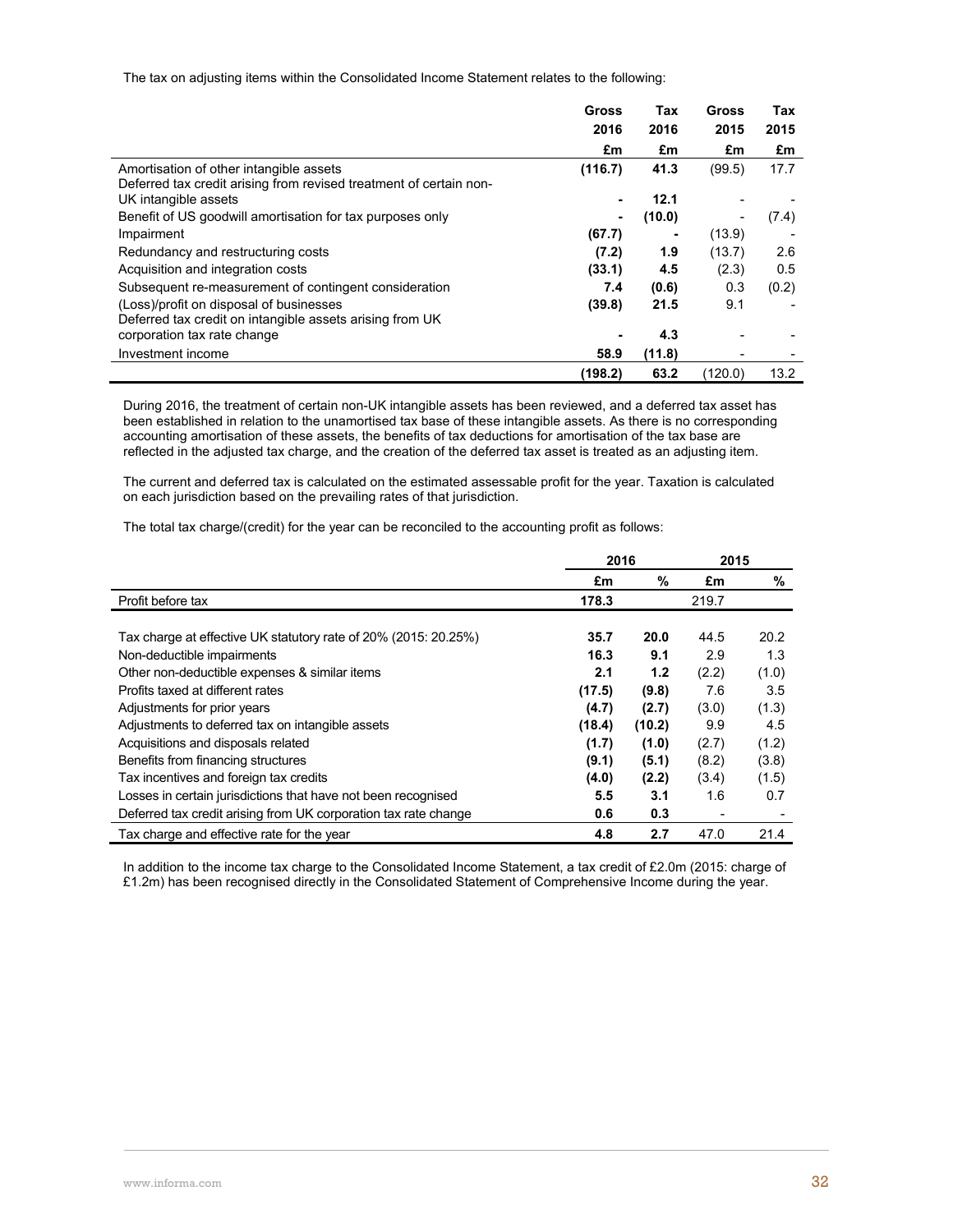#### **10 DIVIDENDS**

|                                                                                      | 2016<br>Per<br>share | 2016<br>£m | 2015<br>Per<br><b>Share</b>              | 2015<br>£m       |
|--------------------------------------------------------------------------------------|----------------------|------------|------------------------------------------|------------------|
| Amounts recognised as distributions to equity holders in the year:                   |                      |            |                                          |                  |
| Final dividend for the year ended 31 December 2014 (previously stated<br>12.90p      |                      | ۰          | 11.88                                    | 83.6             |
| Interim dividend for the year ended 31 December 2015 of (previously<br>stated 6.55p) |                      |            | 6.03                                     | 42.5             |
| Final dividend for the year ended 31 December 2015 (previously stated                |                      |            |                                          |                  |
| 13.55p)<br>Interim dividend for the year ended 31 December 2016 (previously stated   | 12.47                | 87.8       |                                          |                  |
| $6.80p$ )                                                                            | 6.26                 | 44.1       |                                          |                  |
|                                                                                      | 18.73                | 131.9      | 17.91                                    | 126.1            |
|                                                                                      | .                    |            | $\lambda$ $\sim$ $\lambda$ $\rightarrow$ | . <del>.</del> . |

Proposed final dividend for the year ended 31 December 2016 and 2015 **13.04 107.5** 12.47 87.8<br><sup>1</sup> Dividend per Share restatement for bonus element of 2016 rights issue.

As at 31 December 2016 £0.1m (2015: £0.1m) of dividends are still to be paid. As at 31 December 2016 the shares held by the EST of 616,187 (2015: 737,272) ordinary shares of 0.1 pence each, waived their rights to receive dividends.

### **11 EARNINGS PER SHARE**

Earnings per share figures for 2015 have been restated from previously reported figures to take into account the impact of the Rights Issue in line with IAS 33 Earnings per Share.

### **Basic**

The basic earnings per share calculation is based on a profit attributable to equity shareholders of the parent of £171.6m (2015: £171.4m profit). This profit on ordinary activities after taxation is divided by the weighted average number of shares in issue (less those shares held by the EST and ShareMatch), which is 725,629,255 (2015: restated amount 704,067,024).

### **Diluted**

The diluted earnings per share calculation is based on the basic earnings per share calculation above except that the weighted average number of shares includes all potentially dilutive options granted by the reporting date as if those options had been exercised on the first day of the accounting period or the date of the grant, if later, giving a weighted average of 727,826,695 (2015: restated amount 704,563,017).

The table below sets out the adjustment in respect of dilutive potential ordinary shares with the 2015 amounts restated to reflect the adjustments associated with the Rights Issue:

|                                                                                                                                                                                                                                                                                                             | 2016        | 2015 <sup>1</sup> |
|-------------------------------------------------------------------------------------------------------------------------------------------------------------------------------------------------------------------------------------------------------------------------------------------------------------|-------------|-------------------|
| Weighted average number of shares used in basic earnings per share                                                                                                                                                                                                                                          | 725.629.255 | 704.067.024       |
| Potentially dilutive ordinary shares                                                                                                                                                                                                                                                                        | 2.197.440   | 495.993           |
| Weighted average number of shares used in diluted earnings per share                                                                                                                                                                                                                                        | 727.826.695 | 704.563.017       |
| $\mathbf{f}$ , $\mathbf{f}$ , $\mathbf{f}$ , $\mathbf{f}$ , $\mathbf{f}$ , $\mathbf{f}$ , $\mathbf{f}$ , $\mathbf{f}$ , $\mathbf{f}$ , $\mathbf{f}$ , $\mathbf{f}$ , $\mathbf{f}$ , $\mathbf{f}$ , $\mathbf{f}$ , $\mathbf{f}$ , $\mathbf{f}$ , $\mathbf{f}$ , $\mathbf{f}$ , $\mathbf{f}$ , $\mathbf{f}$ , |             |                   |

1Restated for bonus element of 2016 rights issue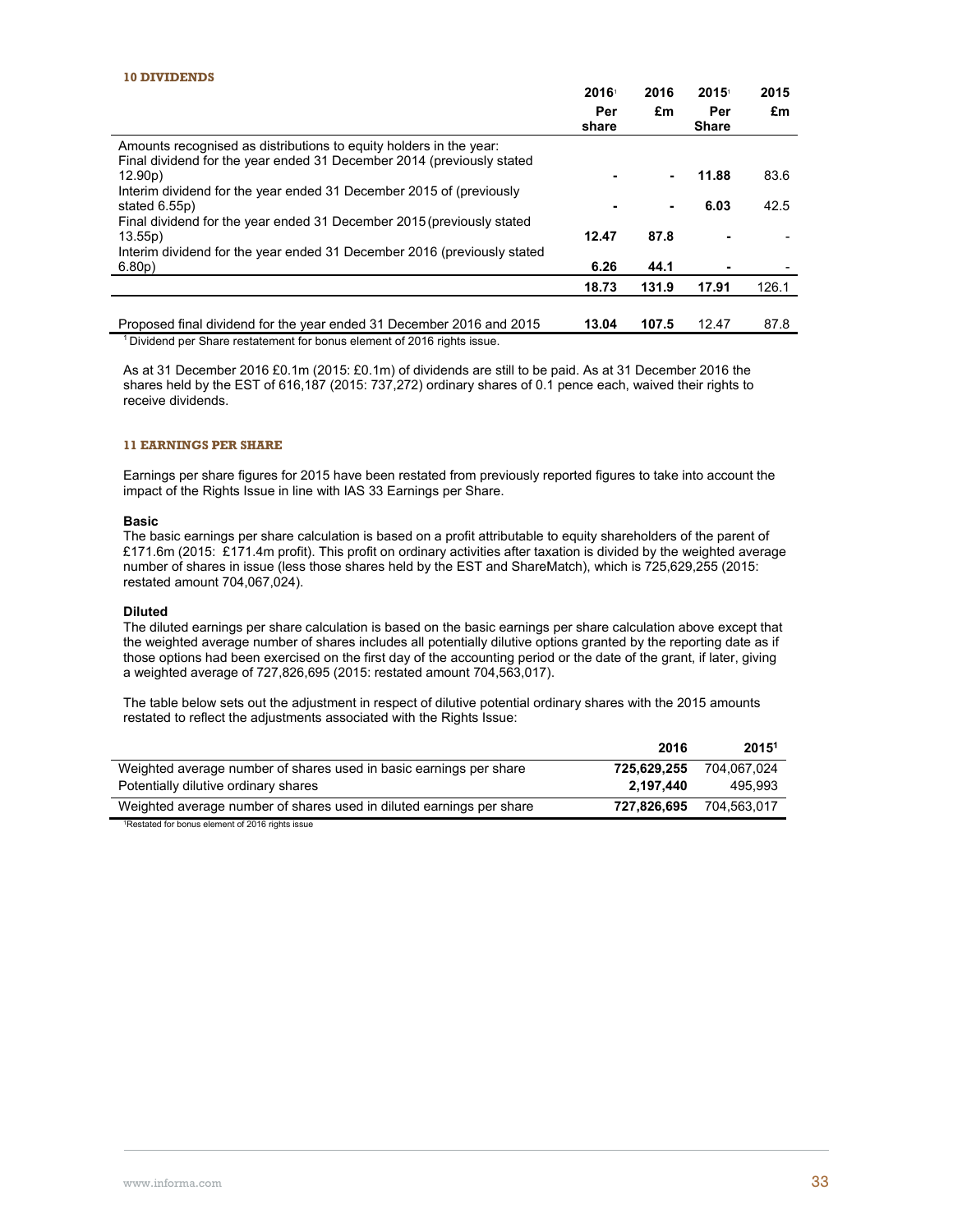#### **Earnings per share**

In addition to basic EPS adjusted diluted earnings per share calculations have been provided as this is useful additional information on the underlying performance. Earnings are based on profits attributable to equity shareholders and adjusted to exclude items that in the opinion of the Directors would distort underlying results with these items detailed in Note 6.

| Earnings per share:                                                                                                             | <b>Earnings</b><br>2016 | Per<br>share<br>amount<br>2016 | <b>Earnings</b><br>2015 | Per<br>share<br>amount<br>2015 |
|---------------------------------------------------------------------------------------------------------------------------------|-------------------------|--------------------------------|-------------------------|--------------------------------|
|                                                                                                                                 | £m                      | Pence                          | £m                      | Pence $1$                      |
| Profit for the year                                                                                                             | 173.5                   |                                | 172.7                   |                                |
| Non-controlling interests                                                                                                       | (1.9)                   |                                | (1.3)                   |                                |
| Earnings for the purpose of Statutory Basic EPS /<br><b>Statutory Diluted EPS</b>                                               | 171.6                   | 23.6                           | 171.4                   | 24.3                           |
| 1Restated for bonus element of 2016 rights issue (Earnings per share and Diluted earnings per share previously reported 26.4p). |                         |                                |                         |                                |
| <b>Adjusted Earnings per share:</b>                                                                                             | <b>Earnings</b><br>2016 | Per<br>share<br>amount         | <b>Earnings</b><br>2015 | Per<br>share<br>amount         |
|                                                                                                                                 | £m                      | 2016<br><b>Pence</b>           | £m                      | 2015<br>Pence $1$              |
| Earnings for the purpose of Adjusted Basic EPS /<br><b>Adjusted Diluted EPS</b><br>Adjusting items:                             | 171.6                   | 23.6                           | 171.4                   | 24.3                           |
| Redundancy and restructuring costs (Note 6)                                                                                     | 7.2                     | 1.0                            | 13.7                    | 2.0                            |
| Acquisition and integration costs (Note 6)                                                                                      | 33.1                    | 4.6                            | 2.3                     | 0.3                            |
| Intangible amortisation and impairment (Note 6)                                                                                 | 184.4                   | 25.4                           | 113.4                   | 16.1                           |
| Subsequent re-measurement of contingent<br>consideration (Note 6)<br>Loss/(profit) on disposal and other adjusting items (Note  | (7.4)                   | (1.0)                          | (0.3)                   |                                |
| 6)                                                                                                                              | 39.8                    | 5.4                            | (9.1)                   | (1.3)                          |
| Investment income (Note 6)                                                                                                      | (58.9)                  | (8.1)                          |                         |                                |
| Add back tax on adjusting items (Note 6)                                                                                        | (63.2)                  | (8.7)                          | (13.2)                  | (1.9)                          |
| <b>Earnings for the purpose of Adjusted Basic EPS</b>                                                                           | 306.6                   | 42.2                           | 278.2                   | 39.5                           |
| Effect of dilutive potential ordinary shares                                                                                    |                         | (0.1)                          |                         |                                |
| alang fandisi mumang af Adlunted Billited FBO                                                                                   | $\sim$                  | $\overline{10}$                | 2200                    | $\sim$ $\sim$                  |

**Earnings for the purpose of Adjusted Diluted EPS** 306.6 42.1 278.2 39.5 1Restated for bonus element of 2016 rights issue (2015 adjusted EPS previously reported 42.9p).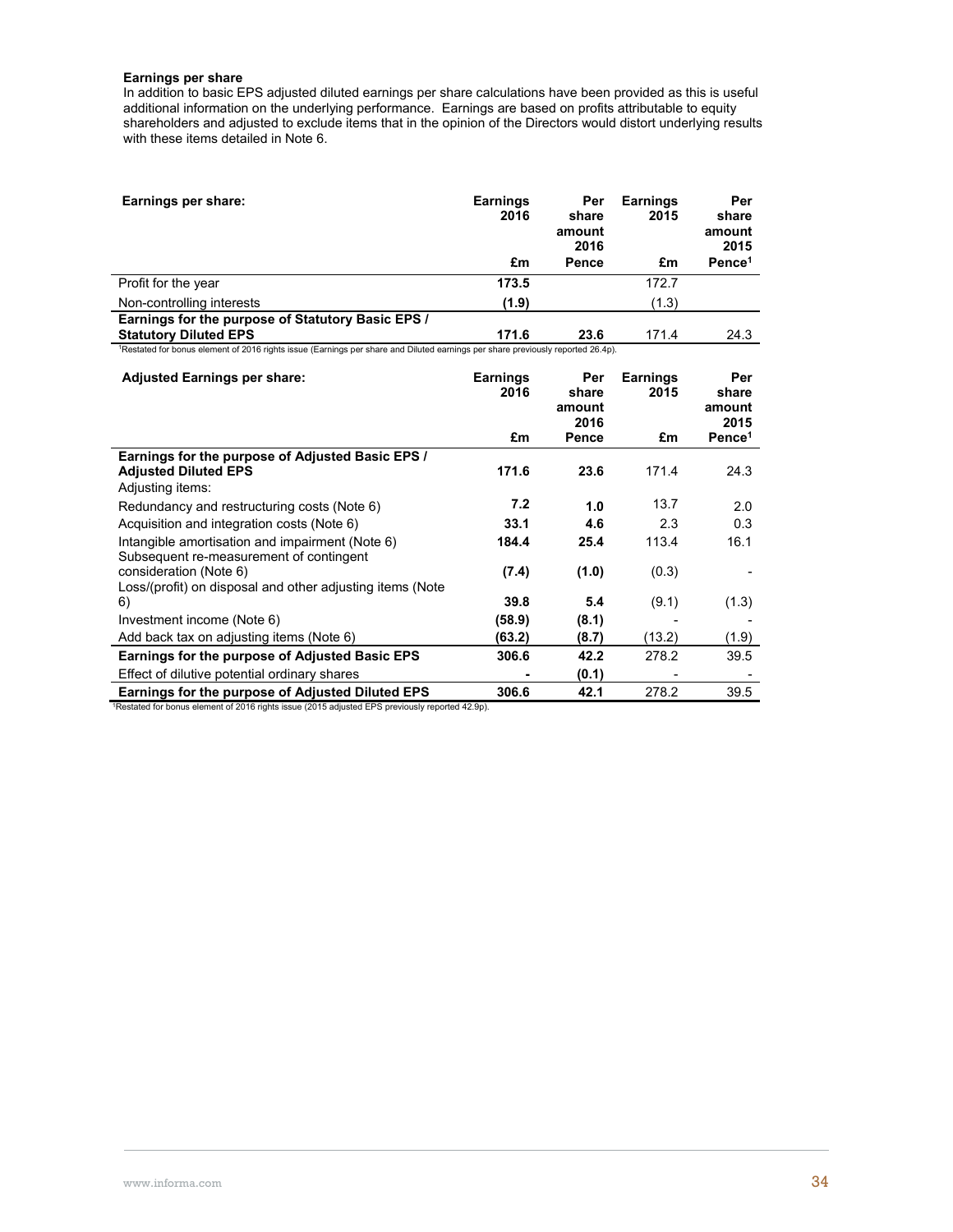#### **12 BORROWINGS**

|                                                                                  |    | 2016    | 2015  |
|----------------------------------------------------------------------------------|----|---------|-------|
|                                                                                  |    | £m      | £m    |
| <b>Current</b>                                                                   |    |         |       |
| Bank overdraft                                                                   |    | 9.4     | 2.0   |
| Bank borrowings - current                                                        | 14 | 9.4     | 2.0   |
| Private placement loan note (\$102.0m)<br>- due December 2017                    |    | 82.9    |       |
| Private placement loan note $(650.0m)$<br>- due December 2017                    |    | 42.8    |       |
| Private placement loan note (£40.0m)<br>- due December 2017                      |    | 40.0    |       |
| Private placement fees                                                           |    | (0.2)   |       |
| Private placement - current                                                      | 14 | 165.5   |       |
| Total current borrowings                                                         |    | 174.9   | 2.0   |
| Non-current                                                                      |    |         |       |
| Bank borrowings – revolving credit facility – due October 2020                   |    | 300.2   | 359.1 |
| Acquisition facility - due March 2018                                            |    | 548.6   |       |
| Bank borrowing fees                                                              |    | (3.7)   | (4.2) |
| Bank borrowings - non-current                                                    | 14 | 845.1   | 354.9 |
| Private placement loan note (\$102.0m)<br>- due December 2017                    |    |         | 68.8  |
| Private placement loan note $(\text{\textsterling}50.0m)$<br>- due December 2017 |    |         | 36.8  |
| Private placement loan note (£40.0m)<br>- due December 2017                      |    |         | 40.0  |
| Private placement loan note (\$385.5m)<br>- due December 2020                    |    | 313.3   | 260.2 |
| Private placement loan note (\$120.0m)<br>- due October 2022                     |    | 97.5    | 81.0  |
| Private placement loan note (\$130.0m)<br>- due October 2025                     |    | 105.7   | 87.8  |
| Private placement fees                                                           |    | (1.3)   | (1.6) |
| Private placement - non-current                                                  | 14 | 515.2   | 573.0 |
| Total non-current borrowings                                                     |    | 1,360.3 | 927.9 |
|                                                                                  |    | 1,535.2 | 929.9 |

There have been no breaches of covenants under the Group's bank facilities and private placement loan notes during the year. The bank and private placement borrowings are guaranteed by material subsidiaries of the Group. The Group does not have any material amount of its property and equipment and other intangible assets pledged as security over loans.

The Group has issued private placement loan notes amounting to USD 737.5m (2015: USD 737.5m), GBP 40.0m (2015: GBP 40.0m) and EUR 50.0m (2015: EUR 50.0m). As at 31 December 2016, the note maturities ranged between one and nine years (2015: two and ten years), with an average duration of 4.2 years (2015: 5.5 years), at a weighted average interest rate of 4.3% (2015: 4.3%).

The Group maintains the following lines of credit:

- £900.0m (2015: £900.0m) revolving credit facility, of which £300.2m (2015: £359.1m) has been drawn down at 31 December 2016. Interest is payable at the rate of LIBOR plus a margin based on the ratio of net debt to EBITDA; and
- £548.6m (\$675.0m) Acquisition Facility Agreement for up to 30 months to March 2019, of which £548.6m (\$675.0m) was drawn on 31 December 2016. On 25 January 2017 the Group issued £406.4m (\$500.0m) of private placement loan notes, the proceeds of which were used in January 2017 to repay £406.4m (\$500.0m) of the acquisition facility;
- £150.0m Term Facilities Agreement is available to be drawn until December 2017, and if drawn, has a final maturity of December 2019. £nil was drawn on 31 December 2016; and
- £51.2m (2015: £32.6m) comprising a number of bilateral bank uncommitted facilities that can be drawn down to meet short-term financing needs. These facilities consist of GBP 16.0m (2015: GBP 16.0m), USD 13.0m (2015: USD 13.0m), EUR 18.0m (2015: EUR 8.0m), AUD 2.0m (2015: AUD 2.0m), and CAD 2.0m (2015: CAD 2.0m). Interest is payable at the local base rate plus a margin.
- The Group has two bank guarantee facilities comprising in aggregate up to EUR 7.0m (2015: EUR 7.0m), and up to AUD 1.5m (2015: AUD 1.5m).

The effective interest rate as at 31 December 2016 is 2.3% (2015: 3.4%).

The Group had the committed undrawn borrowing facilities at 31 December 2016 relating to the undrawn amount of the revolving credit facility of £599.9m (2015: £540.9m).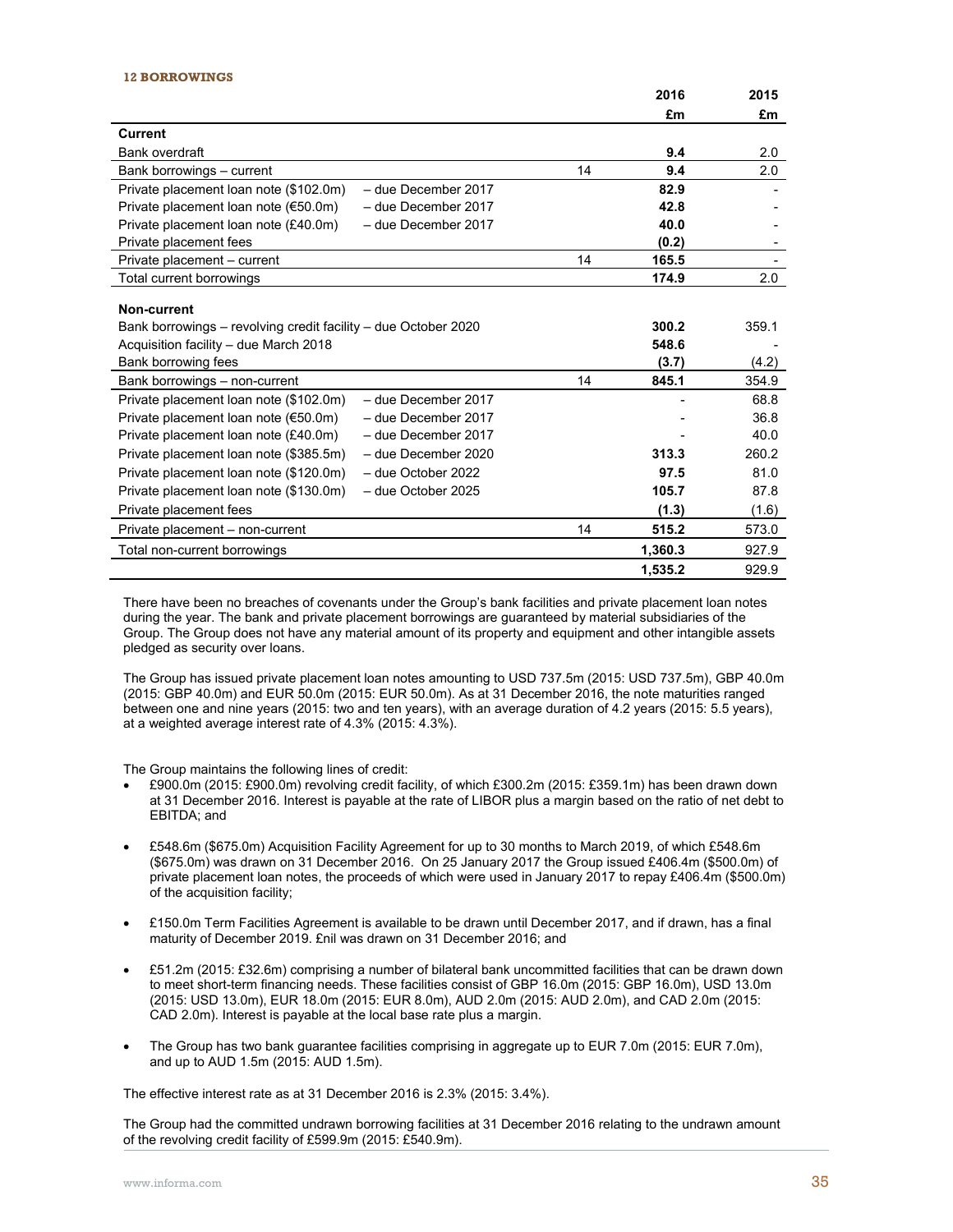### **13 SHARE CAPITAL**

Share capital as at 31 December 2016 amounted to £0.8m (2015: £0.6m).

On 11 October 2016, the Group issued 162,234,656 ordinary shares of 0.1p each through a 1-for-4 Rights Issue. The shares were issued at £4.41 each and raised gross proceeds of £715.5m (£701.5m net proceeds after expenses of £14.0m). Trading in the new shares commenced on 26 October 2016. The excess of cash received over the nominal value of the shares issued was recorded as share premium. The net proceeds were used to part fund the acquisition of the Penton business (see Note 15).

On 2 November 2016 the Group issued 12,829,146 ordinary shares to the sellers of the Penton business in part consideration for the sale ("Consideration Shares"). The number of shares reflected the sterling equivalent of \$100.0m divided by the 95 per cent. of the volume weighted average closing price per share of Informa shares on the London Stock Exchange for the 10 consecutive trading days ending on the third trading day immediately prior to Closing, converted at the average exchange rate over such 10 consecutive trading day period. The share premium (net of transaction costs) is £905.3m at 31 December 2016.

|                                                                           | 2016                               | 2015                               |
|---------------------------------------------------------------------------|------------------------------------|------------------------------------|
|                                                                           |                                    | £m<br>£m                           |
| Issued and fully paid                                                     |                                    |                                    |
| 824,005,051 ordinary shares of 0.1p each (2015: 648,941,249 of 0.1p each) |                                    | 0.6<br>0.8                         |
|                                                                           | Number of<br><b>Shares</b><br>2016 | Number of<br><b>Shares</b><br>2015 |
| At 1 January                                                              | 648,941,249                        | 648.941.249                        |
| Issue of new shares related to the Rights Issue                           | 162,234,656                        |                                    |
| Issue of new shares related to consideration for the Penton acquisition   | 12,829,146                         |                                    |
| At 31 December                                                            | 824,005,051                        | 648.941.249                        |

### **14 NOTES TO THE CASH FLOW STATEMENT**

|                                                           |              | 2016   | 2015   |
|-----------------------------------------------------------|--------------|--------|--------|
|                                                           | <b>Notes</b> | £m     | £m     |
| Profit before tax                                         |              | 178.3  | 219.7  |
|                                                           |              |        |        |
| Adjustments for:                                          |              |        |        |
| Depreciation of property and equipment                    | 5            | 6.5    | 6.1    |
| Amortisation of other intangible assets                   | 5            | 131.3  | 112.3  |
| Impairment - Goodwill                                     | 6            | 65.8   | 13.9   |
| Impairment - Other intangible assets                      | 6            | 1.9    |        |
| Share-based payment                                       |              | 3.9    | 2.6    |
| Subsequent re-measurement of contingent consideration     | 6            | (7.4)  | (0.3)  |
| Loss/(profit) on disposal of businesses                   | 16           | 39.8   | (9.1)  |
| Loss on disposal of other assets                          |              |        | 0.1    |
| Investment income                                         | 7            | (59.5) | (4.7)  |
| Finance costs                                             | 8            | 40.2   | 30.6   |
| Share of results of joint ventures and associate          |              | (0.8)  | 0.1    |
| Operating cash inflow before movements in working capital |              | 400.0  | 371.3  |
| Increase in inventories                                   |              | (6.8)  |        |
| Increase) in receivables                                  |              | (64.2) | (21.0) |
| Increase in payables                                      |              | 86.2   | 41.7   |
| Movements in working capital                              |              | 15.2   | 20.7   |
| Cash generated by operations                              |              | 415.2  | 392.0  |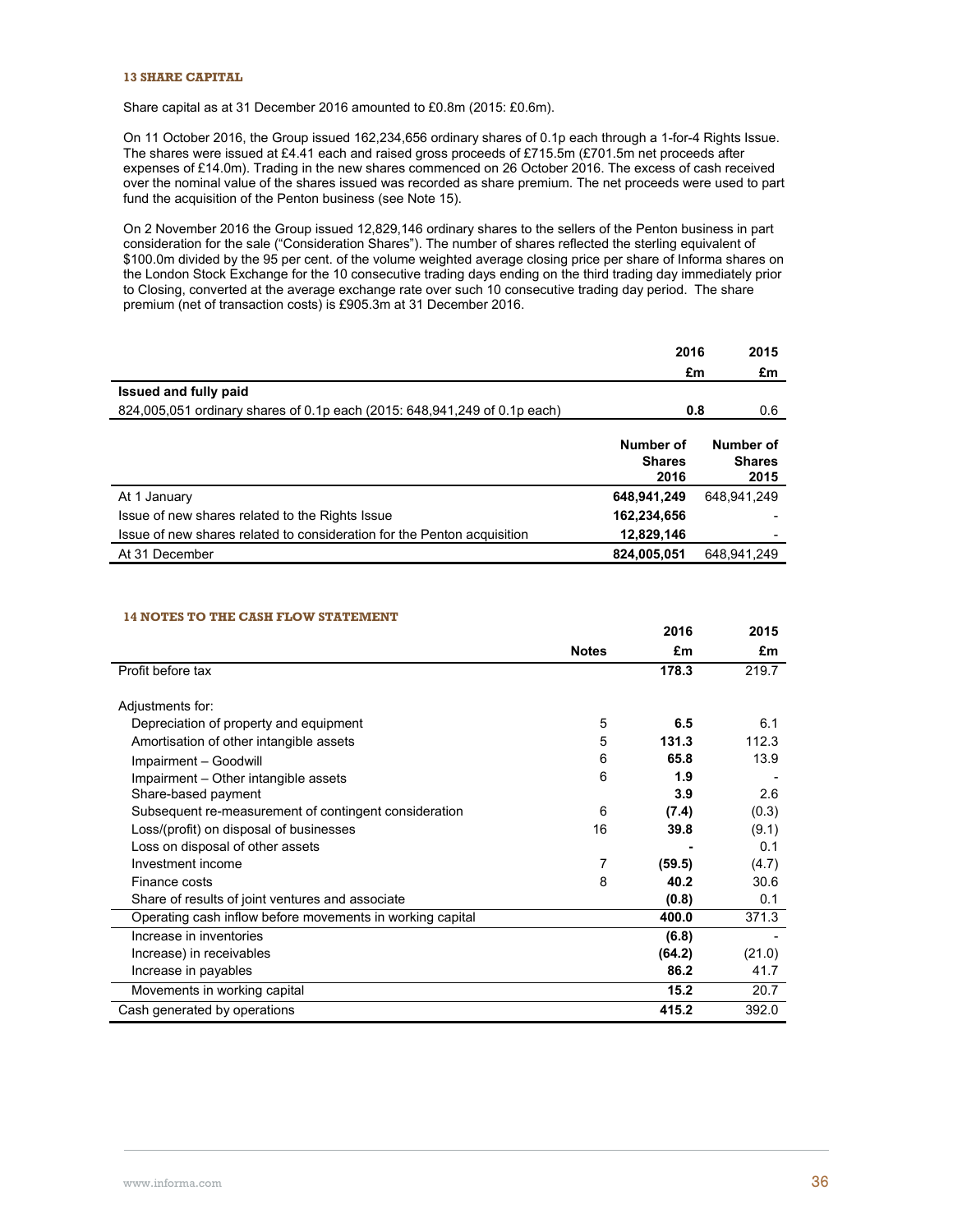## **Analysis of Net Debt**

|                                                                                  | At 1<br>January<br>2016<br>£m | Non-cash<br><b>Movements</b><br>£m | Cash<br>flow<br>£m | Exchange<br><b>Difference</b><br>£m | At 31<br><b>December</b><br>2016<br>£m |
|----------------------------------------------------------------------------------|-------------------------------|------------------------------------|--------------------|-------------------------------------|----------------------------------------|
| Cash at bank and in hand                                                         | 34.3                          | ۰                                  | (3.6)              | 18.9                                | 49.6                                   |
| Overdrafts                                                                       | (2.0)                         | ۰                                  | (6.7)              | (0.7)                               | (9.4)                                  |
| Cash and cash equivalents                                                        | 32.3                          | ۰                                  | (10.3)             | 18.2                                | 40.2                                   |
| Other loan receivable                                                            | 0.3                           | ۰                                  | (0.2)              | 0.1                                 | 0.2                                    |
| Private placement due in less than one                                           |                               |                                    |                    |                                     |                                        |
| year                                                                             |                               | (165.7)                            |                    |                                     | (165.7)                                |
| Bank loans due in more than one year<br>Private placement loan notes due in more | (359.1)                       |                                    | (433.0)            | (56.7)                              | (848.8)                                |
| than one year                                                                    | (574.6)                       | 165.7                              |                    | (107.6)                             | (516.5)                                |
| Bank loan fees                                                                   | 4.2                           | (2.2)                              | 1.7                |                                     | 3.7                                    |
| Private placement fees                                                           | 1.6                           | (0.5)                              | 0.4                |                                     | 1.5                                    |
| <b>Total</b>                                                                     | (895.3)                       | (2.7)                              | (441.4)            | (146.0)                             | (1.485.4)                              |

Included within the cash outflow of £441.4m (2015: inflow of £25.1m) is £1,455.9m (2015: £928.9m) facility loan repayments, £1,888.9m (2015: £812.0m) of facility loan drawn downs, no private placement repayments (2015: £73.3m) and no private placement draw downs (2015: £166.5m).

Net debt consists of loans and other borrowings (both current and non-current), less cash and cash equivalents. Net debt includes the costs incurred in raising debt and associated capitalised arrangement fees.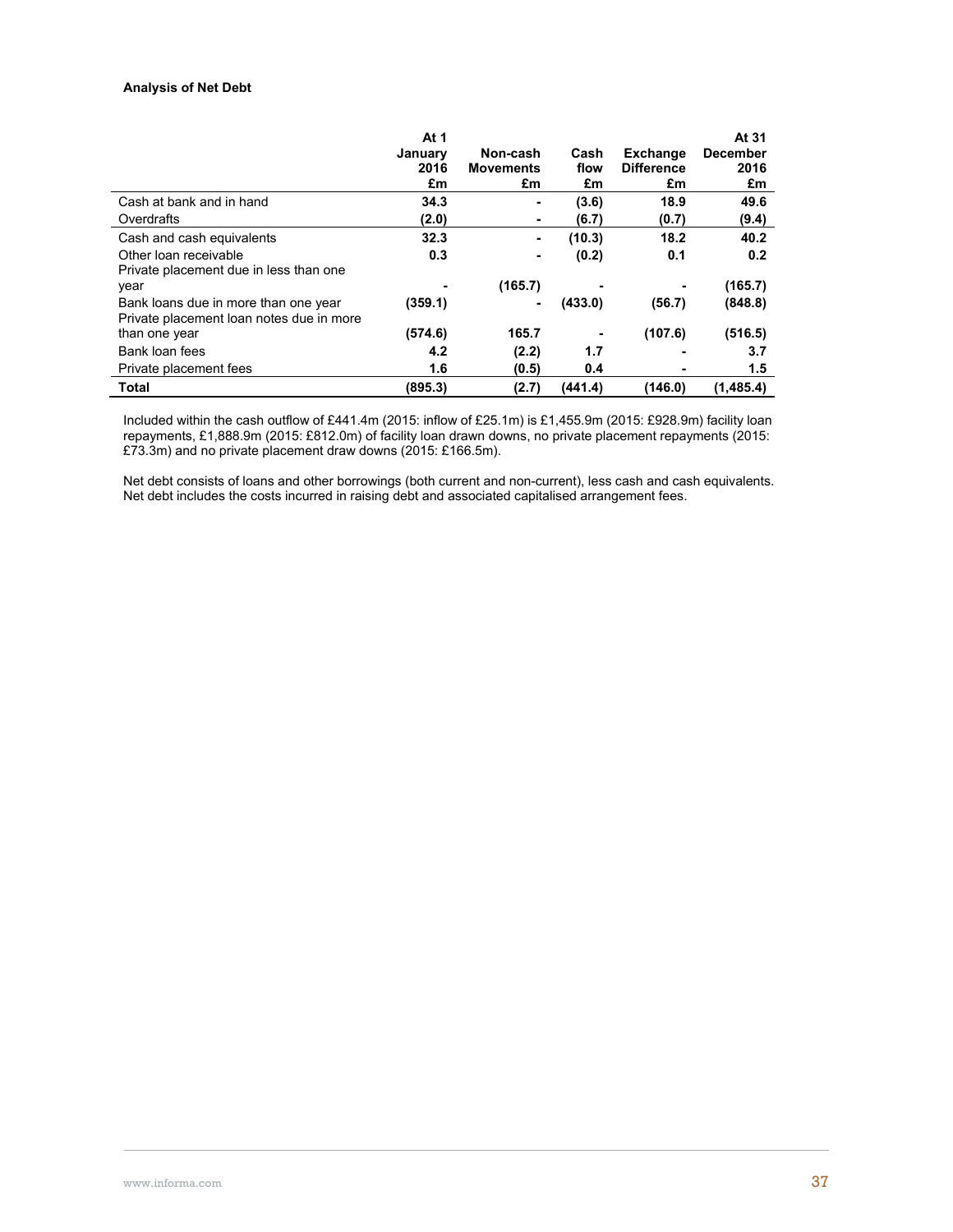## **15 BUSINESS COMBINATIONS**

The provisional amounts recognised in respect of the estimated fair value of identifiable net assets and liabilities in respect of acquisitions made in 2016 and payments made in 2016 relating to prior year acquisitions were:

## **Net assets/(liabilities) at acquisition date**

|                                                        | Penton  | Light<br><b>Reading</b> | Finovate | <b>Other 2016</b><br>acquisitions | Other<br>payments<br>for prior<br>year<br>acquisitions | Total   |
|--------------------------------------------------------|---------|-------------------------|----------|-----------------------------------|--------------------------------------------------------|---------|
|                                                        | £m      | £m                      | £m       | £m                                | £m                                                     | £m      |
| Intangible assets                                      | 648.2   | 24.6                    | 5.1      | 22.2                              |                                                        | 700.1   |
|                                                        | 7.9     |                         |          |                                   |                                                        | 7.9     |
| Property and equipment<br>Investments                  | 0.2     |                         |          |                                   |                                                        | 0.2     |
| Deferred tax asset                                     |         | 0.2                     |          |                                   |                                                        | 0.2     |
| Trade and other receivables                            | 41.2    | 3.7                     | 0.4      | 2.6                               |                                                        | 47.9    |
|                                                        | 21.4    | 2.0                     | 0.8      | 3.5                               |                                                        | 27.7    |
| Cash and cash equivalents<br>Trade, other payables and |         |                         |          |                                   |                                                        |         |
| provisions                                             | (24.9)  | (1.8)                   |          | (1.9)                             | 4.7                                                    | (23.9)  |
| Deferred income                                        | (59.5)  | (1.6)                   | (1.5)    | (4.0)                             |                                                        | (66.6)  |
| Deferred tax liabilities                               | (114.7) |                         | (3.9)    | (0.9)                             |                                                        | (119.5) |
| Retirement benefit obligation                          | (19.6)  |                         |          |                                   |                                                        | (19.6)  |
| Identifiable net assets acquired                       | 500.2   | 27.1                    | 0.9      | 21.5                              | 4.7                                                    | 554.4   |
| Goodwill                                               | 833.8   | 22.8                    | 20.1     | 0.9                               |                                                        | 877.6   |
| Total consideration                                    | 1,334.0 | 49.9                    | 21.0     | 22.4                              | 4.7                                                    | 1,432.0 |
|                                                        |         |                         |          |                                   |                                                        |         |
| Satisfied by:                                          |         |                         |          |                                   |                                                        |         |
| Cash consideration                                     | 1,240.2 | 46.3                    | 14.2     | 16.1                              |                                                        | 1,316.8 |
| Deferred and contingent                                |         |                         |          |                                   |                                                        |         |
| consideration paid                                     |         |                         | 0.4      |                                   | 4.7                                                    | 5.1     |
| Deferred closing price<br>adjustment                   | (6.6)   | 3.6                     | 1.3      |                                   |                                                        | (1.7)   |
| Deferred consideration                                 | 18.2    |                         |          | 4.0                               |                                                        | 22.2    |
| Contingent consideration                               |         |                         | 5.1      | 2.3                               |                                                        | 7.4     |
| Share consideration                                    | 82.2    |                         |          |                                   |                                                        | 82.2    |
| Total consideration                                    | 1,334.0 | 49.9                    | 21.0     | 22.4                              | 4.7                                                    | 1,432.0 |
|                                                        |         |                         |          |                                   |                                                        |         |
| Net cash outflow arising on<br>acquisitions:           |         |                         |          |                                   |                                                        |         |
| Cash consideration<br>Deferred and contingent          | 1,240.2 | 46.3                    | 14.2     | 16.1                              |                                                        | 1,316.8 |
| consideration paid                                     |         |                         | 0.4      |                                   | 4.7                                                    | 5.1     |
| Less: net cash acquired                                | (21.4)  | (2.0)                   | (0.8)    | (3.5)                             |                                                        | (27.7)  |
| Net cash outflow arising on<br>acquisitions            | 1,218.8 | 44.3                    | 13.8     | 12.6                              | 4.7                                                    | 1,294.2 |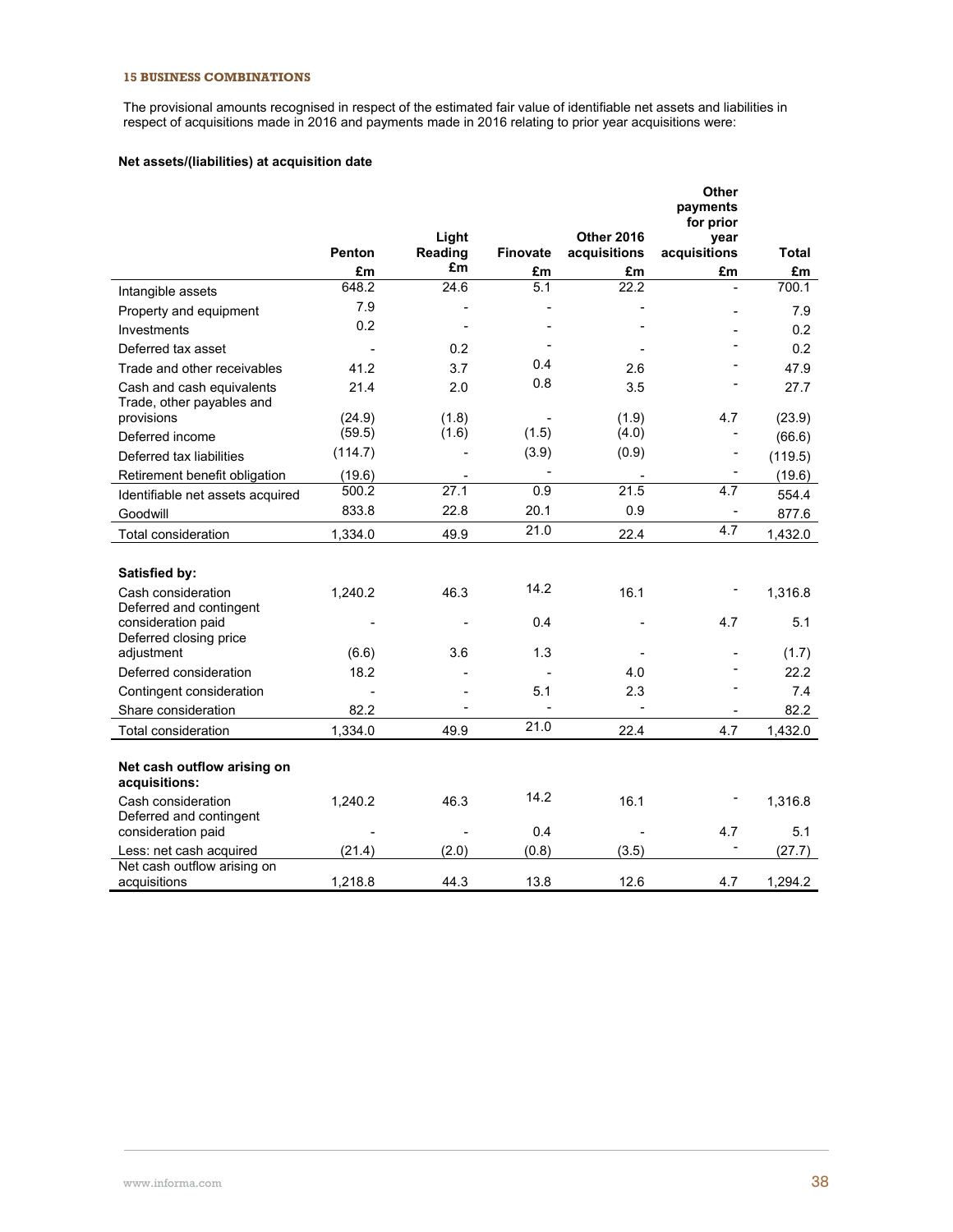#### **Business combinations made in 2016 Penton Information Services**

On 2 November 2016, the group acquired 100% of the issued share capital of Penton Information Services, a leading independent US-based Exhibitions and Professional Information services business.

The provisional amounts recognised in respect of the estimated fair value of the identifiable assets acquired and liabilities assumed are as follows:

|                                  | <b>Book value</b><br><b>Fair value</b> |                |                   |
|----------------------------------|----------------------------------------|----------------|-------------------|
|                                  |                                        | adjustments    | <b>Fair value</b> |
|                                  | £m                                     | £m             | £m                |
| Intangible assets                | 17.6                                   | 630.6          | 648.2             |
| Property and equipment           | 7.9                                    |                | 7.9               |
| Investments                      | 0.2                                    |                | 0.2               |
| Deferred tax asset               | 46.8                                   | $(46.8)^1$     |                   |
| Trade and other receivables      | 42.9                                   | (1.7)          | 41.2              |
| Cash and cash equivalents        | 21.4                                   |                | 21.4              |
| Trade and other payables         | (23.8)                                 | (1.1)          | (24.9)            |
| Deferred income                  | (59.5)                                 |                | (59.5)            |
| <b>Borrowings</b>                |                                        |                |                   |
| Deferred tax liabilities         |                                        | (114.7)        | (114.7)           |
| Retirement benefit obligation    | (19.6)                                 |                | (19.6)            |
| Identifiable net assets acquired | 33.9                                   | 466.3          | 500.2             |
| Provisional goodwill             |                                        |                | 833.8             |
| Total consideration              |                                        | $1.1 - 1.1144$ | 1,334.0           |

1 The fair value adjustment of Deferred Tax Assets represents the net presentation of Deferred Tax Assets against Deferred Tax Liabilities.

The net cash consideration at closing, using an exchange rate of 1.22, was £1,218.8m (\$1,482.5m), comprising £1,240.2m (\$1,508.6m) of cash consideration paid to the vendors at closing date, less cash acquired of £21.4m (\$26.1m). Total consideration at closing, using an exchange rate of 1.22, was £1,334.0m (\$1,622.7m), consisting of £1,240.2m (\$1,508.6m) of consideration settled in cash, deferred closing price refund of £6.6m (\$8.0m), £82.2m (\$100.0m) of share consideration and deferred consideration with an estimated fair value of £18.2m (\$22.1m) payable in October 2018 for anticipated future tax benefits.

The provisional value of Identifiable net assets of £500.2m included cash of £21.4m, intangible assets of £648.2m and deferred tax liabilities of £114.7m. A goodwill balance of £833.8m has been recorded. These net asset amounts are provisional and reflect a preliminary valuation performed by a third party valuation expert. These numbers are therefore subject to change in accordance with IFRS 3 Business Combinations (revised 2008) once the full purchase price allocation and fair value analysis has been completed.

The goodwill of £833.8m arising from the acquisition of Penton relates to the following factors:

- Provides Informa with increased scale in the Global Exhibitions market, where it now ranks as one of the top 3 commercial exhibition organisers;
- Enhances Informa's market leadership in a number of verticals, particularly natural products and ingredients, agriculture and infrastructure;
- A strong management team with expertise which can be applied to other parts of the Group; and
- Increases Informa's exposure to the US, the largest economy in the world, providing greater balance across geographies and products.

Acquisition costs charged to operating profit (included in adjusting items in the Consolidated Income Statement) for the year ended 31 December 2016 amounted to £26.2m for advisor and related external fees and an income statement credit of £58.9m relating to the derivative forward contract used to hedge the proceeds of the equity rights issue (see Note 7). In addition, there were underwriting fees associated with the equity rights issue of £14.0m which were charged to the Share Premium account.

The business contributed £34.0m of revenue and a loss after tax of £4.8m for the period between the date of acquisition and 31 December 2016. If the acquisition had completed on the first day of the financial year, it would have contributed £276.0m of revenue and £21.1m of a profit after tax to the Group for the year ended 31 December 2016.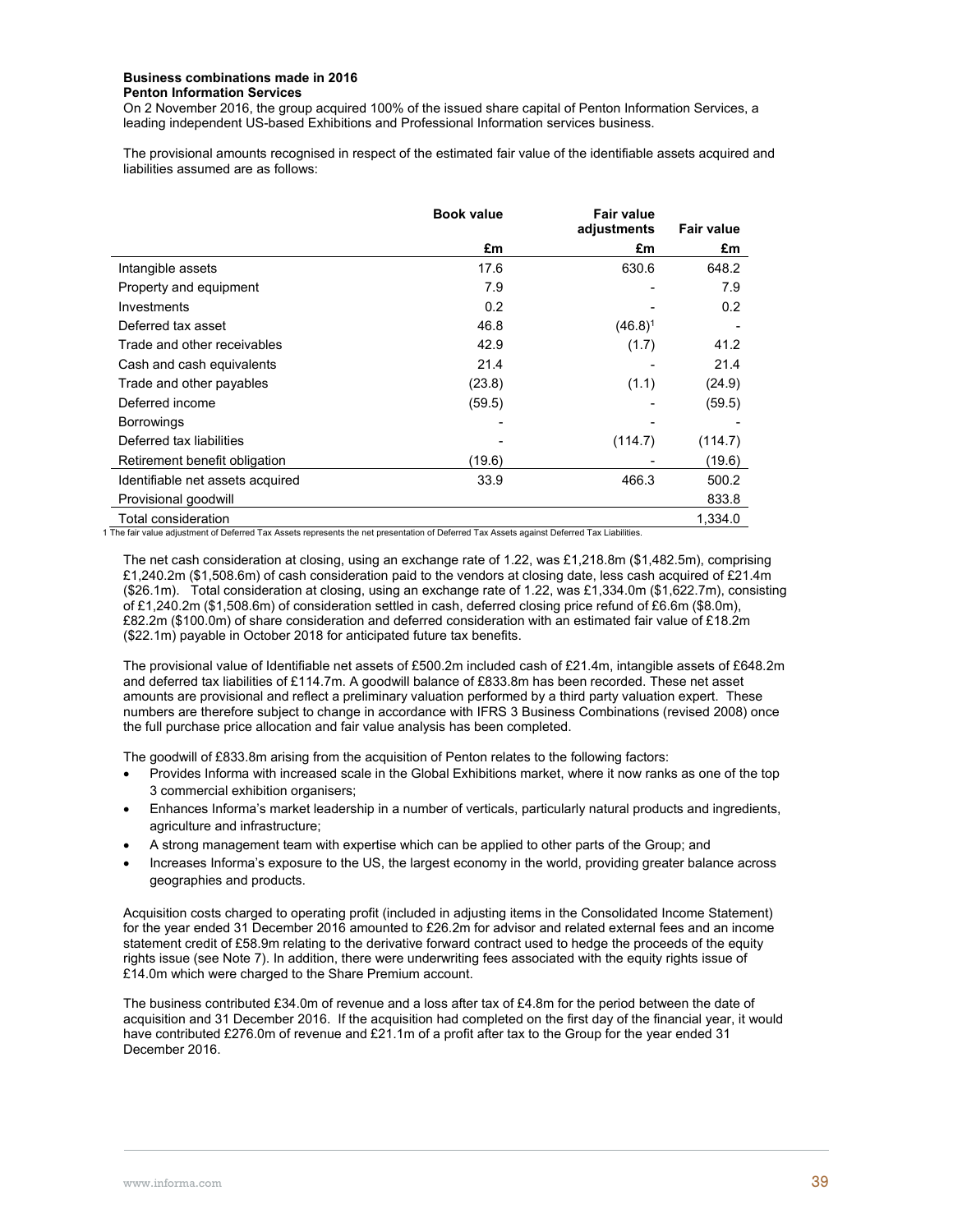### **Light Reading LLC**

On 13 July 2016, the group acquired 100% of the issued share capital of Light Reading LLC a leading contentdriven B2B integrated marketing services company serving the communications industry. The Company forms part of the Knowledge & Networking segment. Total consideration was £49.9m (\$67.2m) of which £44.3m (\$59.6m) was paid in cash, net of cash acquired of £2.0m (\$2.7m), and there is a deferred consideration amount payable of £3.6m (\$4.9m).

The provisional amounts recognised in respect of the estimated fair value of the identifiable assets acquired and liabilities assumed are as follows:

|                                  | <b>Book value</b> | <b>Fair value</b><br>adjustments | <b>Fair value</b> |
|----------------------------------|-------------------|----------------------------------|-------------------|
|                                  | £m                | £m                               | £m                |
| Intangible assets                | ۰                 | 24.6                             | 24.6              |
| Deferred tax asset               |                   | 0.2                              | 0.2               |
| Trade and other receivables      | 4.1               | (0.4)                            | 3.7               |
| Cash and cash equivalents        | 2.0               |                                  | 2.0               |
| Trade and other payables         | (1.8)             | -                                | (1.8)             |
| Deferred income                  | (1.6)             |                                  | (1.6)             |
| Identifiable net assets acquired | 2.7               | 24.4                             | 27.1              |
| Provisional goodwill             |                   |                                  | 22.8              |
| Total consideration              |                   |                                  | 49.9              |

The goodwill of £22.8m arising from the acquisition of Light Reading relates to the following factors:

- Existing workforce skills and expertise;
- Savings on net operating costs by reducing duplication;

Acquisition costs (included in adjusting items in the Consolidated Income Statement) for the year ended 31 December 2016 amounted to £0.2m.

The business contributed £5.3m of revenue and profit after tax of £0.4m for the period between the date of acquisition and 31 December 2016. If the acquisition had completed on the first day of the financial year, it would have contributed £14.0m of revenue and £1.9m of profit after tax to the Group for the year ended 31 December 2016.

#### **Finovate Group, Inc.**

On 25 April 2016, the group acquired 100% of the issued share capital of Finovate Group, Inc. one of the premier event companies in the Fintech innovation space in the US. The Company will form part of the Knowledge & Networking segment. Total consideration was £21.0m (\$30.6m) of which £13.4m (\$19.6m) was paid in cash at closing, net of cash acquired of £0.8m (\$1.1m) and £0.4m (\$0.5m) of deferred consideration was paid in the year, with contingent and deferred consideration amounts payable of £6.4m (\$9.4m). The provisional amounts recognised in respect of the estimated fair value of the identifiable assets acquired and liabilities assumed are as follows

|                                  | <b>Book value</b> | <b>Fair value</b><br>adjustments | <b>Fair value</b> |
|----------------------------------|-------------------|----------------------------------|-------------------|
|                                  |                   |                                  |                   |
|                                  | £m                | £m                               | £m                |
| Intangible assets                |                   | 5.1                              | 5.1               |
| Trade and other receivables      | 0.4               |                                  | 0.4               |
| Cash and cash equivalents        | 0.8               |                                  | 0.8               |
| Trade and other payables         |                   |                                  |                   |
| Deferred income                  | (1.5)             |                                  | (1.5)             |
| Deferred tax liabilities         |                   | (3.9)                            | (3.9)             |
| Identifiable net assets acquired | (0.3)             | 1.2                              | 0.9               |
| Provisional goodwill             |                   |                                  | 20.1              |
| Total consideration              |                   |                                  | 21.0              |

The goodwill of £20.1m arising from the acquisition of Finovate Group relates to the following factors:

- Existing workforce skills and expertise;
- Savings on net operating costs by reducing duplication;

Acquisition costs (included in adjusting items in the Consolidated Income Statement) for the year ended 31 December 2016 amounted to £2.7m.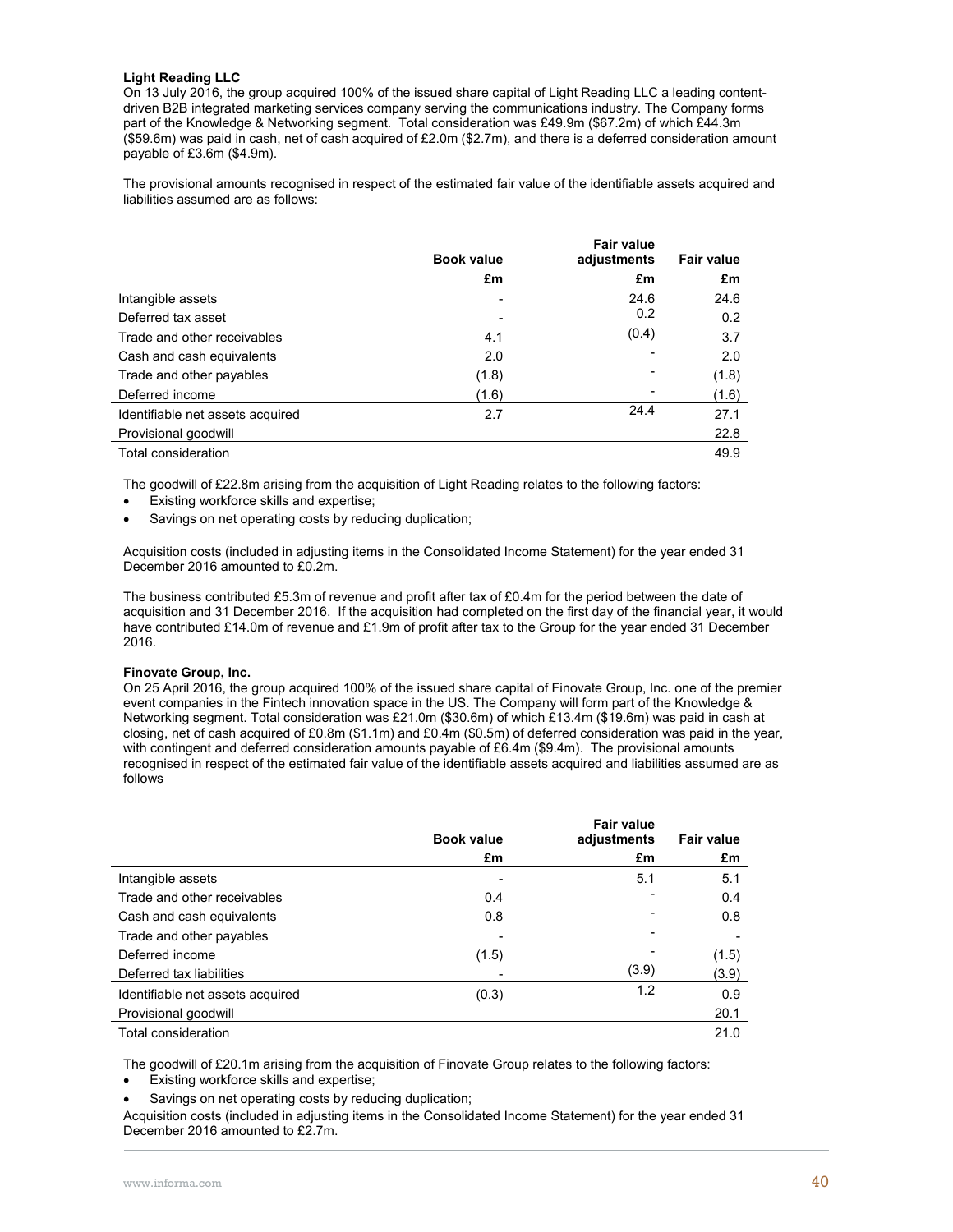The business contributed £5.0m of revenue and profit after tax of £0.9m for the period between the date of acquisition and 31 December 2016. If the acquisition had completed on the first day of the financial year, it would have contributed £7.2m of revenue and £0.9m of profit after tax to the Group for the year ended 31 December 2016.

#### **Other business combinations made in 2016**

On 14 June 2016, the group acquired 100% of the issued share capital of Eurovir SAS, a European medical events business. The Company will form part of the Global Exhibitions segment. Total consideration was £6.8m (EUR 9.0m) of which £2.8m (EUR 3.8m) was paid in cash, net of cash acquired of £2.4m (EUR 3.1m) and there are deferred and contingent consideration amounts payable of £1.6m (EUR 2.1m).

On 9 August 2016, the group acquired 100% of the issued share capital of Market Rates Insight, Inc. a US-based company providing financial institutions with comprehensive market intelligence on deposits, loans and fees. The Company will form part of the Business Intelligence segment. Total consideration was £3.1m (\$4.1m) of which £2.7m (\$3.6m) was paid in cash, and there are deferred consideration amounts payable of £0.4m (\$0.5m)

On 31 August 2016, the group acquired 100% of the issued share capital of Xconomy, Inc. a US-based company providing market intelligence on business, life sciences and technology. The Company will form part of the Knowledge & Networking segment. Total consideration was £2.5m (\$3.6m) of which £0.7m (\$1.3m) was paid in cash, net of cash acquired of £0.3m (\$0.3m), and there are deferred and contingent consideration amounts payable of £1.5m (\$2.0m).

On 4 October 2016, the group acquired 100% of the issued share capital of Co-Action Publishing AB, a Swedish based publishing company. The Company will form part of the Academic Publishing segment. Total consideration was £3.9m of which £3.2m was paid in cash, net of cash acquired of £0.3m, and there are deferred consideration amounts payable of £0.4m.

On 16 October 2016, the group acquired 60% of the issued share capital of Chengdu Weiner Meibo Exhibition Co. Ltd, a beauty exhibition business in Chengdu, China. The group has an option to purchase a further 20% from 2020. The Company will form part of the Global Exhibitions segment. Total consideration was £2.1m (CNY 18.0m) of which £1.3m (CNY 10.9m) was paid in cash, net of cash acquired of £0.4m (CNY 3.5m), and there are deferred consideration amounts payable of £0.4m (CNY 3.6m).

On 25 November 2016, the group acquired 60% of the issued share capital of Shanghai Yingye Exhibitions Co., Ltd which controls the assets of China (Shanghai) International Floor Industry Exhibition and China (Shanghai) International Mortar Technology and Equipment Exhibition. The business operates exhibitions and conferences in China for the Floor Industry and for Mortar Technology and Equipment. The Company will form part of the Global Exhibitions segment. Total consideration was £4.0m (CNY 32.8m) of which £1.9m (CNY 16.0m) was paid in cash, net of cash acquired of £0.1m (CNY 0.4m), and there were deferred contingent consideration payments of £2.0m (CNY 16.4m).

**Update on consideration paid in 2016 relating to business combinations completed in prior years**  During 2016 contingent and deferred consideration cash payments of £4.7m relating to acquisitions completed in prior years.

#### **16 DISPOSAL OF SUBSIDIARIES AND OPERATIONS**

During the year, the Group generated the following net (loss)/profit on disposal of subsidiaries and operations:

|                                                                                                      |                              | 2016   | 2015 |
|------------------------------------------------------------------------------------------------------|------------------------------|--------|------|
|                                                                                                      | <b>Segment</b>               | £m     | £m   |
| Corporate Training businesses loan impairment                                                        |                              | (39.9) |      |
| Robbins Gioia Ioan recovery                                                                          |                              | 4.0    |      |
| Other operations (loss)/gain on disposal                                                             |                              | (2.6)  | 0.3  |
| Corporate Communications International Limited loss on<br>disposal                                   | Knowledge & Networking       | (1.3)  |      |
| Consumer Information business profit on disposal<br>Conference businesses in Sweden, Denmark and the | <b>Business Intelligence</b> |        | 7.4  |
| Netherlands profit on disposal                                                                       | Knowledge & Networking       |        | 1.4  |
| (Loss)/profit for the year from disposal of subsidiaries                                             |                              |        |      |
| and operations                                                                                       |                              | (39.8) | 9.1  |

### **Impairment of loan note receivable**

In early 2013 the Group entered into an agreement to sell its five Corporate Training businesses for a mixture of cash and interest bearing loan notes. Following the under-performance of these businesses in 2016 with the new owners, the loan and related accrued interest receivable has been fully impaired in the year, leaving a carrying value of £nil at 31 December 2016 (carrying value at 31 December 2015: £35.7m (\$51.9m)).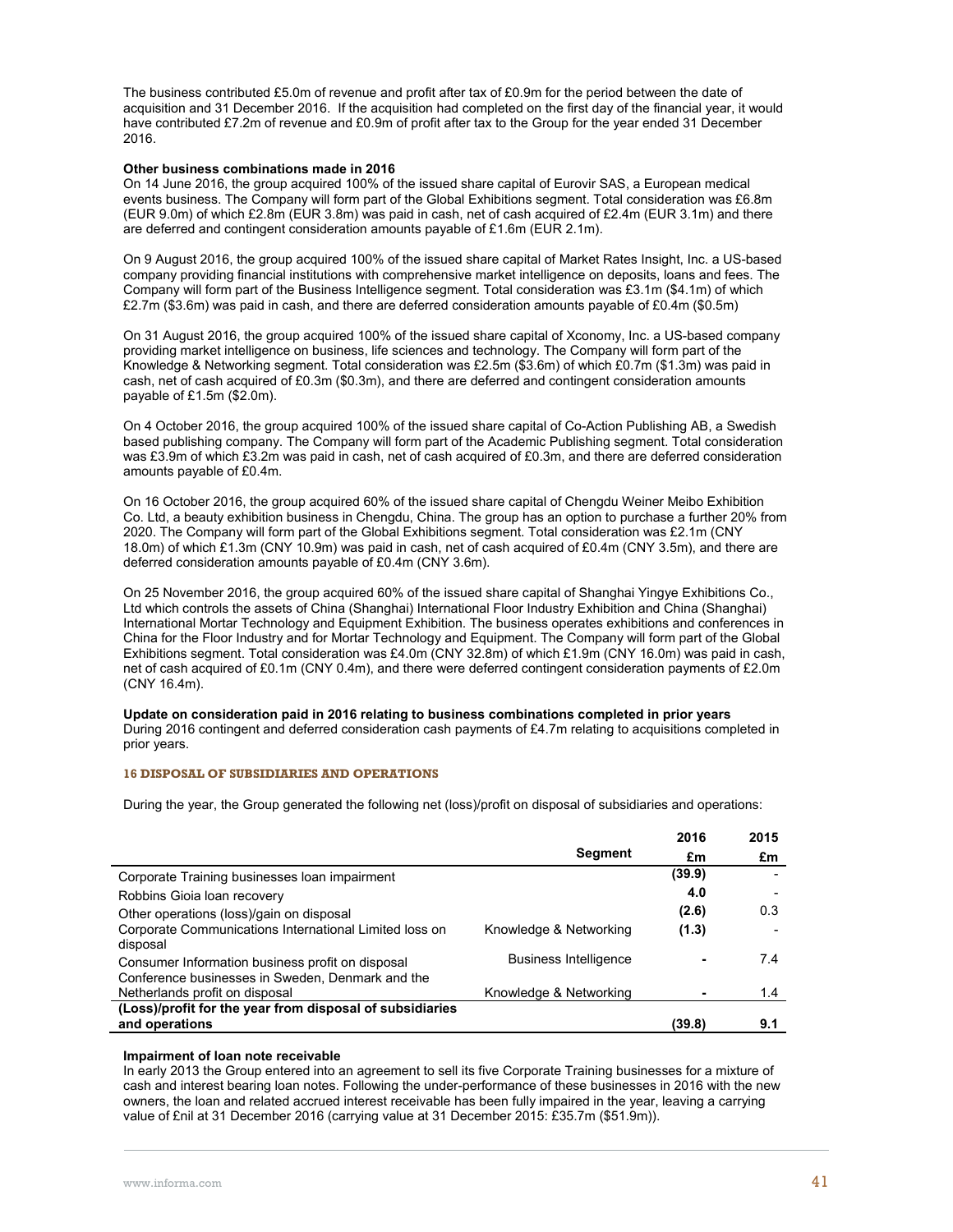This resulted in a total write off charge of £39.9m (\$51.9m) representing £31.4m (\$40.0m) for the fair value of the principal loan amount and £8.5m (\$11.9m) for accrued interest recognised in prior periods. There was also a £4.0m (\$5.0m) recovery from a previously fully provided loan note relating to Robbins Gioia, where there was agreement for recovery and funds were received in February 2017.

### **Disposals made in 2016**

On 9 February 2016 the Group disposed of its Adam Smith conference business, Corporate Communications International Limited. Consideration was in the form of shares, resulting in the Group taking a 49% shareholding in the acquiring entity, Pestana Management Limited, of which 25% carry voting rights. The loss on disposal was £1.3m and the cash disposed with business was £1.2m. From the date of disposal, this new investment will be accounted for as an Associate using equity accounting.

There were other disposals which resulted in a loss of £2.6m.

### **17 POST BALANCE SHEET EVENT**

On 1 March 2017, the Group entered into a definitive agreement to acquire 100% of the share capital of *Yachting Promotions, Inc*., ("YPI") for cash consideration of £106.0m (\$133.0m), subject to customary closing conditions. YPI is the operator of some of the largest international yachting and boat shows in the US. The business will form part of the Global Exhibitions division. Based on its results in the 12 months ended 31 December 2016, the consideration represents a trailing multiple of 11.5 times EBITDA before tax assets. In our original press release dated 2 March 2017, these tax assets were disclosed as having a net present value of \$33.9m, reflecting historical net operating losses of around \$40m that are deductible for US tax purposes over several years. After receiving updated technical advice on the tax structure of the acquisition, we can now confirm that the acquisition will bring with it higher net operating losses of between \$40m and \$50m. These will, however, be available over a longer time period than initially advised, equating to a net present value of between \$15m and \$18m. Including these tax assets, the acquisition consideration of \$133m represents a multiple of just under 10 times EBITDA. An updated press release is available at www.informa.com.

Further information in respect of the accounting for the acquisition will be provided in the Annual Report for the year ending 31 December 2017.